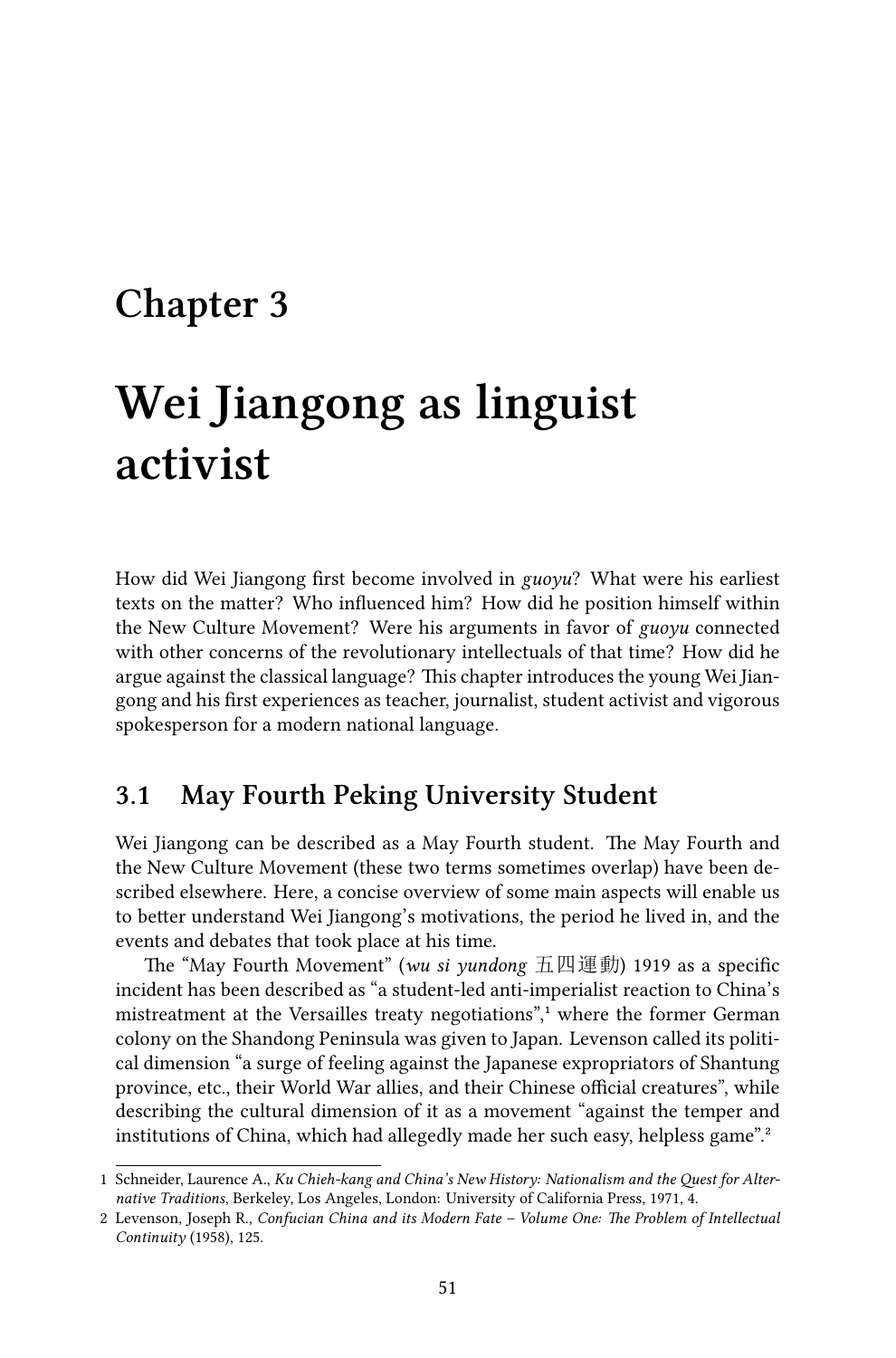Many of the participants (including Wei Jiangong) of this "New Culture Movement" (*xin wenhua yundong*), "a multifaceted attempt to find the internal sources of China's weakness",<sup>3</sup> advocated modernization in order to "save the nation" (*jiu guo* 救國). Internally, they criticized cultural traditions that were passed down, especially Confucianism and its emphasis on hierarchy, familial authority and "ritualized subordination", wanting to replace it with science and democracy imported from the West.<sup>4</sup> This is also the reason why Schwarcz likens the movement to the European Enlightenment.

Hu Shi, himself involved in the New Culture Movement, terms it "The Chinese Renaissance": he perceived not only the individual's protest against and emancipation from traditional culture as a crucial part of it but also the promotion of "a new literature in the living language of the people" and the study of the cultural heritage "with the new methodology of modern historical criticism and research."5

In view of the "totalistic iconoclasm" of New Culture intellectuals like Chen Duxiu,<sup>6</sup> the movement did of course spur opposition from cultural conservatives or traditionalists, who envisaged a more Chinese modernity closer to traditional values.<sup>7</sup> Zhang Shizhao 章士釗 (1881–1973) was a member of this group, and he will play a role in this dissertation. Some intellectuals were afraid that too much reform and doing away with all cultural tradition would lead to the extinction of China. They argued, for example, in favor of the classical language that the New Culture intellectuals wanted to do away with. Some tried to distill a "national essence" (*guocui* 國粹) from traditional culture that had to be preserved.<sup>8</sup>

This first part of the first chapter establishes Wei Jiangong as a New Culture Movement student<sup>9</sup> at Peking University in three main dimensions. The first dimension is the personal dimension, showing the people with whom he had personal ties as well as his perceived enemies. We will see that Wei Jiangong collaborated with some of the most important May Fourth intellectuals. He also cooperated with Qian Xuantong and Li Jinxi in the editorship of the magazine

<sup>3</sup> Schneider, Laurence A., *Ku Chieh-kang and China's New History: Nationalism and the Quest for Alternative Traditions* (1971), 4.

<sup>4</sup> Schwarcz, Vera, *The Chinese Enlightenment. Intellectuals and the Legacy of the May Fourth Movement of 1919*, Berkeley / Los Angeles, California: University of California Press, 1986, 3–6.

<sup>5</sup> Hu Shi, *The Chinese Renaissance* (1963), 44.

<sup>6</sup> Lin, Yü-sheng, *The Crisis of Chinese Consciousness: Radical antitraditionalism in the May Fourth Era*, Madison: University of Wisconsin Press, 1979, 7–9.

<sup>7</sup> Fung, Edmund S. K., *The Intellectual Foundations of Chinese Modernity. Cultural and Political Thought in the Republican Era*, New York: Cambridge University Press, 2010, 21–22.

<sup>8</sup> Schneider, Laurence A., "National essence and the new intelligentsia", in: *The Limits of Change: Essays on Conservative Alternatives in Republican China*, ed. by Furth, Charlotte, Cambridge, Mass. Harvard University Press, 1976, 57–89.

<sup>9</sup> Wei Jiangong's son Wei Zhi 魏至 also presents his father as a "May Fourth youth" (*wu si qingnian* 五 四青年), see Wei Zhi 魏至, "Junzi yi guo xing yu de – Ji Wei Jiangong xiansheng de zhixue yu weiren" 君子以果行育德--记魏建功先生的治学与为人 [The gentleman cultivates virtue with resolute action – Remembering Wei Jiangong's scholarship and conduct], in: *Xuelin wangshi* 学林往事 [Past events in the academic world], ed. by Zhang Shilin 张世林, Beijing 北京: Chao-Hua chubanshe 朝 华出版社, 2000, 797–817, see 797.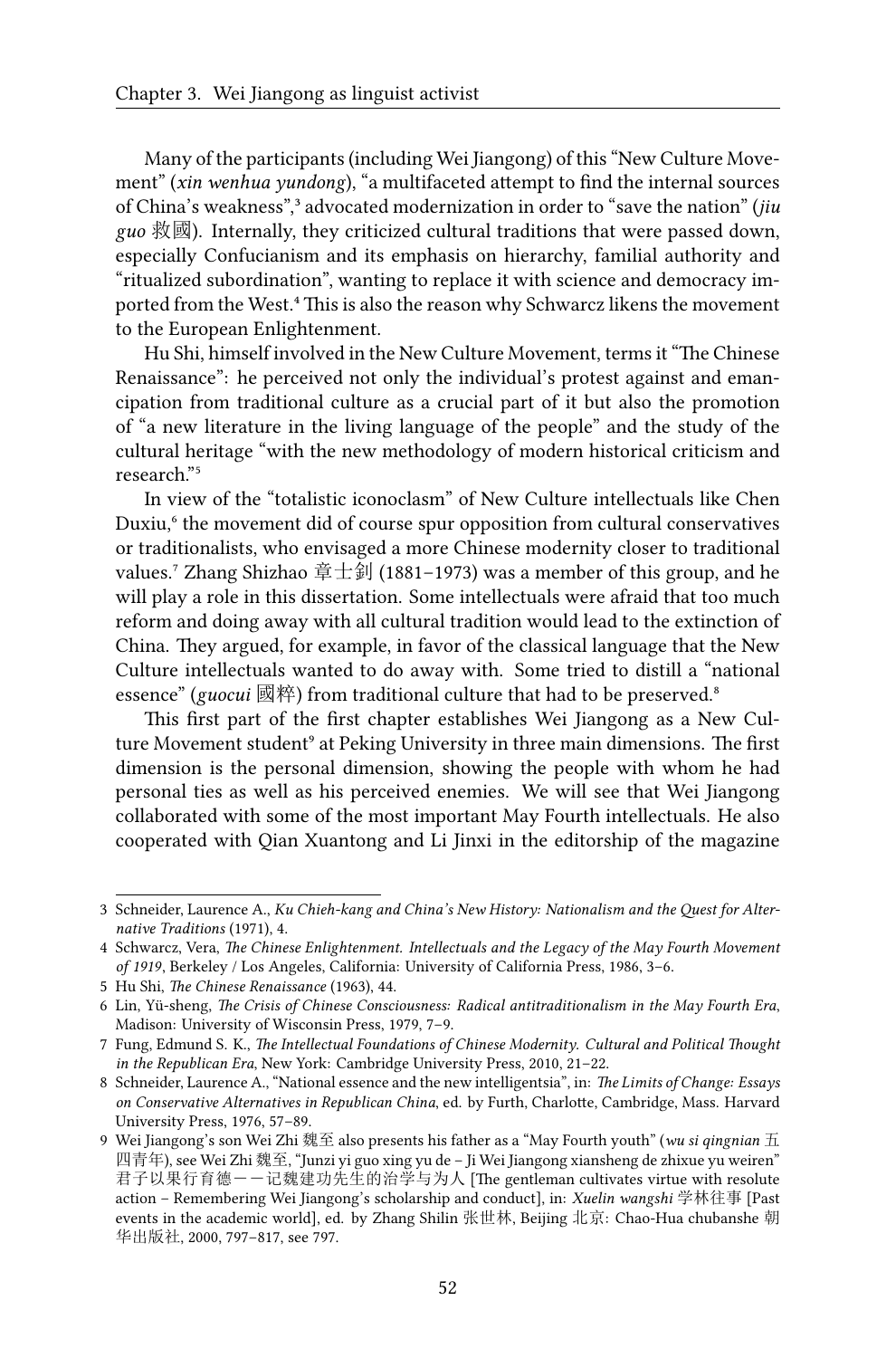Guoyu zhoukan 國語週刊 (National Language Weekly)<sup>10</sup> and argued vehemently against the traditionalist Zhang Shizhao.

The second dimension is the conceptual dimension. The concept of language Wei Jiangong put forward during the early and mid 1920s (which he will more or less adhere to for the rest of his life) is representative of the views taken by the May Fourth reformists: language and script are subject to natural changes and therefore reformable.

The third dimension is the political dimension, also extending into social issues. He was preoccupied with social issues at the core of the New Culture Movement, such as the education of the people and of women. These three dimensions are intertwined and are evidenced in the most important intellectual battlegrounds of the time: magazines. I will frame these dimensions in the historical context and decisive events of Wei Jiangong's life. Many concepts and contacts that would prove crucial to Wei Jiangong's work as a linguist and language planner already appeared during his time as a student; these would pave the way for his later career.

Wei Jiangong's interest in language and script study was already awakened during his middle school years at Nantong shengli di qi zhongxue 南通省立第 七中學 (Nantong provincial middle school no. 7, 1914–1918)<sup>11</sup> by teachers such as Miao Wengong 繆文功 (Minzhi 敏之, headmaster)<sup>12</sup> and Xu Yixuan 徐亦軒 (Ang 昂).<sup>13</sup> Wei recalled that Miao, teaching *guowen*, awakened his interest in

<sup>10</sup> The title is actually printed in Zhuyin on the front page: 《メこ´ロ`业ヌゟ゙゚.

<sup>11</sup> Nowadays, the school is known as Jiangsu Sheng Nantong zhongxue 江苏省南通中学 (Nantong High School). It was founded in 1906.

<sup>12</sup> Miao was member of the Jiangsu educators association, which listed him as headmaster of Nantong provincial middle school no. 7 and as being 45 years (*sui* 歲) old. Jiangsu sheng jiaoyuhui 江苏省 教育会 [Jiangsu province educators association] (ed.), *Jiangsu sheng jiaoyuhui nianjian* 江苏省教 育会年鉴 [Yearbook of the Jiangsu province educators association], vol. 1: Jiangsu sheng jiaoyuhui 江苏省教育会, 1916, 52. He was therefore probably born in 1872. (On the age in current years, see Wilkinson, Endymion, *Chinese History: A New Manual* (2018), 168.) He authored several middle school language textbooks and morality textbooks. An advertisement for his "Middle school moral education textbook" *Zhongxue xiushen jiaokeshu* 中學修身教科書 can be found in a history textbook of 1908. The advertisement describes Miao Wengong as born in Dongtai 東臺 (northwest of Nantong in Jiangsu Province) and currently occupied in teachers' education in Tongzhou 通州 (now part of Nantong). The approach of his morality textbook is described as aiming at advancing or bettering social customs by neither denying the importance of the national essence (*guocui*) nor blindly collating together the best of existing textbooks. Zhang Qin 章嶔, *Zhongxue Zhongguo lishi jiaokeshu* 中學中 國歷史教科書 [Middle school Chinese history textbook], vol. 2, Shanghai 上海: Wenming shuju 文 明書局, 1908. For example, one of his books begins with the historical Chinese (我國固有之倫理 學說) and ends with the newly introduced ethics teachings (新輸入之倫理學說); with the latter he means newly formulated approaches in general, not strictly Western ideas. Miao Wengong 繆文功, *Zhonghua zhongxue xiushen jiaokeshu* 中華中學修身教科書 [Chinese middle school moral education textbook], vol. 4, Shanghai 上海: Zhonghua shuju 中華書局, 1912. A photograph of Miao can be found in: Anonymous, "Jiangsu shengli di qi zhongxuexiao xiaozhang Miao Minzhi xiansheng" 前 江苏省立第七中学校校長繆敏之先生 [Miao Minzhi, principal of Jiangsu provincial middle school no. 7], in: *Jiangsu shengli Nantong zhongxue xiaokan* 江苏省立南通中学校刊 [Jiangsu provincial Nantong middle school school paper] ershiwu zhou jinian zhuanhao 二十五周纪念专号 [special number on the 25th anniversary] (1934).

<sup>13</sup> Wei Nai 魏乃, Wei Zhi 魏至 and Wei Chong 魏重, Short biography (1996), 3.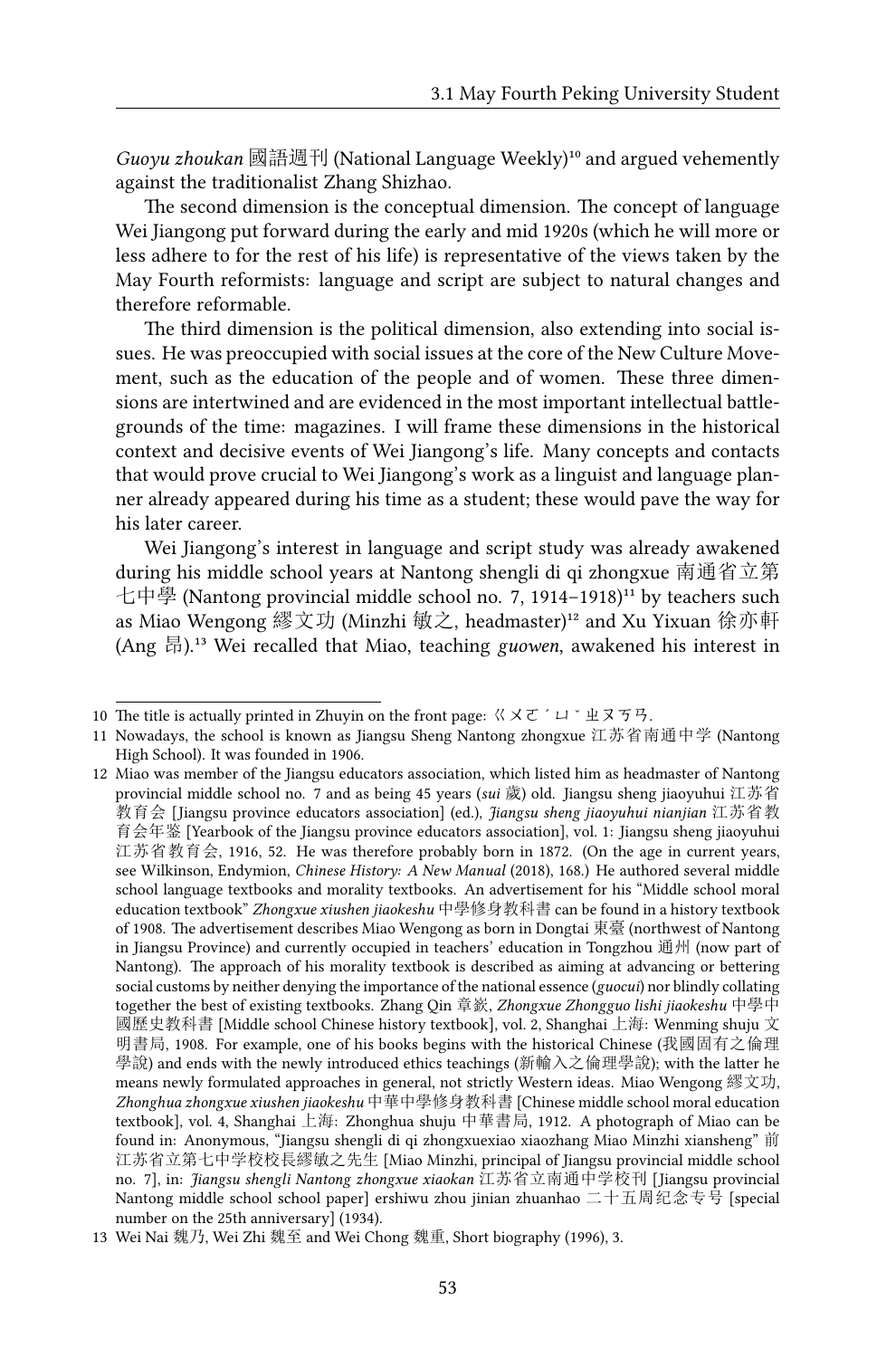paleography and sources like the *Shuowen jiezi* 說文解字 and the *Erya* 爾雅.<sup>14</sup> Xu, teaching him *guowen* in the senior years, deepened this philological interest of Wei by teaching more about the shape, sound and meaning (*xing yin yi* 形音義) of the characters.<sup>15</sup> Wei Jiangong entered Peking University in 1919, one year later than intended due to a severe lung disease, and first enrolled in the preparatory course for English. Starting in 1921, he became a student at Zhongguo yuyan wenxue xi 中國語言文學系 (Department of Chinese language and literature, often abbreviated Zhongwenxi).

His teachers at Peking University included some of the most prolific linguists of the time, such as Qian Xuantong, Shen Jianshi 沈兼士 (1987–1947), Ma Yuzao 馬裕藻 (courtesy name Youyu 幼魚, 1878–1945), Huang Kan 黄侃 (Ligang 李剛, 1886–1935), Zhu Xizu 朱希祖 (Yaoxian 邀先), Shen Yinmo 沈尹默 (1883–1971), Chen Hanzhang 陳漢章, Liu Wendian 劉文典 (Shuya 叔雅), Zhou Zuoren, Ma Heng 馬衡, Hu Shi, Wu Mei 吴梅, Lu Xun (who taught his famous "Brief history of Chinese fiction" *Zhongguo xiaoshuo shilüe* 中國小說史略), and Liu Bannong (Liu Fu, still studying in France at the time Wei Jiangong enrolled).<sup>16</sup> Ma Yuzao and Zhu Xizu were members of the Duyin tongyi hui.<sup>17</sup> The humanities at Peking University were dominated by the "three Shens and two Mas" (*san* Shen *er* Ma 三 沈二馬), which were two groups of brothers from Zhejiang 浙江 and included, in addition to the above-mentioned Shens and Mas, also Shen Shiyuan 沈士遠  $(1881-1955).$ <sup>18</sup>

During his studies at Peking University, Wei Jiangong became involved in a number of volunteer activities, such as the students executive committee (xuesheng ganshihui 學生幹事會). I would like to point out his involvement in several commoners' education projects. The author of his *nianpu* claims that Wei was one of the young intellectuals who advocated "saving the nation with education" (*jiaoyu jiu guo* 教育救國).<sup>19</sup> This catchphrase could not be located in Wei Jiangong's own writings, but it is safe to say that he did indeed assign an important

<sup>14</sup> The books date from the 1st century CE and, at least partially, and from the Western Han (202 BCE–8 CE), respectively. More information follows below.

<sup>15</sup> Wei describes in the preface of his *Guyinxi yanjiu* that they used this textbook in class: Zhang Zhichun 张之纯 and Zhuang Qingxiang 庄庆祥, *Zhongxuexiao yong gongheguo jiaokeshu wenzi yuanliu* 中學 校用共和國教科書文字源流 [Origin and development of the script, Republican textbook for middle schools], Shanghai 上海: Shangwu yinshuguan 商務印書館, 1914. Wei also claims that he studied Duan Yucai's 段玉裁 (1735–1815) *Shuowen jiezi* commentary at the time. Wei Jiangong 魏建功, "Guyinxi yanjiu" (2001), 14.

<sup>16</sup> Ma Si 马嘶, *Yidai zongshi Wei Jiangong* (2007), 22.

<sup>17</sup> Li Jinxi 黎錦熙, *Guoyu yundong shigang*, vol. 2, (1990), juan 卷 2, p. 51.

<sup>18</sup> Weston, Timothy B., *The Power of Position: Beijing University, Intellectuals, and Chinese Political Culture, 1898-1929*, Berkeley: University of California Press, 2004, 235–236. See also Zhou Zuoren 周作 人, "San Shen er Ma" 三沈二马 [Three Shens and two Mas], in: *Beida jiushi* 北大旧事 [Old matters of Peking University], ed. by Chen Pingyuan 陈平原 and Xia Xiaohong 夏晓虹, Beijing: Sanlian shudian 三聯書店, 1998. Ma Yuzao studied in Japan and was, apart from a university professor at different institutions, also a school inspector for the Zhejiang Department of Education. See Xu Youchun 徐友春 (ed.), "Ma Yuzao (1878–1945)" 馬裕藻(1878–1945), in: *Minguo renwu da cidian* 民國人物大 辭典 [Large biographical dictionary of Republican China], ed. by Xu Youchun 徐友春, Shijiazhuang 石家莊: Hebei renmin chubanshe 河北人民出版社, 2007, 714–15.

<sup>19</sup> Cao Da 曹达, "Wei Jiangong nianpu" (1996), 4.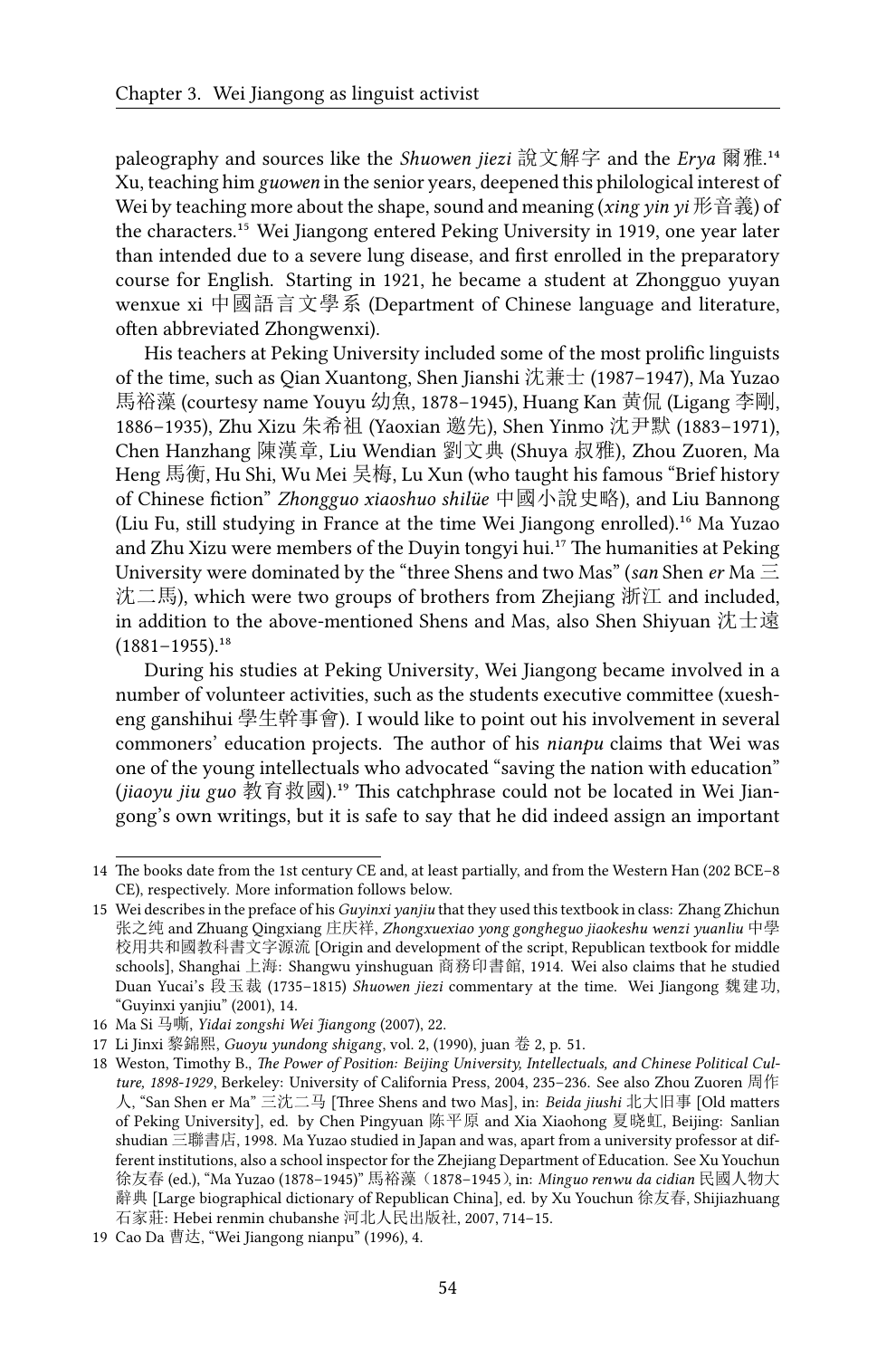role to education and the well-being of the nation. A motto he definitely did put forward was "saving the nation through scholarship" (*xueshu jiu guo* 學術救國).²⁰

#### **3.1.1 Commoners' Education Projects**

In 1920, Wei Jiangong began to teach at the Peking University Common People's Night School (Beida pingmin yexiao 北大平民夜校, located at Jingshan dongjie 景山東街, the second campus of Peking University, Beida er yuan 北大二院). In 1921, he organized a "commoners education laboratory" *Pingmin jiaoyu shiyanshi* 平民教育實驗室 alongside some teachers of the commoners evening school, and participated in opening a second evening school at the other Peking University campus, Beiheyan Beida sanyuan 北河沿北大三院.<sup>21</sup>

The Peking University Common People's Night School was founded in 1920 by the "Beijing University Commoners' Education Lecture Society"<sup>22</sup> or "Beijing University Commoners' Education Lecture Corps" (Beijing Daxue pingmin jiaoyu jiangyantuan 北京大學平民教育講演團), which was established in March 1919 by the Marxist and Beijing University graduate Deng Zhongxia 鄧中夏 (1894– 1933) and others.²³ The Night School was supported by Cai Yuanpei, and it echoed his view that intellectuals should contribute to the education of workers. The students were indeed workers who worked in factories during the day and attended the school in the evening. Its predecessor was a series of "itinerant Sunday street corner speeches that had been started in the spring of 1919. The first class formally graduated in 1922.<sup>24</sup>

Wei taught a teacher training class for language and literature (*yuwen* 語文) in the Night School. In the summer of 1922, Wei Jiangong began participating in an education project in his hometown, the "Commoners' society of Rugao" (Rugao pingminshe 如皋平民社). This society was founded by students from Rugao in Beijing and Nanjing and was said to have had up to 100 members. It declared its aim as "study science, promote the commoners' education, attack the local tyrants and evil gentry and corruption."<sup>25</sup> Wei Jiangong managed the society's affairs after being elected secretary of the committee for general affairs (zongwu weiyuanhui 总务委员会). They published "The voice of the commoners" (*Pingmin sheng* 平 民聲).26

<sup>20</sup> This is the title of an article originally published in the magazine *Mengjin* 猛進 (Vigorous progress), vol. 27, on September 4, 1925: Wei Jiangong 魏建功, "Xueshu jiu guo" 學術救國 [Saving the nation through scholarship], in: *Wei Jiangong wenji* 魏建功文集 [Collected works of Wei Jiangong], ed. by Ye Xiaochun 叶笑春, Rong Wenmin 戎文敏, Zhou Fang 周方 and Ma Zhenxing 马镇, vol. 5, Nanjing 南京: Jiangsu jiaoyu chubanshe 江苏教育出版社, 2001, 443–44, see 443.

<sup>21</sup> Ma Si 马嘶, *Yidai zongshi Wei Jiangong* (2007), 18.

<sup>22</sup> Schwarcz, Vera, *The Chinese Enlightenment* (1986), 130.

<sup>23</sup> Kwan, Daniel Y. K., *Marxist Intellectuals and the Chinese Labor Movement. A Study of Deng Zhongxia (1894–1933)*, Seattle & London: University of Washington Press, 1997, 17.

<sup>24</sup> Schwarcz, Vera, *The Chinese Enlightenment* (1986), 131.

<sup>25 &</sup>quot;*yanjiu xueshu, tuidong pingmin jiaoyu, daji tuhao lieshen he tanwu* 研究学术,推动平民教育,打 击土豪劣绅和贪污", see Ma Si 马嘶, *Yidai zongshi Wei Jiangong* (2007), 38.

<sup>26</sup> Wei Jiangong also participated in political projects. He and other students from Jiangsu who were studying in Beijing at Peking University, Beijing Women's Normal University (Beijing nüzi shifan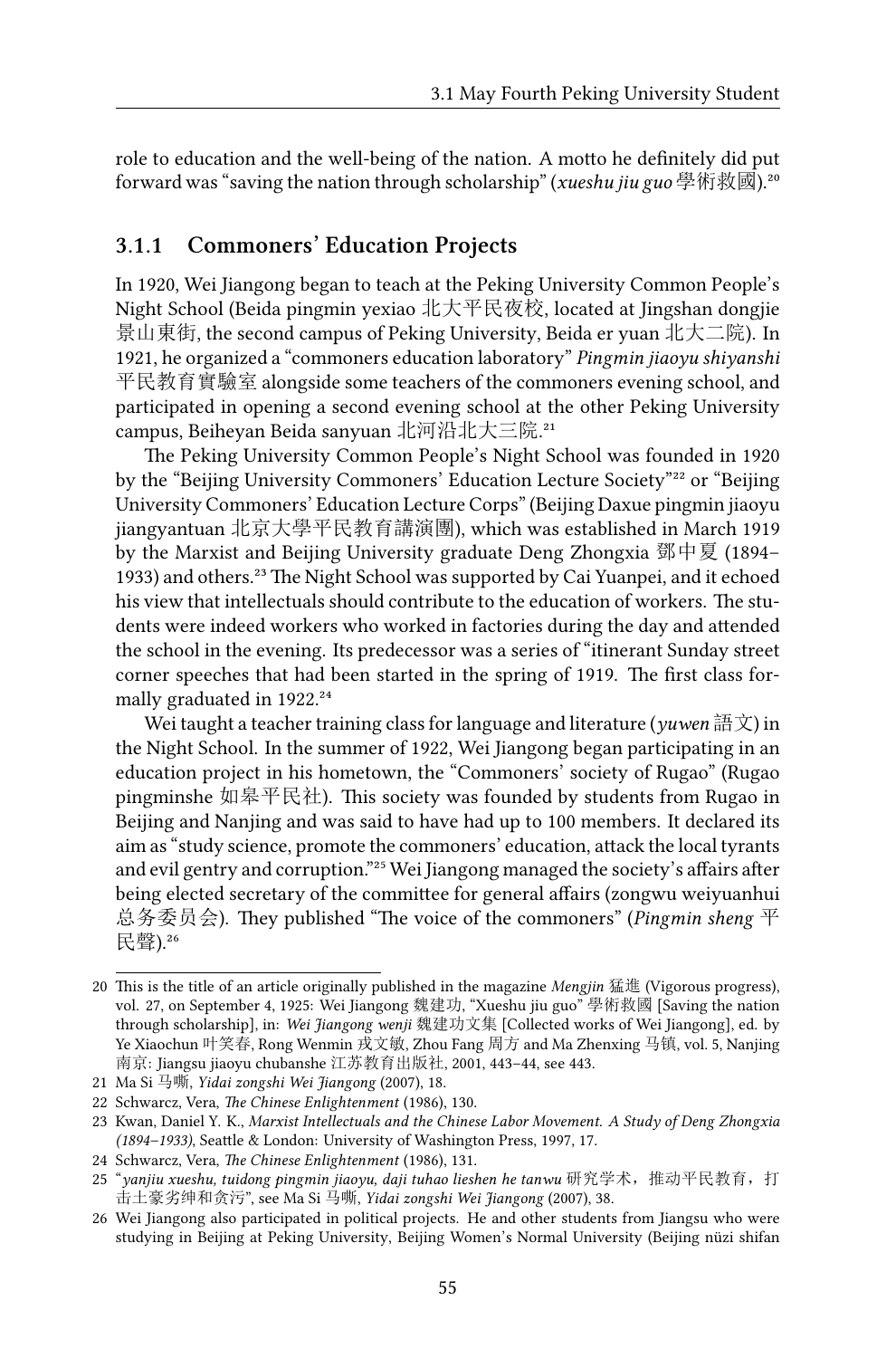#### **3.1.2 Folklore and Dialectology**

In addition to educating commoners, Wei Jiangong was also involved in the research of folklore, folk culture and dialect linguistics.<sup>27</sup> In 1921, Wei Jiangong began working as an assistant for Gu Jiegang. Together with Gu, he worked on a classification of folk songs (*geyao fenlei* 歌謠分類).<sup>28</sup>

Gu Jiegang, together with Qian Xuantong, was the most important proponent of the "Doubting Antiquity School" (*yigu pai*) that questioned traditional doctrines and sought to approach historical sources with scientific objectivity.<sup>29</sup> Alongside Hu Shi, he is perceived as a founder of "national studies" or "national learning" *guoxue* 國學.<sup>30</sup> The key concepts were actually developed by the "National Essence clique" *guocui pai* 國粹派, a group perceived to be conservative, although their idea also was to achieve modernization based on this national essence. Gu Jiegang's "thought constantly interacted" with this very "cultural conservatism".<sup>31</sup> The role of conservatism will be explained below.

Gu Jiegang, Liu Fu (Liu Bannong) , Shen Yinmo, Zhou Zuoren, Hu Shi, Chang Hui 常惠 (Chang Weijun 常維鈞, 1894-1985),<sup>32</sup> Qian Xuantong, Shen Jianshi,

daxue 北京女子師範大學, BWNU) and other institutions, united in the "Jiangsu pure criticism society" (Jiangsu qingyi she 江蘇清議社). Ma Si 马嘶, *Yidai zongshi Wei Jiangong* (2007), 38. The term "pure criticism" (*qingyi*) goes back to Eastern Han dynasty (25–220) and refers to the practice of determining the worth of candidates for public office by assessing their characters in brief phrases. See: Tang Yiming 唐翼明, *Wei-Jin wenxue yu xuanxue – Tang Yiming xueshu lunwenji* 魏晋文学与玄学 —唐翼明学术论文集 [Literature and mysticism of the Wei and Jin – collected academic works of Tang Yiming], Wuhan 武汉: Changjiang wenyi chubanshe 长江文艺出版社, 1914, 159. See also: Williams, Nicholas Morrow, "The Metaphysical Lyric of the Six Dynasties", in: *T'oung Pao* 98.1–3 (2012), 65–112, see 68. Alan Chan describes *qingyi* as "protest movement" of scholar-officials who criticized "alleged abuses of powerful palace eunuchs" (and translates *xuanxue* 玄學 as Neo-Daoism). Cf. Chan, Alan K.L., "Neo-Daoism", in: *History of Chinese Philosophy* (Routledge History of World Philosophies 3), ed. by Mou, Bo, London / New York: Routledge, 303–323, see 304.

<sup>27</sup> Wei Jiangong published many articles in the magazine "Folk songs" (*Geyao* 歌謠) and was its editor from 1936 to 1937. Cao Da 曹达, "Wei Jiangong nianpu" (1996), 25.

<sup>28</sup> Cao Da 曹达, "Wei Jiangong nianpu" (1996), 4.

<sup>29</sup> Richter, Ursula, *Zweifel am Altertum. Gu Jiegang und die Diskussion über Chinas alte Geschichte als Konsequenz der "Neuen Kulturbewegung" ca. 1915–1923* (Münchener Ostasiatische Studien 60), Stuttgart: Franz Steiner Verlag, 1992, 182.

<sup>30</sup> The term *guoxue* emerged in the early 1900s; its core denoted Chinese traditional studies or the study of Chinese (ancient) history and culture. Facing the fear of being overpowered by a seemingly more advanced Western culture, this branch of study also hoped that the studies of the past could lead China towards self-awareness and independence in the future. See Wilkinson, Endymion, *Chinese History: A New Manual* (2018), 68. and Schneider, Laurence A., *Ku Chieh-kang and China's New History: Nationalism and the Quest for Alternative Traditions* (1971), 27. It hoped for a "revival of China's intellectual heritage, comparable to the rediscovery of Greek thought in the European renaissance." Kurtz, Joachim, *The Discovery of Chinese Logic*, Leiden / Boston: Brill, 2011, 294.

<sup>31</sup> Schneider also summarizes how the *guocui pai* begun with anti-Manchu nationalism and antimonarchism before 1911, then "pseudo-monarchial restorationism", then anti-Westernization during World War I and opposition to the New Culture movement. See Schneider, Laurence A., *Ku Chiehkang and China's New History: Nationalism and the Quest for Alternative Traditions* (1971), 33.

<sup>32</sup> According to Gao, "one of the most active participants of the Folklore Movements, cf. Gao, Jie, "Promoting "Low Culture": The Origins of the Modern Chinese Folklore Movement", in: *Canadian Journal of History* 50.1 (2015), 3–29, see 13.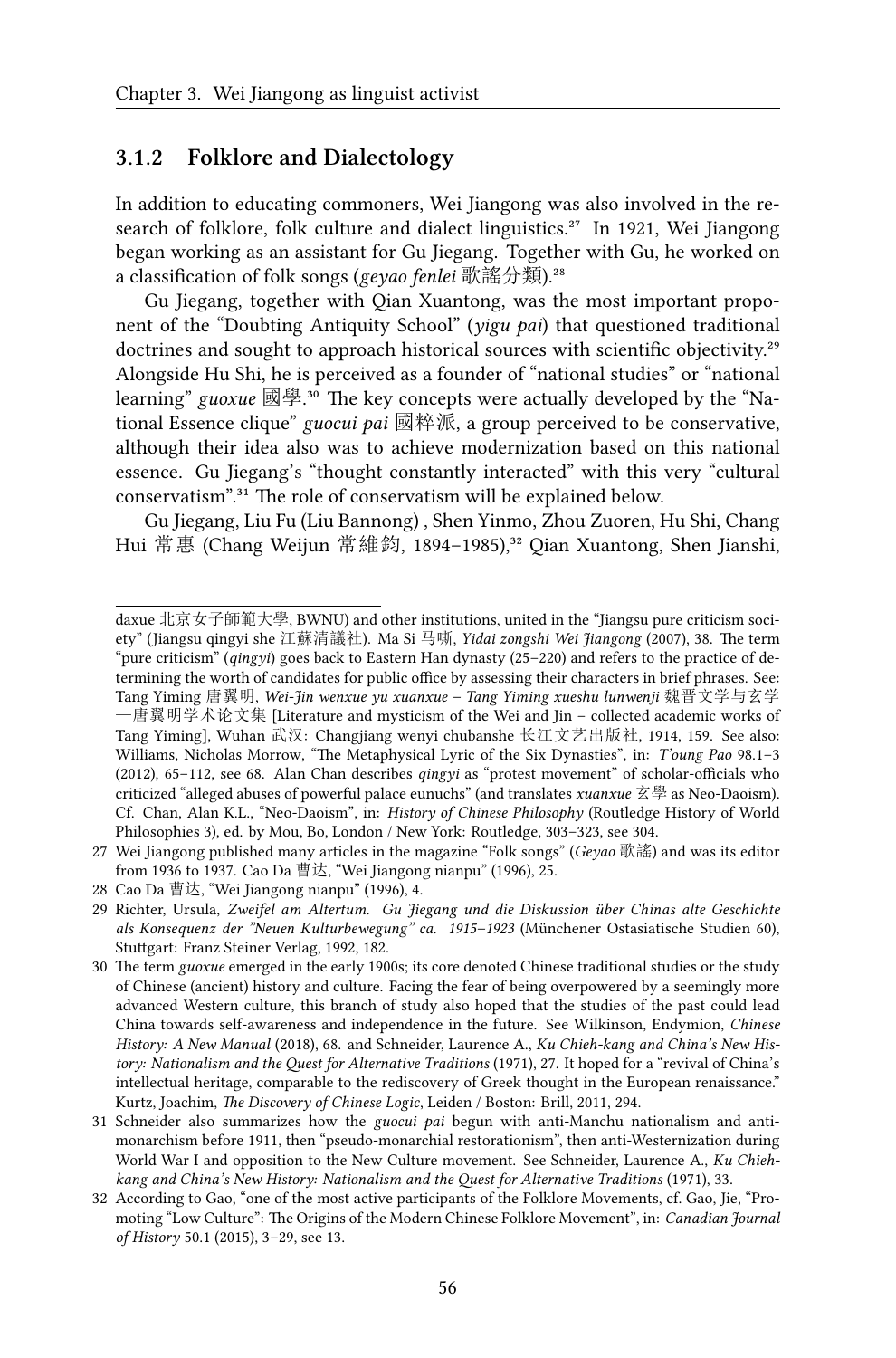Wei Jiangong and others formed the "Modern Chinese Folklore Movement".<sup>33</sup> It emerged in 1918 at Peking University and is seen as a "branch" of the New Culture Movement". Its members hoped to "use their academic training to save the nation by rediscovering traditions and enlightening the common people". Their concept of folklore encompassed "popular songs, stories, beliefs, and customs".<sup>34</sup>

For Wei Jiangong and the other language standardizers in the Republican era, folksongs were seen as a repository of the vernacular. Furthermore, Gu Jiegang and others believed that folk literature and folksongs could best represent the spirit or the character of the nation, that it revealed the glory of the past and could be used to save the nation.<sup>35</sup>

Gu Jiegang had collected 100 songs of the Suzhou 蘇州 region, which belong to the Wu dialect<sup>36</sup> group. This "First collection of songs of Wu" (*Wu ge jia ji* 吳 歌甲集) was studied by Wei Jiangong<sup>37</sup> and Qian Xuantong under Gu's auspices, and they made an effort "isolating and systematizing the tones and rhymes in the dialect of Soochow, and thereby initiating a new era in the study of Chinese phonetics."³⁸ This makes Wei Jiangong part of the folk literary movement led by Gu Jiegang. Its motto was phrased by Harriet Zurndorfer as "Back to the people".<sup>39</sup> This motto can be seen in the context of Wei Jiangong's life in two ways: a sociopolitical and in a linguistic dimension. The sociopolitical dimension was to provide education to all members of society, as seen in his commoners education projects. The linguistic dimension was to include formerly marginalized dialects and folk literature in academic research. The study of historical phonology in particular was stimulated by dialectology, as illustrated by the groundbreaking work of Bernhard Karlgren.<sup>40</sup>

<sup>33</sup> Gao, Jie, *Saving the Nation Through Culture: The Folklore Movement in Republican China*, Vancouver / Toronto: UBC Press, 2019, 55.

<sup>34</sup> Gao, Jie, *Saving the Nation Through Culture: The Folklore Movement in Republican China* (2019), 3.

<sup>35</sup> Hung, Chang-tai, *Going to the people: Chinese intellectuals and folk literature, 1918–1937*, Cambridge, Mass. Harvard Univ. Press, 1985, 17. This connection to nationalism can also be detected at the example of the Grimm brothers in Germany, see Hung, Chang-tai, *Going to the people: Chinese intellectuals and folk literature, 1918–1937* (1985), 14. I am thankful to Frank Kouwenhoven for suggesting this important read to me.

<sup>36</sup> On the Wu dialect, see: You Rujie, "Wú 吳 Dialects", in: *Encyclopedia of Chinese Language and Linguistics*, ed. by Sybesma, Rint, et al., Leiden / Boston: Brill, 2017, 602–607.

<sup>37</sup> Wei Jiangong's resulting publication is: Wei Jiangong 魏建功, "Wu ge shengyunlei" 吳歌聲韻類 [The rhyme categories of the folk songs of Wu], in: *Beijing daxue yanjiusuo guoxuemen zhoukan* 北京大學 研究所國學們週刊 [Weekly review of the Institute of Sinology of Peking University] vols. 1, 2, 10, 11, 12, 13 (1925–26).

<sup>38</sup> Ku Chieh-kang, *The Autobiography of a Chinese Historian. Being the Preface to a Symposium on Ancient Chinese History (Ku Shih Pien)* (Sinica Leidensia 1), Leiden: Brill, 1931, 145.

<sup>39</sup> Zurndorfer, Harriet T., *China Bibliography. A Research Guide to Reference Works about China Past and Present*, Leiden: E.J. Brill, 1995, 23.

<sup>40</sup> Trachsel, Yves, and Wolfgang Behr, "Karlgren, Klas Bernhard Johannes (1889–1978)", in: *Encyclopedia of Chinese Language and Linguistics*, ed. by Sybesma, Rint, et al., vol. 2, Leiden / Boston: Brill, 2017, 485–592.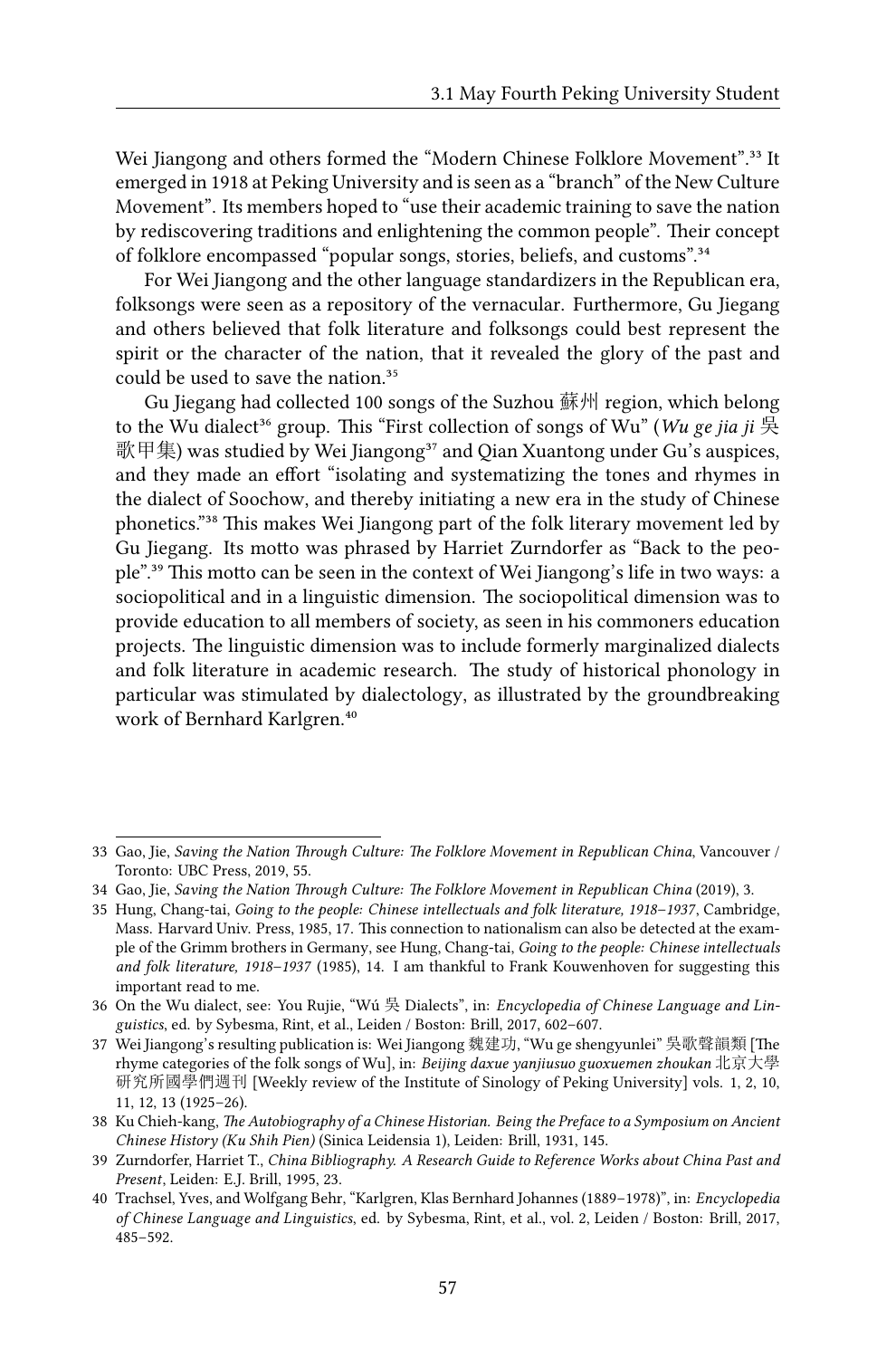One important effect that folklore<sup>41</sup> and dialect research had on Wei Jiangong was his awareness around the relation between spoken language and script. As early as 1920, he wrote to Gu Jiegang asking about the dialect words<sup>42</sup> in these folk songs.<sup>43</sup> The question of the relation between spoken word and script will be discussed further in part III in section 7.1.1 on page 194.

Did Wei Jiangong's own dialect identity play any role for his academic research? The Rugao dialect is a Mandarin dialect, usually referred to as one kind of Jiang-Huai Mandarin (*Jiang-Huai guanhua* 江淮官话 or Lower Yangzi Mandarin, *Xiajiang guanhua* 下江官话). However, the Wu dialect border runs through the southeast of Rugao.<sup>44</sup> Wei Jiangong must therefore have been familiar with the Wu dialects from his personal life. "The northern Wu region and the Southern Mandarin region, comprising the Wu and Jiang-Hwai Mandarin border, are historically closely inter-linked."<sup>45</sup> The Rugao dialect has several features that most Mandarin dialects, especially the Beijing dialect, no longer have, such as the entering tone (with a glottal stop, in this case), or the velar nasal initial<sup>46</sup> [n].<sup>47</sup> These phonetic features will play a role below in the discussion of the "old" and "new" national pronunciation.

This personal dialect identity and scholarly experience of Wei Jiangong contributed to his role of "legitimizer" of a Beijing-dialect-based *guoyu*. He was wellversed with many of the different pronunciations in China and their history. His Rugao dialect was still a Mandarin dialect: it was related to what would later become the standard for *guoyu*. At the same time, the Rugao dialect has also retained so many characteristics of historic features, such as the entering tone, that

<sup>41</sup> On Wei Jiangong and folk literature, see: Duan Baolin 段宝林, "Wei Jiangong xiansheng yu minjian wenxue – Jinian Wei Jiangong xiansheng bai nian huadan" 魏建功先生与民间文学——纪念魏建功 先生百年华诞 [Wei Jiangong and folk literature – Commemorating Wei Jiangong's One Hundred's birthday], in: *Xi-Bei Minzu Yanjiu* 西北民族研究 [N. W. Minorities Research] 2 (Total No. 33) (2002), 107–118.

<sup>42</sup> I here decided to translate *zi* 字 as "word", because Wei Jiangong is preoccupied with spoken entities of meaning in an oral tradition.

<sup>43</sup> Wei Jiangong 魏建功, "Guanyu geyao zhong zheng su zi wenti gei Gu Jiegang xiansheng de yi feng xin" 關於歌謠中正俗字問題給顧頡剛先生的一封信 [Letter to Mr Gu Jiegang about the question of standard- and non-standard-characters in folk songs], in: *Wei Jiangong wenji* 魏建功文集, ed. by Ye Xiaochun 叶笑春, Rong Wenmin 戎文敏, Zhou Fang 周方 and Ma Zhenxing 马镇, vol. 3, Nanjing 南京: Jiangsu jiaoyu chubanshe 江苏教育出版社, 2001, 1–3.

<sup>44</sup> Jiangsu sheng difang zhi bianzuan weihuanhui 江苏省地方志编纂委员会 [Jiangsu province local gazetteer compilation committee] (ed.), *Jiangsu sheng zhi. Fangyan zhi* 江苏省志. 方言志 [Jiangsu province gazette. Dialect gazette], Nanjing 南京: Nanjing daxue chubanshe 南京大学出版社, 1998, map.

<sup>45</sup> Simmons uses the Gwuoyeu Romatzyh transcription. Simmons, Richard VanNess, *Chinese Dialect Classification. A comparative approach to Harngjou, Old Jintarn, and Common Northern Wu* (1999), ix.

<sup>46</sup> Traditionally, the Chinese syllable (which is nearly always represented by one character) is analyzed in an initial and a final; the latter can be further analyzed into a medial and a rhyme, which again can be split into a nucleus and and ending. Walton, A. Ronald, *Tone, Segment, and Syllable in Chinese: A Polydimensional Approach to Surface Phonetic Structure*, Ithaca: China-Japan Program, Cornell Univ., 1983, 34. Example: *q-[i-a-ng]*.

<sup>47</sup> Jiangsu sheng difang zhi bianzuan weihuanhui 江苏省地方志编纂委员会 [Jiangsu province local gazetteer compilation committee] (ed.), *Jiangsu sheng zhi. Fangyan zhi* (1998), 91–93.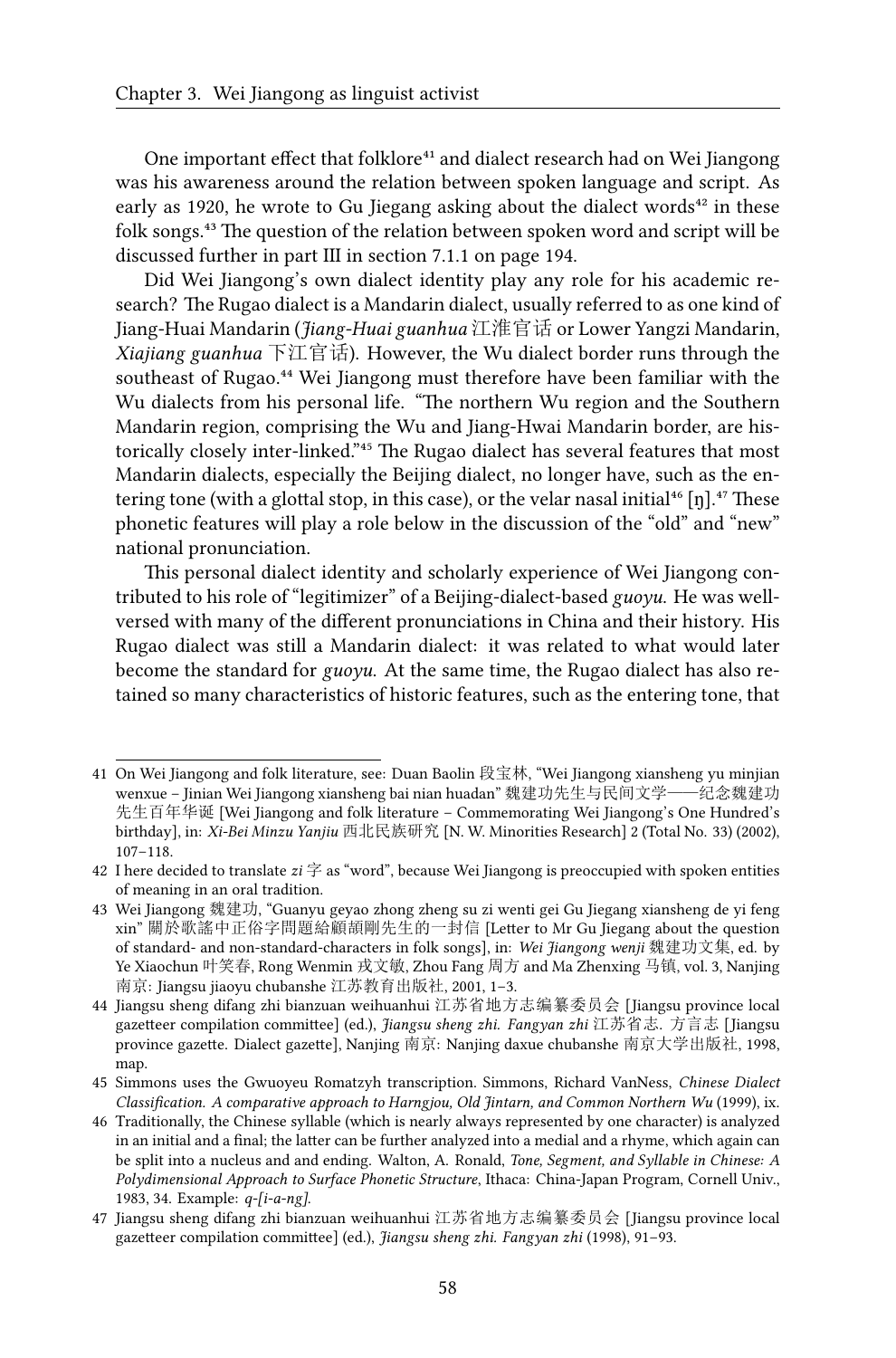are otherwise only present in non-Mandarin dialects. In this fashion, he was able to find suitable explanations that would convince the southerners.

#### **3.1.3 The Theater Debate**

Wei Jiangong was also an active participant in discussions that were not directly related to language. I will outline his contacts with Lu Xun<sup>48</sup> to illustrate Wei Jiangong's personal connection to important intellectuals of the May Fourth period, as well as his many activities and interests. In addition, these contacts also show how the magazines of the May Fourth period were the battleground of the time. From 1920 on, the famous writer Lu Xun lectured at Peking University about the history of Chinese fiction.<sup>49</sup> In the academic year beginning in 1922, Wei Jiangong was a second year student at the Department of Chinese language and literature at Peking University (Zhongwenxi) and started to attend Lu Xun's class. By that time, he had already read and was deeply influenced by several of Lu Xun's short stories, such as the "Diary of a madman" (*Kuangren riji* 狂人日 記) or "How to be a father today" (Women xianzai zenyang zuo fuqin 我們現在 怎樣做父親).50

Another noteworthy person was in Beijing and teaching Esperanto<sup>51</sup> at Peking University at that time: the blind Ukrainian poet and Esperantist Vasili Yakovlevich Eroshenko.<sup>52</sup> He lived at Lu Xun's and his brother Zhou Zuoren's house, and Lu Xun supported him and helped to make him known by translating Eroshenko's writings, mostly from Japanese.<sup>53</sup> A rather unpleasant correspondence between Wei Jiangong and Lu Xun, who wrote on behalf of Eroshenko, began after Wei Jiangong and the Peking University experimental drama group (Beida xiju shiyanshe 北大戲劇實驗社) staged Tolstoy's<sup>54</sup> "The Power of

<sup>48</sup> I have to note that while it is important to outline Wei Jiangong's network and involvement with society, Chinese secondary literature often over-emphasizes his contacts with the well-known historical figures to legitimize him as their topic. So does, for example, his biographer, see Ma Si 马嘶, *Yidai zongshi Wei Jiangong* (2007), 253ff.

<sup>49</sup> The lecture notes were subsequently published and formed the basis for his book as "A Brief History of Chinese Fiction" (*Zhongguo xiaoshuo shilüe* 中國小說史略). Wang, John C. Y., "Lu Xun as a Scholar of Traditional Chinese Literature", in: *Lu Xun and His Legacy*, ed. by Lee, Leo Ou-Fan, Berkeley: University of California Press, 1985, 90–103, see 92–93.

<sup>50</sup> Wei Jiangong 魏建功, "Yi sanshi niandai de Lu Xun xiansheng" 憶三十年代的魯迅先生 [Remembering the Lu Xun of the 30s], in: *Wei Jiangong wenji* 魏建功文集 [Collected works of Wei Jiangong], ed. by Ye Xiaochun 叶笑春, Rong Wenmin 戎文敏, Zhou Fang 周方 and Ma Zhenxing 马镇, vol. 5, Nanjing 南京: Jiangsu jiaoyu chubanshe 江苏教育出版社, 2001, 540–64, see 540, first published in *Wenyi bao* 文藝報 10, 1956.

<sup>51</sup> Esperanto was seen by some intellectuals, especially among enthusiasts of anarchism, as a solution for China's language problems. See Müller, Gotelind, *China, Kropotkin und der Anarchismus* (2001). and Münning, Mariana, "Concepts of Language in the Debate on Esperanto in the Early Twentieth Century", in: *Orientierungen* 24.2 (2012), 1–21.

<sup>52</sup> Vasilij Jakovlevich Eroŝenko Василий Яковлевич Ерошенко (1890–1952). Wei Jiangong knew about Esperanto; intellectuals like Qian Xuantong, who would become his teacher shortly thereafter, debated its applicability as a world language or even as a substitute of Chinese. However, it seems Wei Jiangong himself stayed silent upon the matter of Esperanto.

<sup>53</sup> Müller, Gotelind, *China, Kropotkin und der Anarchismus* (2001), 493–94.

<sup>54</sup> Lev Nikolaevič Tolstoj Лев Николаевич Толсто́й, 1828–1910; Chinese: Tuoersitai 托爾斯泰.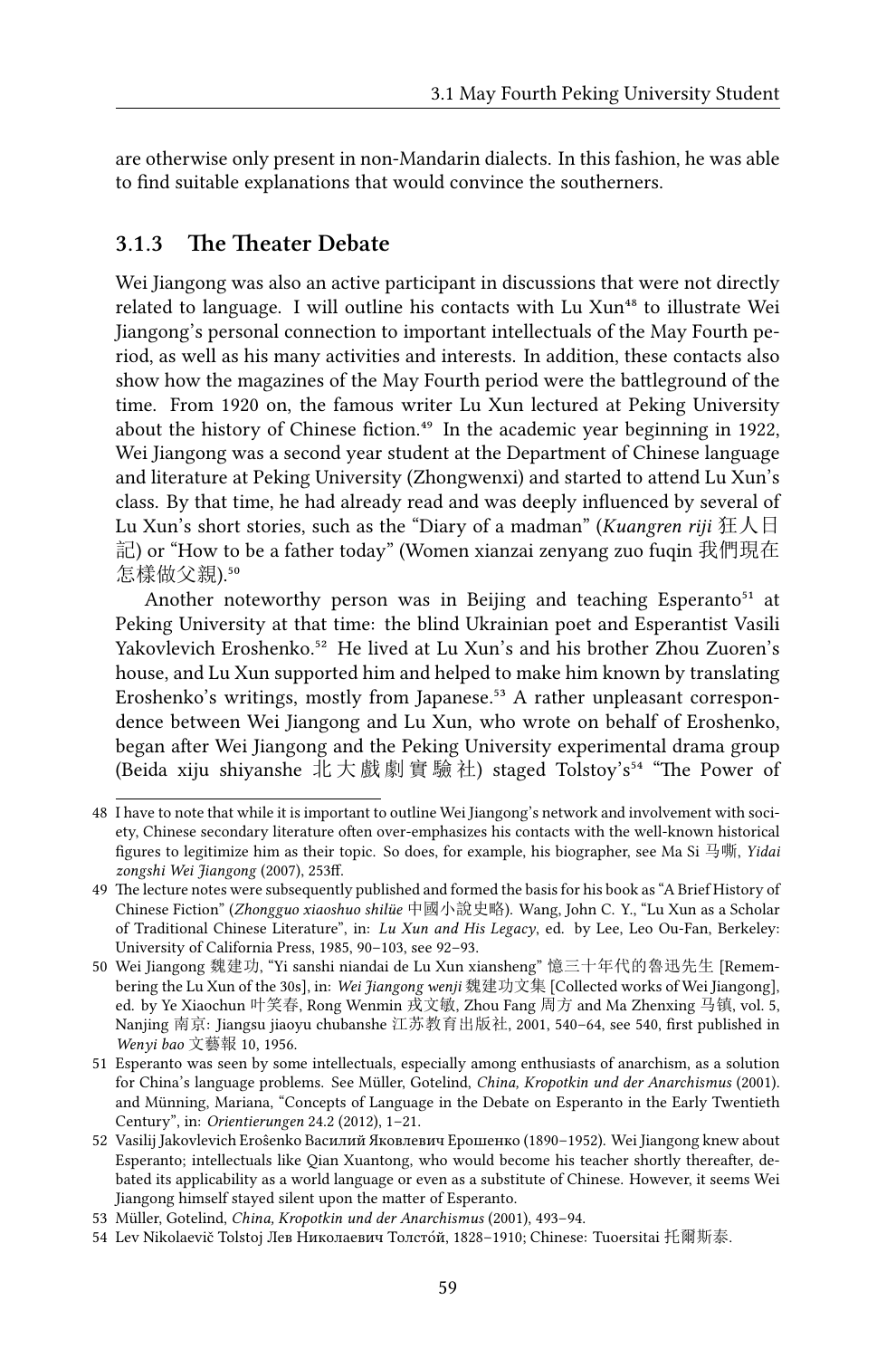Darkness" (Heian de shili 黑暗的勢力) at the 24th, accidentally labelled 25th anniversary of the university on December 17, 1922.<sup>55</sup> Eroshenko attended the performance, and he also attended the performance of the female students of the Womens' College of Yenching University (Yanjing nüxiao 燕京女校), who played Shakespeare's "Much ado about nothing" (Wu feng qi lang 無風起浪).<sup>56</sup> While the Peking University group comprised only male students, the Womens' College group was made up entirely of female students. Peking University accepted the first female student Wang Lan  $\pm \frac{2}{3}$  in 1920, but it appears the experimental drama group did not contain women.<sup>57</sup>

Lu Xun translated Eroshenko's reaction to these plays and it was published in the "Supplement to the Morning Post" *Chenbao fukan* 晨報附刊. Eroshenko put forward the opinion that despite its long history, China did not have good theater. From all civilized countries, China was the only one in which men and women could not play together on one stage. While a man having several wives was not considered immoral, men and women acting together on stage was. With regard to the performance of the Peking University students, Eroshenko brought forward several points of critique: they did not seem to really engage with the story or really know what, who and where they were playing, and their expressions of emotions seemed artificial.<sup>58</sup>

Wei Jiangong was very hurt. On January 7, 1923 he formulated the polemic and furious reply "Bu gan mangcong" 不敢盲從 ([I] don't dare to follow blindly), in which he sarcastically thanked Eroshenko for lecturing him, and said that reading his text gave him so much pain that he even shed tears. He defended the state of theater in China by saying that the field has only just started to develop and had already made significant progress.<sup>59</sup> To counter the allegation of bad acting, Wei Jiangong pondered how a blind person would have been able to "see" (*kan* 看) that.⁶⁰ Published in *Chenbao fukan* on January 13, 1923, "Bu gan mangcong" was accompanied by a note of the editors saying that they were aware of the incorrect attitude of the author but still wanted to preserve the original wording and asked the reader for forgiveness.<sup>61</sup>

Wei Jiangong's article spurred a reaction by Lu Xun, who made clear that he translated Eroshenko's words and did not mix his own opinion into the arti-

<sup>55</sup> Wei Jiangong 魏建功, "Yi sanshi niandai de Lu Xun xiansheng" (2001), 542.

<sup>56</sup> Ailuoxianke 愛羅先珂 [Eroshenko; translated by Lu Xun], "Guan Beijing daxue xuesheng yanju he Yanjing nüxiao xuesheng yanju de ji" 觀北京大學學生演劇和燕京女校學生演劇的記 [Notes on watching the acting of the students of Peking University and of Yenching Womens' College], in: *Chenbao fukan* 晨報附刊 [Supplement to the Morning Post] (1923), 2, see 2. Today, "Much ado about nothing" is usually translated as "Wu shi sheng fei 無事生非" in Chinese.

<sup>57</sup> Ma Si 马嘶, *Yidai zongshi Wei Jiangong* (2007), 33.

<sup>58</sup> Ailuoxianke 愛羅先珂 [Eroshenko; translated by Lu Xun], "Guan Beijing daxue xuesheng yanju he Yanjing nüxiao xuesheng yanju de ji" (1923), 2.

<sup>59</sup> Wei Jiangong 魏建功, "Bu gan mangcong" 不敢盲從 [[I] don't dare to follow blindly], in: *Wei Jiangong wenji* 魏建功文集 [Collected works of Wei Jiangong], ed. by Ye Xiaochun 叶笑春, Rong Wenmin 戎文敏, Zhou Fang 周方 and Ma Zhenxing 马镇兴, vol. 5, Nanjing 南京: Jiangsu jiaoyu chubanshe 江苏教育出版社, 2001, 391–95, see 391.

<sup>60</sup> Wei Jiangong 魏建功, "Bu gan mangcong" (2001), 393.

<sup>61</sup> Wei Jiangong 魏建功, "Bu gan mangcong" (2001), 395.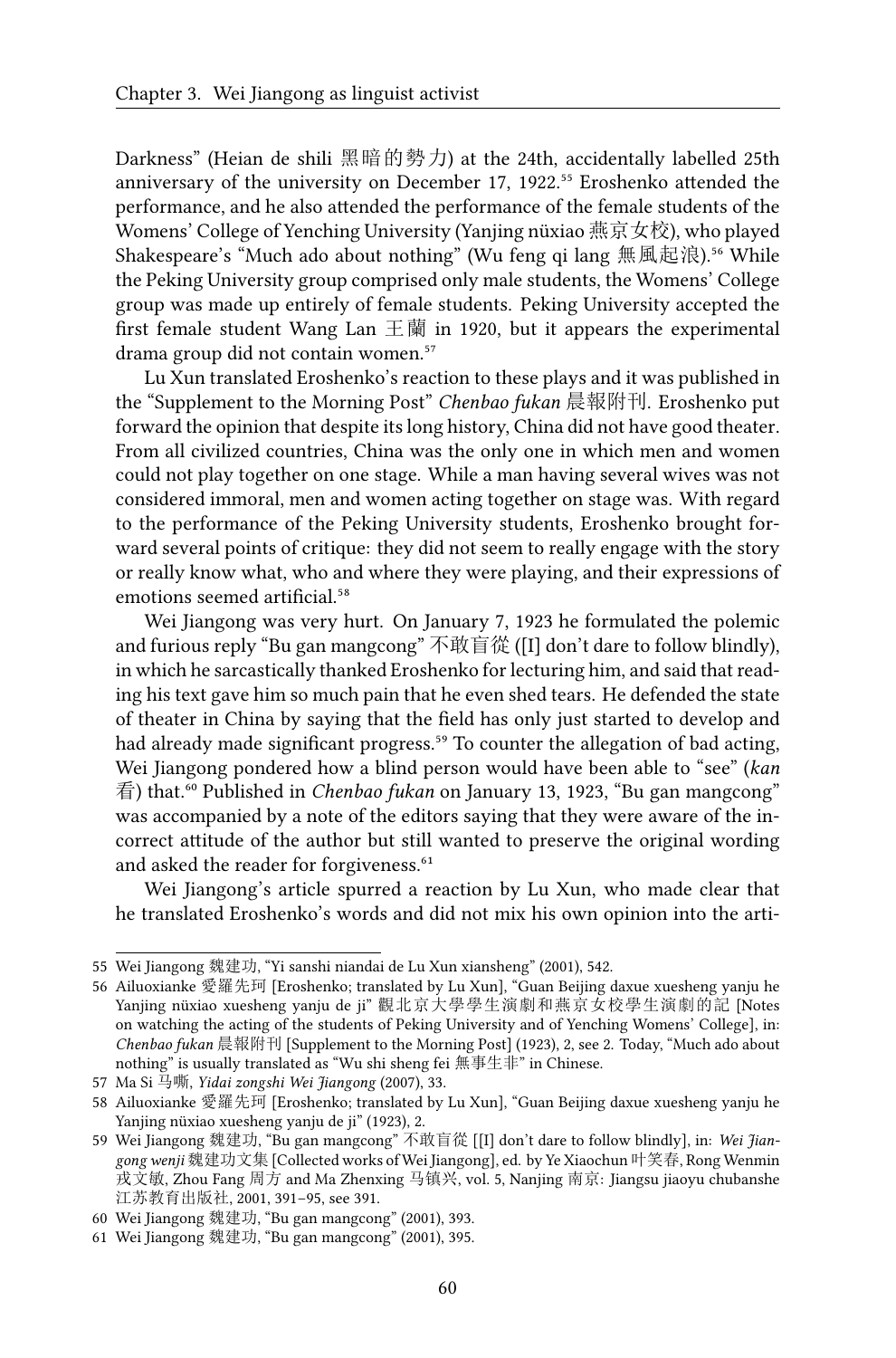cle. Lu Xun criticized Wei Jiangong's sharp sarcasm, while agreeing that young people already fought so hard to improve the situation of theater and the arts vis à vis the traditional culture.<sup>62</sup> Several reactions of other figures, including Zhou Zuoren (who wrote about the circumstances of Eroshenko's blindness) and members of the Peking University experimental drama group, were published in *Chenbao fukan*. Whether or not it was possible for men and women to act on the same stage was hotly debated, too. Several articles, maybe even the entire debate, were reprinted in *Wei Jiangong wenji* vol. 5. Gotelind Müller mentions the hostile reactions of the students towards Eroshenko's views on Chinese theater as one of many clashes which eventually made Eroshenko leave Beijing. Eroshenko had the impression that many Chinese young men viewed women merely as objects of sexual pleasure.<sup>63</sup>

Although this particular debate about the theater performance ended quickly, it was to resurface again during the Cultural Revolution (1966–1976), when the communists held Lu Xun in especially high esteem.<sup>64</sup> Wei Jiangong was accused of "opposing" (*fandui* 反对) Lu Xun and severely criticized,<sup>65</sup> and labeled as an "opponent [in a debate] of Lu Xun" (Lu Xun *de lundi* 鲁迅的论敌).⁶⁶ As early as in the 1950s, Wei Jiangong already explained his position and his polemic article by saying that he felt that criticizing men disguised as women but not women disguised as men was unjust. He also apologized for his discrimination against a blind person.⁶⁷ After Wei Jiangong's death, his son Wei Zhi authored an article in which he defended his father and said that he was young, full of vigor, and that the entire event was a misunderstanding.<sup>68</sup>

During and after the debate, Wei Jiangong continued to attend Lu Xun's class on Chinese fiction. Sun Fuyuan 孫伏園 (1894–1966)<sup>69</sup> introduced the two personally,<sup> $70$ </sup> and Wei Jiangong was a guest in Lu Xun's house on several occasions.<sup> $71$ </sup> Lu Xun then was involved in one of Wei Jiangong's education projects. In 1925, Wei Jiangong took part in setting up the middle school Liming zhongxue 黎明中學 in

<sup>62</sup> Lu Xun 魯迅, "Kanle Wei Jiangong jun de "Bu gan mangcong" de ji ju shengming" 看了魏建功君 的《不敢盲從》以後的幾句聲明 [Some sentences of clarification after reading Wei Jiangong's "[I] don't dare to follow blindly"], in: *Wei Jiangong wenji* 魏建功文集 [Collected works of Wei Jiangong], ed. by Ye Xiaochun 叶笑春, Rong Wenmin 戎文敏, Zhou Fang 周方 and Ma Zhenxing 马镇, vol. 5, Nanjing 南京: Jiangsu jiaoyu chubanshe 江苏教育出版社, 2001, 399–401, see 399–400.

<sup>63</sup> Müller, Gotelind, *China, Kropotkin und der Anarchismus* (2001), 496.

<sup>64</sup> Leese, Daniel, *Die chinesische Kulturrevolution 1966-1976*, München: C. H. Beck, 2016, 90.

<sup>65</sup> Ma Si 马嘶, *Yidai zongshi Wei Jiangong* (2007), 253.

<sup>66</sup> Wei Zhi 魏至, "Junzi yi guo xing yu de – Ji Wei Jiangong xiansheng de zhixue yu weiren" (2000), 800.

<sup>67</sup> Wei Jiangong 魏建功, "Yi sanshi niandai de Lu Xun xiansheng" (2001), 542.

<sup>68</sup> Wei Zhi 魏至, "Junzi yi guo xing yu de – Ji Wei Jiangong xiansheng de zhixue yu weiren" (2000), 800.

<sup>69</sup> Sun FuyuanSun was another New Culture Movement intellectual standing in for Europeanization, founding member of the New Tide society (Xinchao she 新潮社), editor of *Yusi* 語絲 ('Thread of talk', discussed below in section 3.3.3 on page 92) and other magazines; see Schwarcz, Vera, *The Chinese Enlightenment* (1986), 121. Weston, Timothy B., *The Power of Position: Beijing University, Intellectuals, and Chinese Political Culture, 1898-1929* (2004), 233. and Fung, Edmund S. K., *The Intellectual Foundations of Chinese Modernity* (2010), 38.

<sup>70</sup> Ma Si 马嘶, *Yidai zongshi Wei Jiangong* (2007), 36.

<sup>71</sup> Ma Si 马嘶, *Yidai zongshi Wei Jiangong* (2007), 60.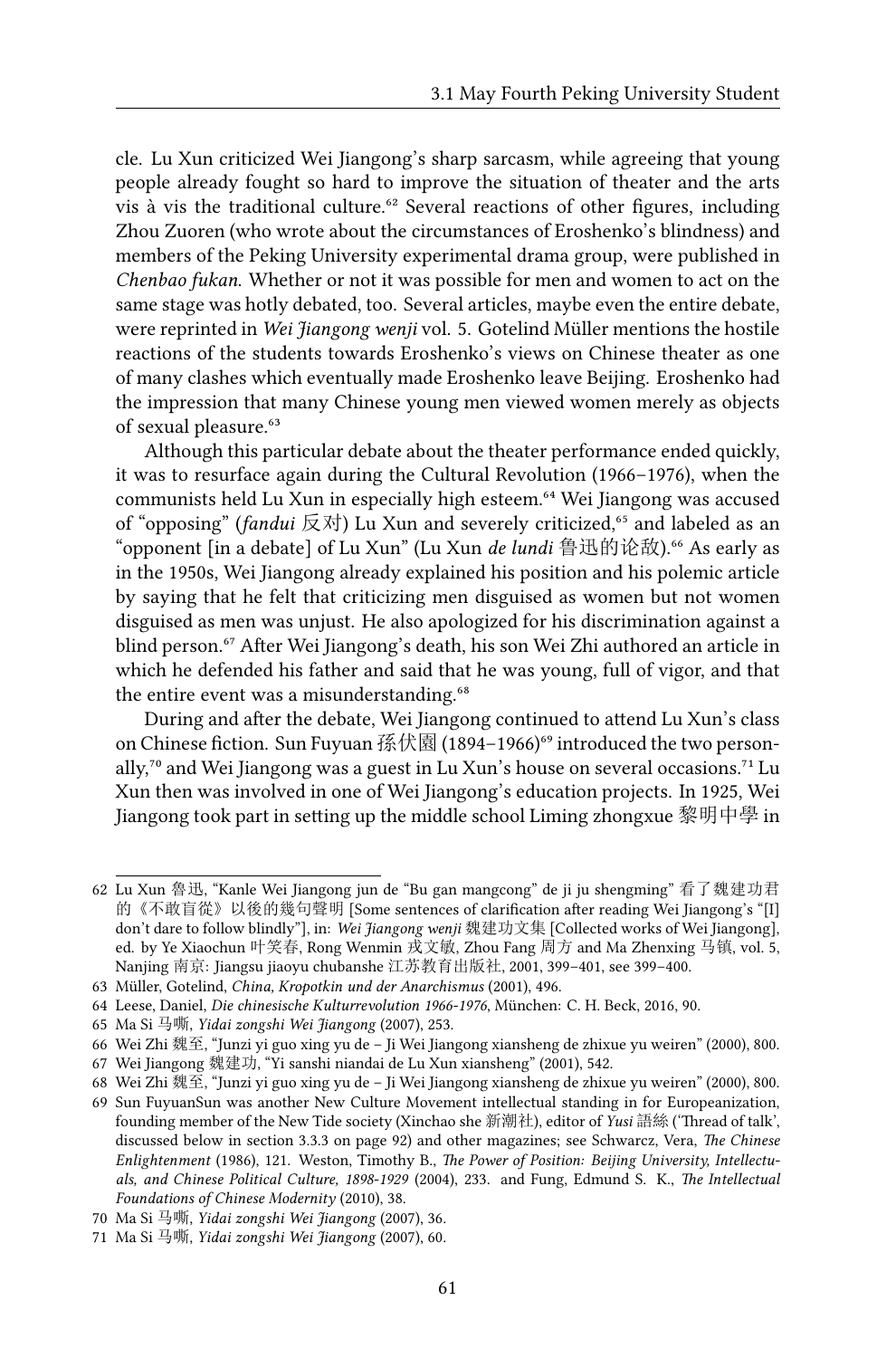Beijing, $72$  where he invited Lu Xun to teach, and Lu Xun did indeed teach there from September to December 1925.<sup>73</sup> Lu Xun was teaching at many institutions in Beijing at that time; the Beijing Women's Normal University (BWNU) will play a role in the debate outlined below that finally brings us to the question of the national language.

# **3.2** *Guoyu Zhoukan* 國語週刊 **Fighting the "Tiger"**

In 1925, Wei Jiangong published his first article about *guoyu* and formulated his core concepts about language. These times were difficult for the national language movement. The year 1925 was eventful and crucial for Wei Jiangong.

In 1925, before graduating from Peking University, Wei Jiangong was involved in editorial activities for the magazine *Guoyu zhoukan* (National Language Weekly). This weekly magazine was launched by Qian Xuantong and Li Jinxi in 1925. $74$  The first volume was published in June 1925. $75$  The duo were already publishing *Guoyu yuekan* 國語月刊 (National Language Monthly), in which they ad-

<sup>72</sup> The address was Fengsheng hutong 豐盛胡同 in Beijing. The majority of its roughly 400 students came from the British-led Xinxueshuyuan 新學書院 in Tianjin (Tientsin Anglo-Chinese College) in the course of the anti-British and anti-foreign May Thirtieth movement (*wusa yundong* 五卅運 動, 1925), see Wei Jiangong 魏建功, "Yi sanshi niandai de Lu Xun xiansheng" (2001), 543. More on the *wusa yundong* can be found in footnote 87 on page 64. The 1926 overview of the school's regulations, personnel and teaching materials can be accessed online via the CrossAsia platform: Liming zhongxue jiaowuchu 黎明中学教务处, *Liming zhongxue gailan* 黎明中学概览 [Outline of Liming Middle School], Beijing: Liming zhongxue jiaowuchu 黎明中学教务处, 1926.

<sup>73</sup> Ma Si 马嘶, *Yidai zongshi Wei Jiangong* (2007), 61.

<sup>74</sup> Wei Jiangong's *nianpu* states that the magazine was established in January, 1925. Cao Da 曹达, "Wei Jiangong nianpu" (1996), 6. Qian Xuantong's diary entry on June 9, 1925, states that he and Li Jinxi (Shaoqi 劭西) invited the following persons for dinner and announced to them that the "National language weekly" matter was completed: Shao Piaoping 邵飄萍 (1886–1926), Sun Fuyuan, Hu Shizhi 胡適之 (= Hu Shi), Su Yaozu 蘇耀祖, Li Xiaofeng 李小峰, and Xiao Jialin 萧家霖. See Qian Xuantong 钱玄同, *Qian Xuantong riji* 钱玄同日记 [Qian Xuantong's diary], vol. 2 (1923–1933), Beijing: Peking University Press, 2014, 642. Su Yaozu is listed as a member of the "Chinese education improving institute" (Zhonghua jiaoyu gaijin she 中華教育改進社) and part of the Committee for the teaching and study of *guoyu*" (Guoyu jiaoxue weiyuanhui 國語教學委員會 with Hu Shi (= Hu Shi), Li Jinxi and Bai Dizhou 白滌洲, 1900–1934; according to this list, he worked at the Beijing Changdian Normal University (Beijing Changdian shifandaxue 北京廠甸師範大學, now Beijing Normal University (Beijing shifandaxue 北京師範大學)). He contributed a *guoyu* dialogue to Wang Pu's 王璞 (disciple of Wang Zhao 王照, 1859–1933) textbook that is entirely transcribed in Zhuyin. See Zhonghua jiaoyu gaijin she 中華教育改進社 (ed.), *Zhonghua jiaoyu gaijin she tongshelu* 中華教育改進社同社錄(民 國十三年七月)[Membership list of the China Education Improving Institute], s.l. 1924, 93, 121. See also Wang Pu 王璞, *Wang Pu de guoyu huihua* 王璞的國語會話 [Wang Pu's national language conversations], Shanghai 上海: Zhonghua shuju 中華書局, 1921, 53. Xiao Jialin was a companion of Wei's in several language planning endeavors and committees and also participated in the *Xinhua zidian*, as will be illustrated below. Xiao apparently also authored a textbook titled *Guoyu luomazi rumen* 國語羅馬字入門 (Introduction to Gwoyeu Romatzyh)) in or around the year 1930, which I was unfortunately not yet able to locate. Gao Tianru 高天如, *Zhongguo xiandai yuyan jihua de lilun he shixian* 中国现代语言计划的理论和实践 [The theory and practice of modern Chinese language planning], Shanghai 上海: Fudan daxue chubanshe 复旦大学出版社, 1993, 154.

<sup>75</sup> Qian Xuantong 錢玄同, "Fakanci" 發刊辭 [Editorial], in: *Guoyu zhoukan* 國語週刊 [National language weekly] 1 (1925), 1–2.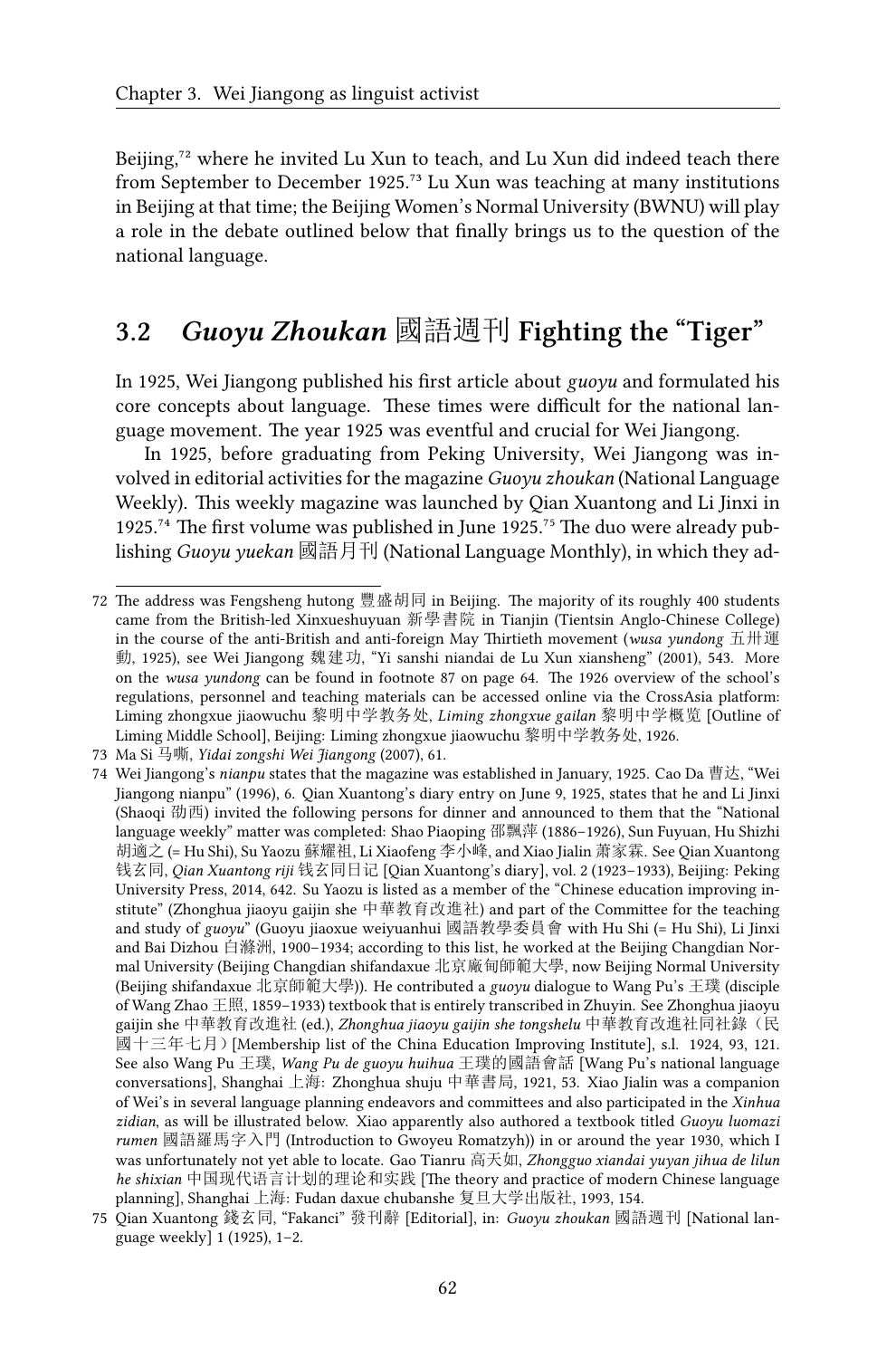vocated a "Chinese character revolution" (*hanzi geming* 漢字革命) in 1923<sup>76</sup> and in August of the same year, they published a "special number" on the "Chinese character reform" (*Hanzi gaige hao* 漢字改革號).⁷⁷ Although the question of a national standard language was intertwined with the question of script, everything related to the script will be discussed in part III beginning on page 193. Hence, Qian Xuantong was one of most influential teachers of Wei Jiangong, if not the most influential.<sup>78</sup> His teachings were formative for Wei's concepts in phonology, as well as his career as a language planner. Qian also influenced Wei's views on script reform.

#### **3.2.1 Qian Xuantong's Manifesto**

This first volume of *Guoyu zhoukan* contained Qian Xuantong's<sup>79</sup> editorial to "National language weekly", dated June 12, 1925.<sup>80</sup> It was indeed written in *guoyu* or Modern Chinese. In the inaugural issue, he stated that he and Li Jinxi established this journal to talk about the national language and listed three points $^{81}$  to legitimize the national language movement (*guoyu yundong*).

First, he presented it as the "efficacious medicine" (*shengyao* 聖藥) to make "the Chinese nation rise from the dead" (*Zhonghua minzu qisi huisheng* 中華民 族起死回生). Using *guoyu*, Chinese citizens would be able to communicate their innermost feelings (*qingsu* 情愫) to each other, education could be spread (or disseminated, popularized; *puji* 普及), and people could freely articulate their feelings and thoughts. Qian wrote that he and his fellow editors want to exter-

<sup>76</sup> Qian Xuantong 錢玄同, "Hanzi geming!" 漢字革命![Chinese character revolution], in: *Guoyu yuekan* 國語月刊 [National language monthly] 7.1 (1923), 5–25.

<sup>77</sup> Wippermann, Dorothea, *Das Phonetische Alphabet Zhuyin Zimu – Entstehung und Verbreitung im Zuge der Nationalsprachlichen Bewegung in der Republik China 1912–1949* (1985), 149.

<sup>78</sup> Ma Si 马嘶, *Yidai zongshi Wei Jiangong* (2007), 22.

<sup>79</sup> More information about Qian Xuantong can be obtained in: Cao Shujing 曹述敬, *Qian Xuantong nianpu* 钱玄同年谱 [Chronological biography of Qian Xuantong], Jinan 济南: Qilu shushe 齐鲁书 社, 1986. Zhou Zuoren describes how Qian's views developed from "emulating antiquity" (*fugu* 復 古, this translation stems from Richter, Ursula, "Historical Scepticism in the New Culture Era: Gu Jiegang and the 'Debate on Ancient History'", in: *Jindai Zhongguo shi yanjiu tongxun* 近代中國 史研究通訊 [*Newsletter for Modern Chinese History*] 23, 355–388, see 360.) to "opposing emulating antiquity" (*fan fugu* 反復古) and how it also led him to start "doubting antiquity" (*yigu* 疑古, compare with Gu Jiegang). Since he realized that a lot of accepted evidence about ancient times must be doubted and that it was not possible to return to a prior state in history, paired with the political disappointment at Yuan Shikai's 袁世凱 (1859–1916) restoration of monarchy, Qian wanted to do away with Confucian ethics and beliefs and abolish the Chinese script to achieve this. See: Zhou Zuoren 周作人, "Qian Xuantong de fugu yu fanfugu" 錢玄同的復古与反復古 [Qian Xuantong's traditionalism and antitraditionalism], in: *Taobi chenlun: Mingren bixia de Zhou Zuoren, Zhou Zuoren bixia de mingren* 逃避沉沦:名人笔下的周作人周作人笔下的名人 [Evading sinking: Famous persons write about Zhou Zuoren, Zhou Zuoren writes about famous persons], ed. by Liu Xuyuan 刘 绪源: 1998, 366–383.

<sup>80</sup> Also published in: Qian Xuantong 钱玄同, "*Guoyu zhoukan* fakanci"《国语周刊》发刊辞 ['National language weekly' editorial], in: *Hanzi gaige yu guoyu yundong* 汉字改革与国语运动 [Chinese character reform and national language movement] (*Qian Xuantong wenji* 钱玄同文集 [Collected works of Qian Xuantong] 3), ed. by Liu Siyuan 刘思源, Feng Ying 冯英, Cui Shaoying 崔少英, Beijing: Zhongguo renmin daxue chubanshe 中国人民大学出版社, 1999, 156–57.

<sup>81</sup> They are enumerated in Zhuyin:  $\frac{1}{2} \times \pi$ .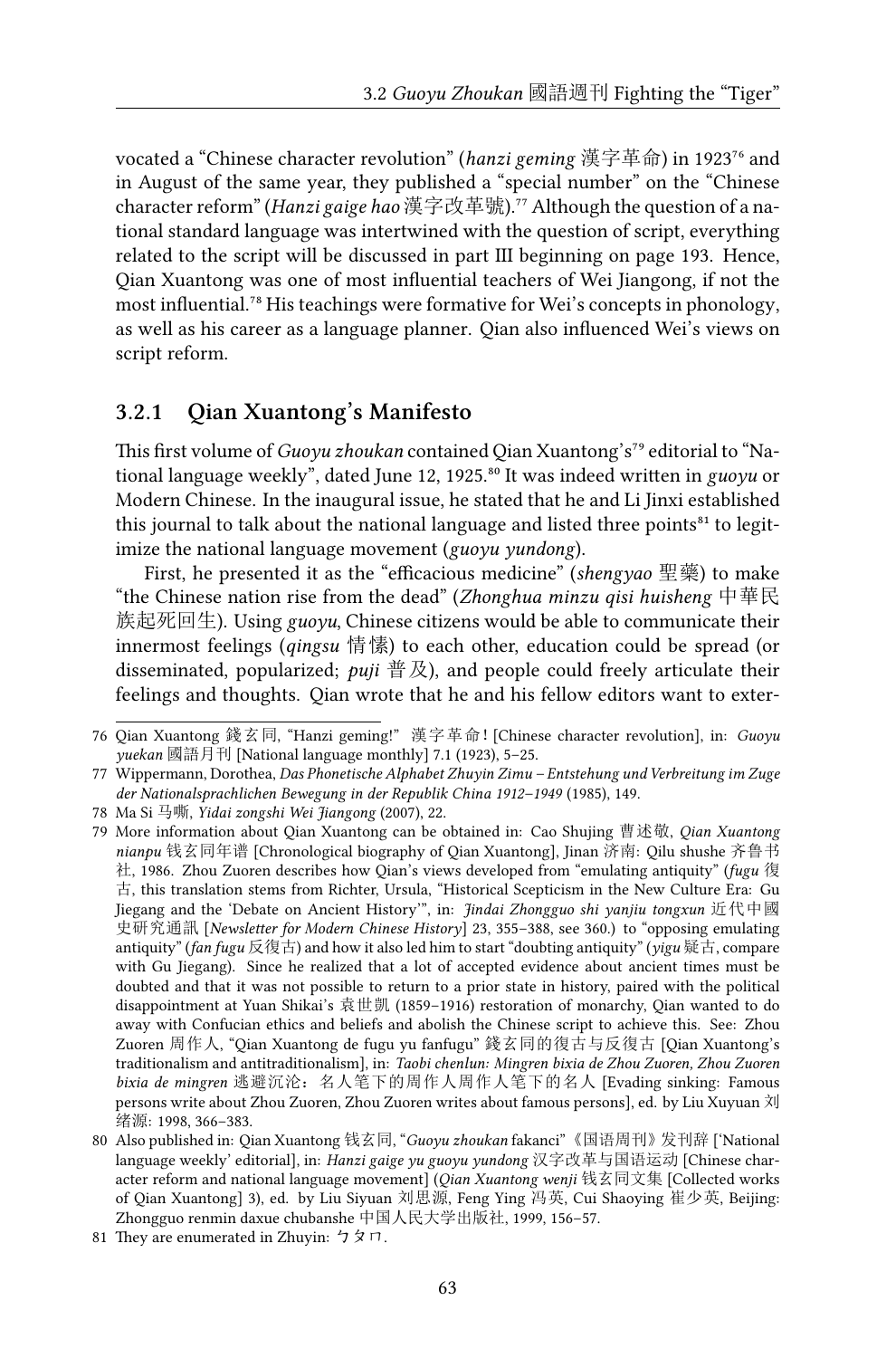minate (*pumie* 撲滅) the "conspiracy" (*yinmou* 陰謀) of restoring (*fubi* 復辟) the "classical Chinese prose" (*guwen* 古文⁸² and the "school textbook for the literary language" (*Xuexiao de wenyan keben* 學校的文言課本).<sup>33</sup>

Second, Qian Xuantong proposed that the living language (*huo yuyan* 活語 言) of the people should form the basis for a "new national language" (*xin guoyu* 新國語).

Third, he put forward a metaphor that might have reminded the reader of Lu Xun's famous foreword to "Call to Arms" (*Nahan* 吶喊, 1922):<sup>84</sup> Whether or not the Chinese nation (*minzu* 民族) would persist or perish depended on the people's (*minzhong* 民眾) awakening, and to awaken (*huanxing* 喚醒)<sup>85</sup> the people was the only mission of the intellectual class (*zhishi jieji weiyi zhi shiming* 知識階 級唯一之使命).<sup>86</sup> Otherwise, he implied, China might be on the verge of a catastrophe (*huo zhi zhi wu ri* 禍至之無日) foreshadowed by the "imperialists" (*diguo zhuyizhe* 帝國主義者) England and Japan having "massacred our students and workers" (*tusha le zanmen de xuesheng he gongren* 屠殺了咱們的學生和工人) in reaction to the May Thirtieth Movement (*wusa yundong*).<sup>87</sup> While awakening the people is not an easy task, it could only be done by using the people's living

- 83 He means Zhang Shizhao's *Zhongdeng guowendian* 中等國文典. It is a grammar for the classical Chinese language and attempts a first definition of the concept "word" which I discuss in section 6.1.2 on page 167.
- 84 In the foreword, Lu Xun compares the situation of the Chinese people to the situation of people sleeping in an iron house, and they will sooner or later suffocate in it. The question he asks is if it would be better to let them sleep so that they do not become aware of their own inevitable death? Or would it be preferable to shout and wake them up so that they have the opportunity to find a way out? However, as escaping the iron house is unlikely, waking them up might just make them aware of their suffering and lead to an even more gruesome death. Lu Xun 魯迅, *Nahan* 吶喊 [Call to Arms], Beijing 北京: Renmin wenxue chubanshe 人民文學出版社, 1976, 6–7.
- 85 Other *guoyu* activists used the same rhetorical figure, such as Du Tongli 杜同力 (Zijin 子勁, 1898– 1955), who felt that political reforms were not enough. He believed only universal education would wake the people up and lead to a thought renovation. Du Tongli 杜同力, "Gaige sixiang he huanxing minzhong de gongju" 改革思想和喚醒民眾的工具 [A tool to reform the thinking and wake up the people], in: *Guoyu zhoukan* 國語週刊 [National language weekly] 3 (1925), 4–7, see 4. Du graduated from the Chinese department of Beijing Normal University in 1925. He was to become active in the promotion of Gwoyeu Romatzyh and a supporter of (and during the PRC, actively involved in) the script reform. He would later also participate in the compilation of the *Xinhua zidian*. Li Ming 李明, "Du Zijin" 杜子劲, in: *Zhongguo xiandai yuyanxuejia* 中国现代语言学家 [Modern Chinese linguists], ed. by *Zhongguo yuyanxuejia* bianxiezu 《中国语言学家》编写组 ['Modern Chinese linguists' compilation group], vol. 4, Shijiazhuang 石家庄: Hebei renmin chubanshe 河北人民出版 社, 1985, 51–56.
- 86 Qian Xuantong 錢玄同, "Fakanci" (1925).
- 87 The May Thirtieth Movement was prompted by a strike in a Japanese-owned textile factory in Shanghai 上海 that began in February 1925, in the course of which a Japanese guard shot a Chinese worker on strike. This led to a large-scale demonstration on 30th May, whose participants made their way into the British concessions, where the British police opened fire and killed 10 people, many were wounded or arrested. Müller furthermore describes how the movement spurred nationwide indignation and was instrumentalized by the Communist Party: Müller, Gotelind, *China, Kropotkin und der Anarchismus* (2001), 529. Wei Jiangong also reacted to the *wusa yundong* in Wei Jiangong 魏建功, "Jiuji bagong tongbao jinji choukuan banfa zhi jianyi" 救濟罷工同胞緊急籌款辦法之建議 [Proposal for finding a way to raise money to save our compatriots on strike], in: *Wei Jiangong wenji* 魏建功文 集, ed. by Ye Xiaochun 叶笑春 and Rong Wenmin 戎文敏 and Zhou Fang 周方 and Ma Zhenxing 马

<sup>82</sup> While *guwen* can also refer to the old text school in contrast to the new text school, the classical written language is intended here.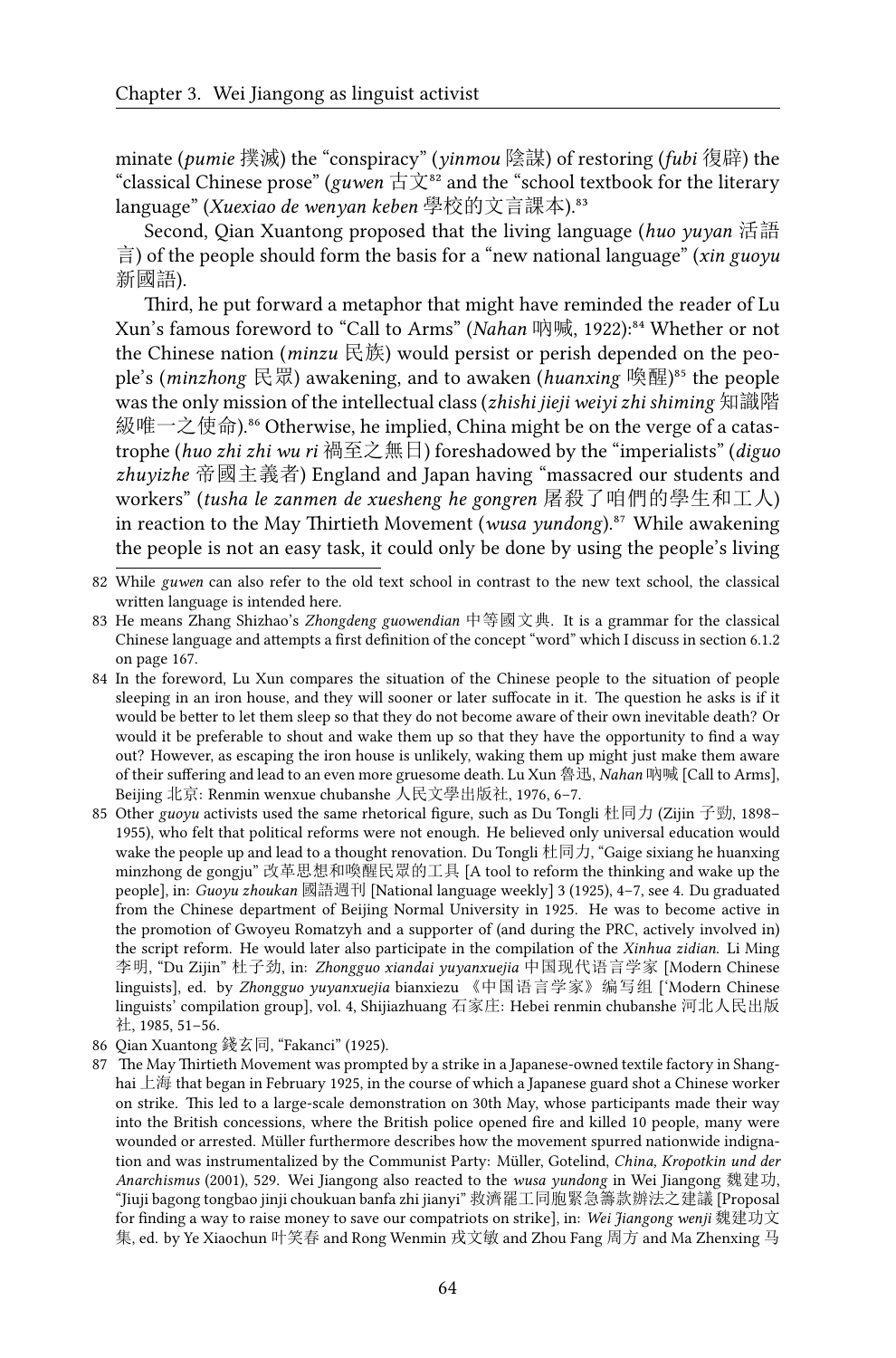language and art (*huo yuyan he wenyi* 活語言和文藝). Hence, this language's and art's essence (*zhensui* 真髓) needed to be collected and studied (*souji kaocha* 搜集考察) to build a new popular art (*xin de minzhong wenyi* 新的民眾文藝).<sup>88</sup>

This legitimization strategy of Qian Xuantong can be seen as representative of what many intellectuals of that time thought. This chapter will demonstrate that Wei Jiangong picked up many of these aspects. They can be subsumed under the general epitome of nationalism, where one main argument is directed inwards and the other outwards. Inward-directed nationalism meant that all citizens should be included and equal, that all should have access to education and be able to participate in a discourse in a language that is understood by everyone in the national community. Popular means of expression became the focus of language description<sup>89</sup> with the intention to use them as a basis for prescription, i.e. language planning. This stood in stark contrast to the former elitist focus on the classical language modeled after ancient classical texts. Modernization, rebirth and a certain notion of progress is added to this "democratic" argument of a universal education. This which leads to the second argument, which is directed outwards and could be labeled the Darwinist perspective. It refers to the assertion of China vis-à-vis other countries and the ability to compete with them.<sup>90</sup>

Qian Xuantong continued his editorial by enumerating the contributors to *Guoyu zhoukan*: Wu Zhihui, Hu Shizhi (= Hu Shi), Lin Yutang 林語堂 (1895– 1976),<sup>91</sup> Zhou Kaiming 周凱明, Gu Jiegang, Wei Jiangong, Xiao Jialin, Du Tongli,

镇, vol. 5, Nanjing 南京: Jiangsu jiaoyu chubanshe 江苏教育出版社, 2001, 429–30. It was originally published in June 1925 in *Jingbao fukan* 京報副刊 84.

<sup>88</sup> Qian Xuantong 錢玄同, "Fakanci" (1925).

<sup>89</sup> The folk song research in which Wei Jiangong was also involved is described in section 3.1.2 on page 56.

<sup>90</sup> Concepts of progress and evolution, especially from a social Darwinist viewpoint, were introduced in China in the late 19th century. They are discussed in section 7.1.2 on page 198. For a summary, see Yang Haiyan's article, in which especially Yan Fu's 嚴復 (1854–1921) important role as a translator is described: Yang, Haiyan, "Encountering Darwin and Creating Darwinism in China", in: *The Cambridge Encyclopedia of Darwin and Evolutionary Thought*, ed. by Ruse, Michael, Cambridge: Cambridge University Press, 2013, 252.

<sup>91</sup> The scholar, writer, journalist, translator and linguist Lin Yutang was born to a Christian family in Zhangzhou 漳州, Fujian 福建 but eventually renounced Christianity. He studied at Harvard, in France, and in Leipzig, Germany, where he completed his PhD. Lin, Yü-t'ang, "Altchinesische Lautlehre", PhD dissertation, Universität Leipzig, 1923. He was the first to propose tonal spelling, which was later realized in Gwoyeu Romatzyh (developed by Yuen Ren Chao). He also served as a secretary for Wu Zhihui, contributed to *Yusi* and other magazines and became a very productive author of English language books about China. Boorman, Howard L., "Lin Yü-t'ang", in: *Biographical Dictionary of Republican China*, vol. 2, New York: Columbia University Press, 1970, 387–389.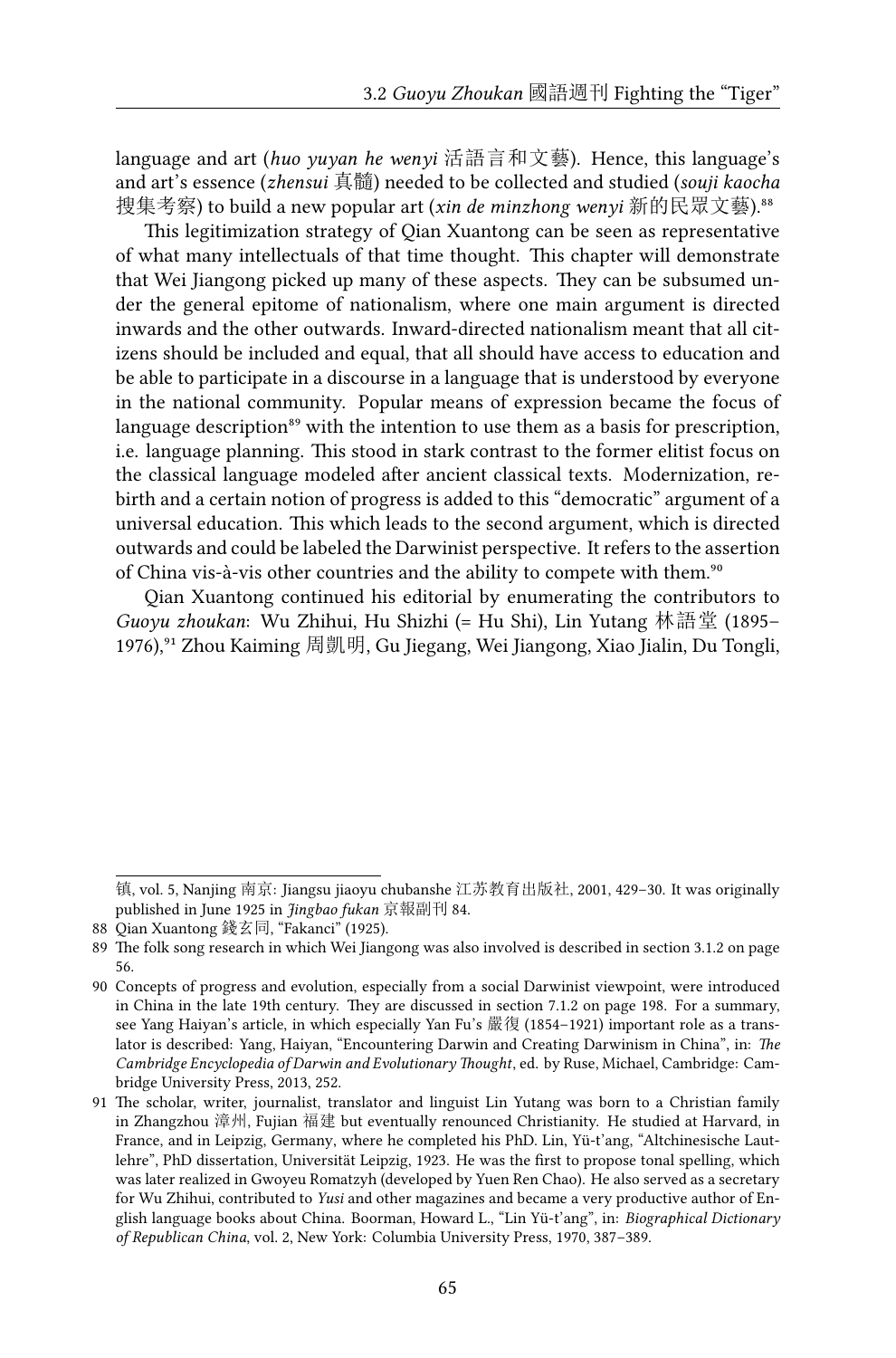Li Yu'an 李遇安,<sup>32</sup> Dong Weichuan 蕫渭川 (1901-1968),<sup>93</sup> Su Yaozu (the open enumeration ended with "……") . He also mentioned Zhao Yuanren and Liu Bannong, who were abroad but expected to be back soon to contribute to the magazine.<sup>94</sup> Qian Xuantong encouraged anybody interested in *guoyu* to participate in the discussions about it and present their opinions. However he clearly and strongly rejected the "enemies" (*diren* 敵人) of the *guoyu* movement, namely those who opposed the vernacular (*baihua*) and wanted to maintain the classical language (*guwen* 古文).<sup>95</sup>

Who these "enemies" of the movement for a national language were and what "conspiracy" (see page 64) was meant will be explained in the sections 3.2.3 (page 69) and 3.2.4 (page 74). However, Wei Jiangong's concept of language in that time period must first be described.

### **3.2.2 Wei Jiangong's Concept of Language in 1925: Progress**

Qian Xuantong's fear that China might be annihilated was shared by many other intellectuals of that time, and Social Darwinism was a popular concept – not only in China. Qian and many thought that China needed to progress to survive. Wei Jiangong also believed in progress. However, he focused less on the Social Darwinist view and more on evolution itself. He created the concept that language and script were subjected to a progress-oriented evolution.

On June 26, Wei Jiangong wrote, and on August 26, 1925, he published "Arguing from the [general] tendency of the Chinese script that the Chinese characters – block characters – should be abolished" (Cong Zhongguo wenzi de qushi lun hanzi - fangkuaizi de yingai feichu 從中國文字的趨勢上論漢字--方塊字  $--$  的應該廢除) in *Guoyu zhoukan*, vol. 8.<sup>96</sup> As the title already suggests, this

<sup>92</sup> Li Yu'an was a graduate of Beijing Normal University, teacher at the Pingmin yexiao 平民夜校 (Commoners night school, providing primary school education to adults), was employed at Zhongshan daxue 中山大學 (Sun Yat-sen University) in Guangdong 廣東. He was a frequent contributor to *Yusi*, a correspondent with Lu Xun and traveled to Europe. Li Yu'an 李遇安 [arranged by Wang Guiling 王桂玲], "Lu Xun xiansheng dui wo de jiaohui" 鲁迅先生对我的教诲 [What Lu Xun taught me], in: *Wenyuan xieying* 文苑撷英 [Selected essence of the literary world], ed. by Beijing shi Zheng-Xie wenshi ziliao weiyuanhui 北京市政协文史资料委员会 [Beijing Chinese People's Political Consultative Conference committee for literature and history data], Beijing 北京: Beijing chubanshe 北京 出版社, 2000, 110–113.

<sup>93</sup> Given name Dong Zhun 蕫準. He graduated from the Chinese department of Beijing Normal University in 1925, held several teaching positions and joined the KMT. In the PRC, Dong held several committee and university positions, but fell victim to the Anti-Rightist Campaign (*fan-you yundong* 反右運動), but was reinstated as vice president of Beijing Normal University afterwards. Shandong sheng Zou xian difangshizhi bianzuan weiyuanhui bangongshi 山东省邹县地方史志编纂委员会 办公室 [Shandong province Zou county local history gazetteer compilation committee bureau] (ed.), *Zou Xian jianzhi* 邹县简志 [Zou County brief gazette] (*Zou xian difangshi congshu* 邹县地方史丛书 [Zou county local history series] 3): 1986, 371–372.

<sup>94</sup> Qian Xuantong 錢玄同, "Fakanci" (1925), 1.

<sup>95</sup> Qian Xuantong 錢玄同, "Fakanci" (1925), 2.

<sup>96</sup> Wei Jiangong 魏建功, "Cong Zhongguo wenzi de qushi shang lun hanzi – fangkuaizi – de yinggai feichu" 從中國文字的趨勢上論漢子--方塊字--的應該廢除 [Arguing from the [general] tendency of the Chinese script that the Chinese characters – block characters – should be abolished], in: *Guoyu zhoukan* 國語週刊 [National language weekly] 8 (1925), 1–4.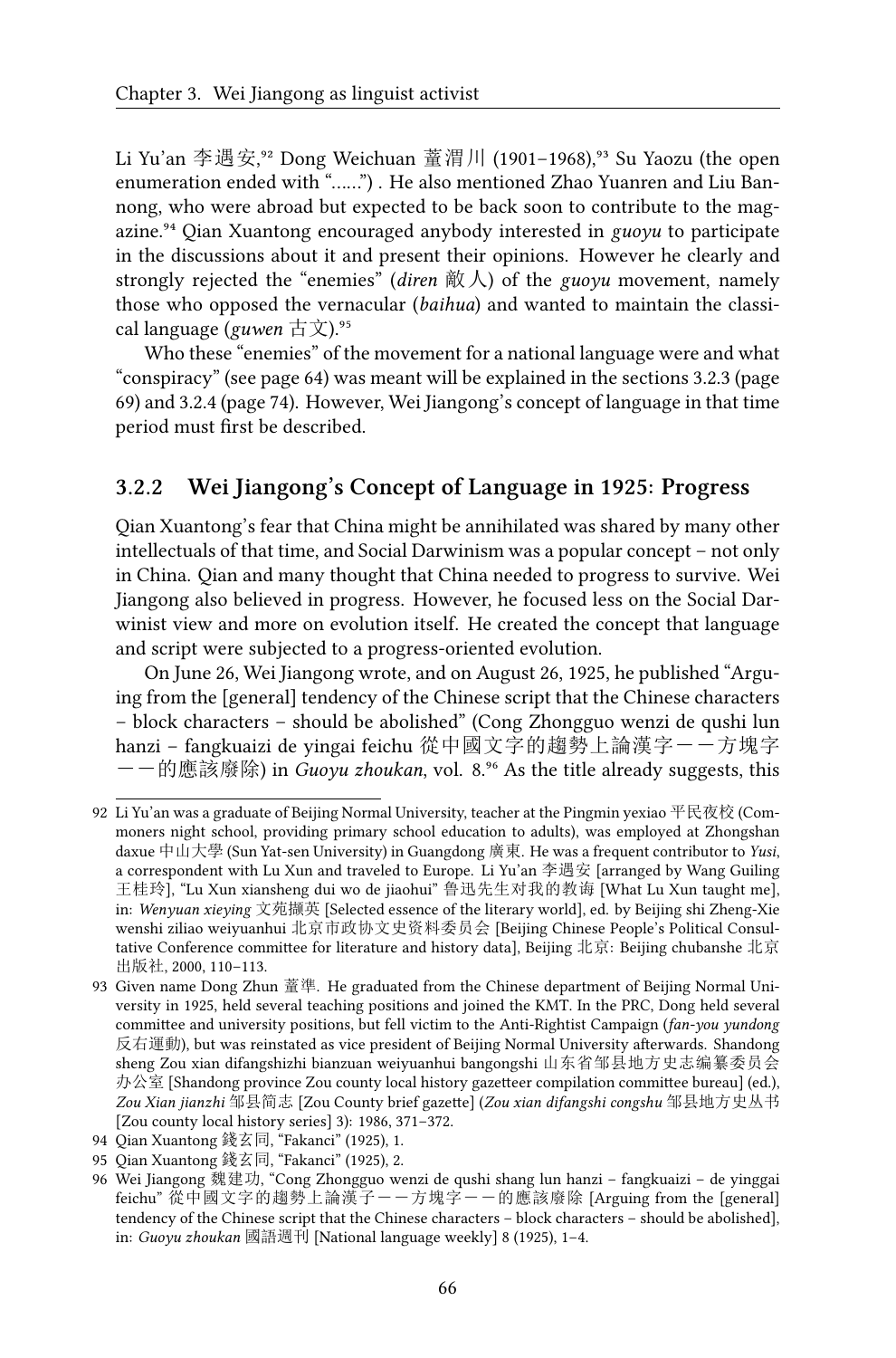article concerns script reform and will be discussed in detail in the according chapter. I will now identify Wei Jiangong's concepts of language and script at the core of his understanding of the role of language (written as well as spoken) for humanity. These were also decisive for his involvement in language planning throughout his life.

- 1. Humans can use symbols to express their will. These symbols include facial expression, gestures, utterances of all sort, and, of course, language.
- 2. When language finds a graphic expression, it is script, i.e. symbols with a certain shape. These shape-symbols are nothing but an equivalent of the oral expression. Script is the means to graphically record spoken language<sup>97</sup> In other words, it is a symbol of a symbol.
- 3. Symbols can be used in any way that is convenient: they can be altered to become simpler. The more symbols are used and altered, the more convenient they become.
- 4. Language and script evolve ceaselessly; preserving a specific form of language and script is obstructing natural evolution.
- 5. The Chinese script is already on its way to evolve into a phonetic script. While the earliest characters were pictographs, phono-semantic compound characters (*xingshengzi*) and subsequently loan characters (*jiajiezi* 假借字) arose and show this tendency.
- 6. A script reform, i.e. the abolition of the characters and the introduction of a phonetic script, would accelerate this natural, progressive development.<sup>98</sup>
- 7. A script reform would lead to a successful "thought revolution" (*sixiang geming* 思想革命) to attain freedom for the citizens. It would be a great step forward for the "people's liberation movement" (Minzu jiefang yundong 民族解放運動).<sup>99</sup>

The core of Wei's language concept remained unchanged throughout his life. Wei Jiangong had a utilitarian concept of language: he saw it as a tool that facilitated communication between people. If this tool did not meet its ends, it can be reformed. Language referred to the uttered word; the script came second and was only a graphic representation of spoken language. The idea that these would change and that language symbols were arbitrarily agreed on by the speaker community already appeared in the early debates about a possible abolition of

<sup>97</sup> Here, Wei comes pretty close to today's definition of script, compare Bussmann, Hadumod, "Writing (*also* script)", in: *Routledge Dictionary of Language and Linguistics*, London / New York: Routledge, 1996, 1294.

<sup>98</sup> Wei Jiangong would later advocate for the simplification of the characters, as will be explained in chapters 7 (page 193) and 8 (page 213) on the script reform.

<sup>99</sup> Wei Jiangong 魏建功, "Cong Zhongguo wenzi de qushi lun hanzi (fangkuaizi) de yingai feichu" 從 中國文字的趨勢上論漢字(方塊字)的應該廢除 [Arguing from the [general] tendency of the Chinese script that the Chinese characters (block characters) should be abolished], in: *Wei Jiangong wenji* 魏建功文集 [Collected works of Wei Jiangong], ed. by Ye Xiaochun 叶笑春, Rong Wenmin 戎 文敏, Zhou Fang 周方 and Ma Zhenxing 马镇, vol. 4, Nanjing 南京: Jiangsu jiaoyu chubanshe 江 苏教育出版, 2001, 120–124. note the difference in punctuation between the *Guoyu zhoukan* and the *wenji* edition.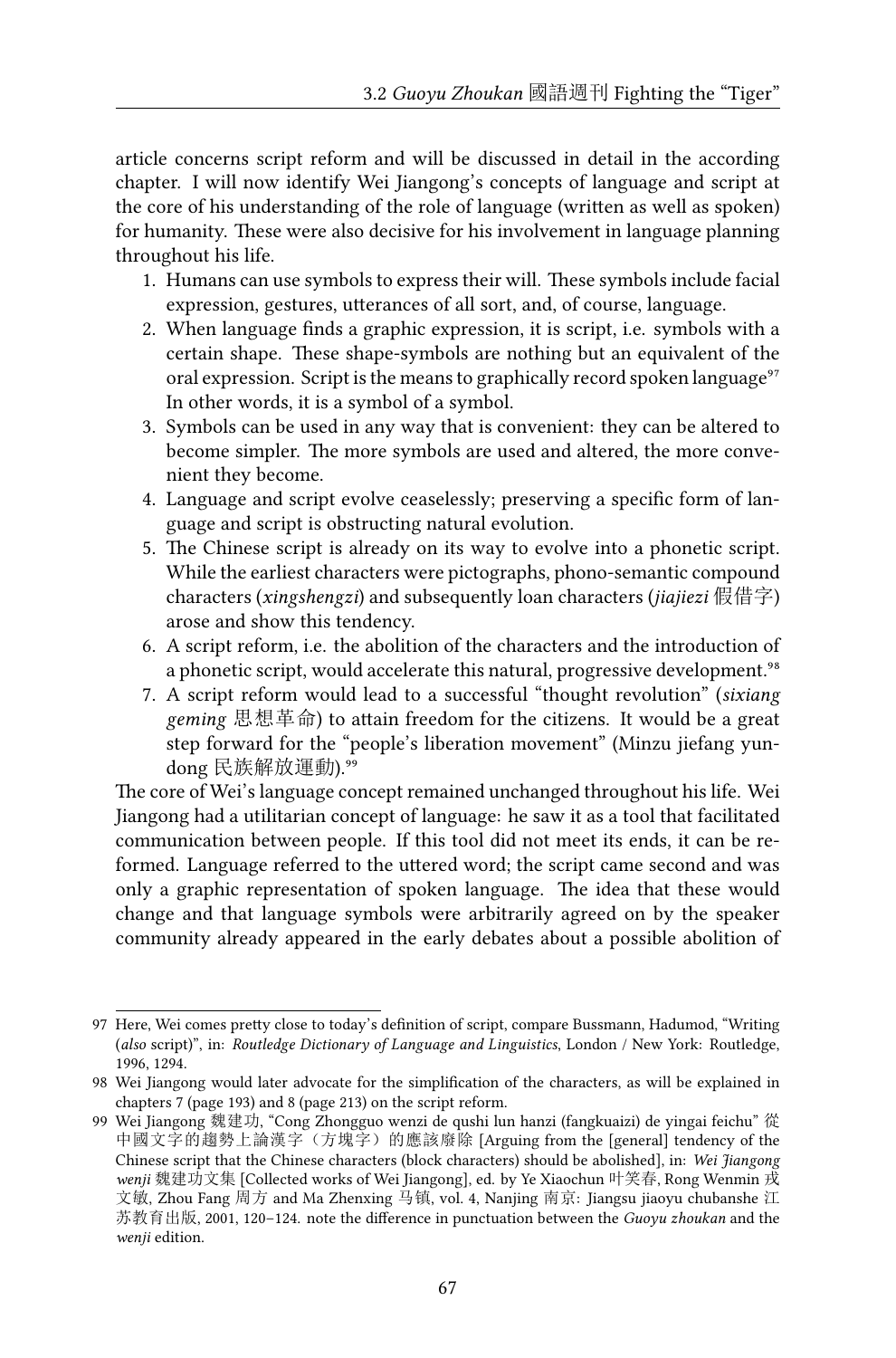Chinese as a whole in the beginning of the 20th century and during the May Fourth period.<sup>100</sup>

This utilitarian concept can be juxtaposed with an idealistic concept put forward by conservatives and proponents of a "national essence". They regarded the classical literary language as sacrosanct and the script as a key carrier of Chinese identity. Agents with these two different language concepts started a discourse already in early 20th century. One example is the debate about a possible introduction of Esperanto as official language.<sup>101</sup> Intellectuals with these two concurring mindsets were still debating in the 1920s, as will be demonstrated below.

#### **3.2.3 The Adversary: The "Tiger" Zhang Shizhao**

The debates of the New Culture Movement intellectuals needed an adversary. In journal articles and correspondences, in which they presented their iconoclastic ideas, they made reference to and then refuted others' more traditional or disapproving opinions. If no opponent was to be found, they had to be made up, as Edmund S. K. Fung demonstrated at the example of the "radical" Qian Xuantong.<sup>102</sup> In 1919, he created an alter ego named Wang Yingxuan, "who attacked progressive thinkers in the voice of an old-style literatus."<sup>103</sup> Qian's friend Liu Bannong then took the role of arguing against this fictitious enemy. Quickly, others joined in, on both sides of the debate. Lin Shu 林紓 (1852–1924) readily stepped "into a discursive position already prepared for him and finds himself engaged in a losing battle on the enemy's territory".<sup>104</sup> Lin was "one of the last important prose writers in the Chinese classical style". It was well-known fact that he was an outspoken opponent of the New Culture Movement and the new literature that it advocated.<sup>105</sup> The "debate escalated to the famous battle between the defenders of classical Chinese headed by Lin Shu and the *New Youth* [*Xin* qingnian 新青年] advocates of the modern vernacular language.<sup>"106</sup>

<sup>100</sup> As was described in the beginning, the impression of a superior West, the reception of alphabetic scripts, and the study of Western linguistics led to the radical reorientation of language study and language planning. However, it could not be said that all newly formulated ideas were direct imports from abroad.

<sup>101</sup> Müller, Gotelind, "Esperanto", in: *Encyclopedia of Chinese Language and Linguistics*, ed. by Sybesma, Rint, et al., vol. 2, Leiden / Boston: Brill, 2017, 192–194.

<sup>102</sup> In his book, Fung divides the Chinese intellectuals in three groups: Liberals, radicals, conservatives. See Fung, Edmund S. K., *The Intellectual Foundations of Chinese Modernity* (2010), 37–38.

<sup>103</sup> Liu, Lydia H., *Translingual Practice: Literature, National Culture, and Translated Modernity—-China, 1900–1937*, Stanford, California: Stanford University Press, 1995, 223.

<sup>104</sup> Liu, Lydia H., *Translingual Practice: Literature, National Culture, and Translated Modernity—-China, 1900–1937* (1995), 223.

<sup>105</sup> Lin wrote open letters and articles to and about Chen Duxiu, Hu Shi and Cai Yuanpei, criticizing them for discarding the classical language. He felt that they were destroying the Confucian tradition, which would lead to disaster and not save China from foreign domination and decay. Lin Shu was also "the first major Chinese translator of Western fiction" (despite not reading any foreign language himself) and translated about 180 works, among which were Aesop's Fables, works by Dickens, Dumas, Shakespeare, Cervantes and Balzac. Boorman, Howard L., "Lin Shu", in: *Biographical Dictionary of Republican China*, New York: Columbia University Press, 1970, 382–386, see 382, 384.

<sup>106</sup> Liu, Lydia H., *Translingual Practice: Literature, National Culture, and Translated Modernity—-China, 1900–1937* (1995), 223.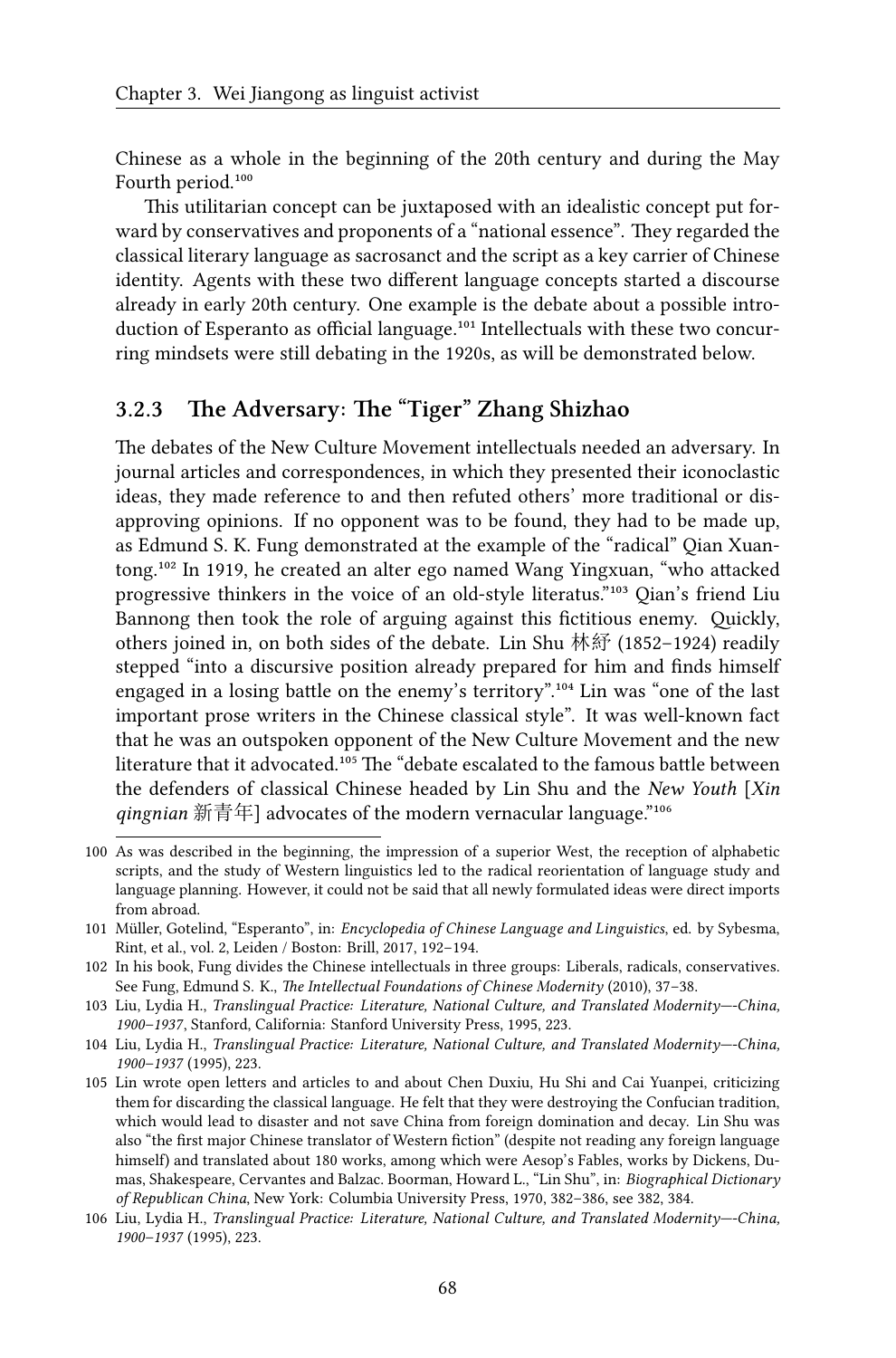For the *guoyu* movement, a discursive counterpart was just as crucial. However, there was no need to fabricate one. While the *guoyu* movement had already achieved important successes, such as establishing the Preparatory Committee for the Unification of the National Language and introducing *guoyu* in the primary school curriculum, the late "Warlord Era" (1916–1928),<sup>107</sup> the year 1925 in particular, turned out to be very difficult for the promoters of a national language. Qian Xuantong, Wei Jiangong and their fellow campaigners had to defend their national language concepts against a powerful politician.

On April 14,1925, Zhang Shizhao 章士釗 (1881–1973, style name: Xingyan 行 嚴) was appointed minister of education by the provisional chief executive of the Republic of China, Duan Oirui 段祺瑞 (1865–1936).<sup>108</sup> At the time, Zhang Shizhao was disappointed by the failure of Western-style parliamentarianism and wanted to reintroduce traditional values and discipline the intellectuals and students.<sup>109</sup> He opposed the "congruence of speech and writing" (*yan wen yizhi*) and the "unification of the national language" (*guoyu tongyi* 國語統一).<sup>110</sup> He wanted to ban *guoyu* from the national curriculum and reintroduce the Confucian classics. Altogether, the *guoyu* movement suffered a blow; apart from very few activities, it was brought to a standstill. *Guoyu* was only revived in 1928 when China was reunited after the Northern Expedition.<sup>111</sup>

Who was Zhang Shizhao and why was he so hostile towards *guoyu* and *baihua*? Was he acting individually or did he have comrades-in-arms? And how do we know that he was the proclaimed enemy of the *guoyu* movement adherents? Zhang Shizhao was not only an influential political thinker, journalist and politician but also was someone who underwent a notable change of opinion.

As a young man living in the late Qing dynasty, Zhang Shizhao was an anti-Manchu revolutionary. He was even involved in assassination attempts in the early years of the 20th century. He was editor-in-chief of the magazine *Subao* 蘇 報 (The Jiangsu Journal) and several other periodicals during his lifetime. Zhang Shizhao's editorship of *Subao* in 1903 is especially noteworthy. He used the mag-

<sup>107</sup> The Warlord Era is subject of considerable debate, since the designation of who is a "warlord" and when it actually began and ended are being discussed. It can be said that the central national government in Peking was unstable (see Sheridan, James E., "The warlord era: politics and militarism under the Peking government, 1916–28", in: *The Cambridge History of China: Volume 12, Republican China, 1912–1949, Part 1*, ed. by Fairbank, John K., and Denis C. Twitchett, Cambridge: Cambridge University Press, 1983, 284–321, see 307.) and that "a number of individual military commanders exercise[d] autonomous political power by virtue of the actual or threatened use of the military force under their personal control", see Mccord, Edward A., *The Power of the Gun: The Emergence of Modern Chinese Warlordism*, Berkeley / Los Angeles / Oxford: University of California Press, 4. Many thanks to Clemens Büttner for suggesting literature.

<sup>108</sup> Ye, Bin, "Searching for the Self: Zhang Shizhao and Chinese Narratives (1903–1927)", PhD dissertation, University of California, Berkeley, 2009, 190.

<sup>109</sup> Wippermann, Dorothea, *Das Phonetische Alphabet Zhuyin Zimu – Entstehung und Verbreitung im Zuge der Nationalsprachlichen Bewegung in der Republik China 1912–1949* (1985), 49.

<sup>110</sup> Yu Jin'en 于锦恩, *Minguo zhuyin zimu zhengce shilun* 民国注音字母政策史论 [Historical discussion of the Zhyuyin zimu policies during the Republic], Beijing 北京: Zhonghua shuju 中华书局, 2007, 40.

<sup>111</sup> Wippermann, Dorothea, *Das Phonetische Alphabet Zhuyin Zimu – Entstehung und Verbreitung im Zuge der Nationalsprachlichen Bewegung in der Republik China 1912–1949* (1985), 49.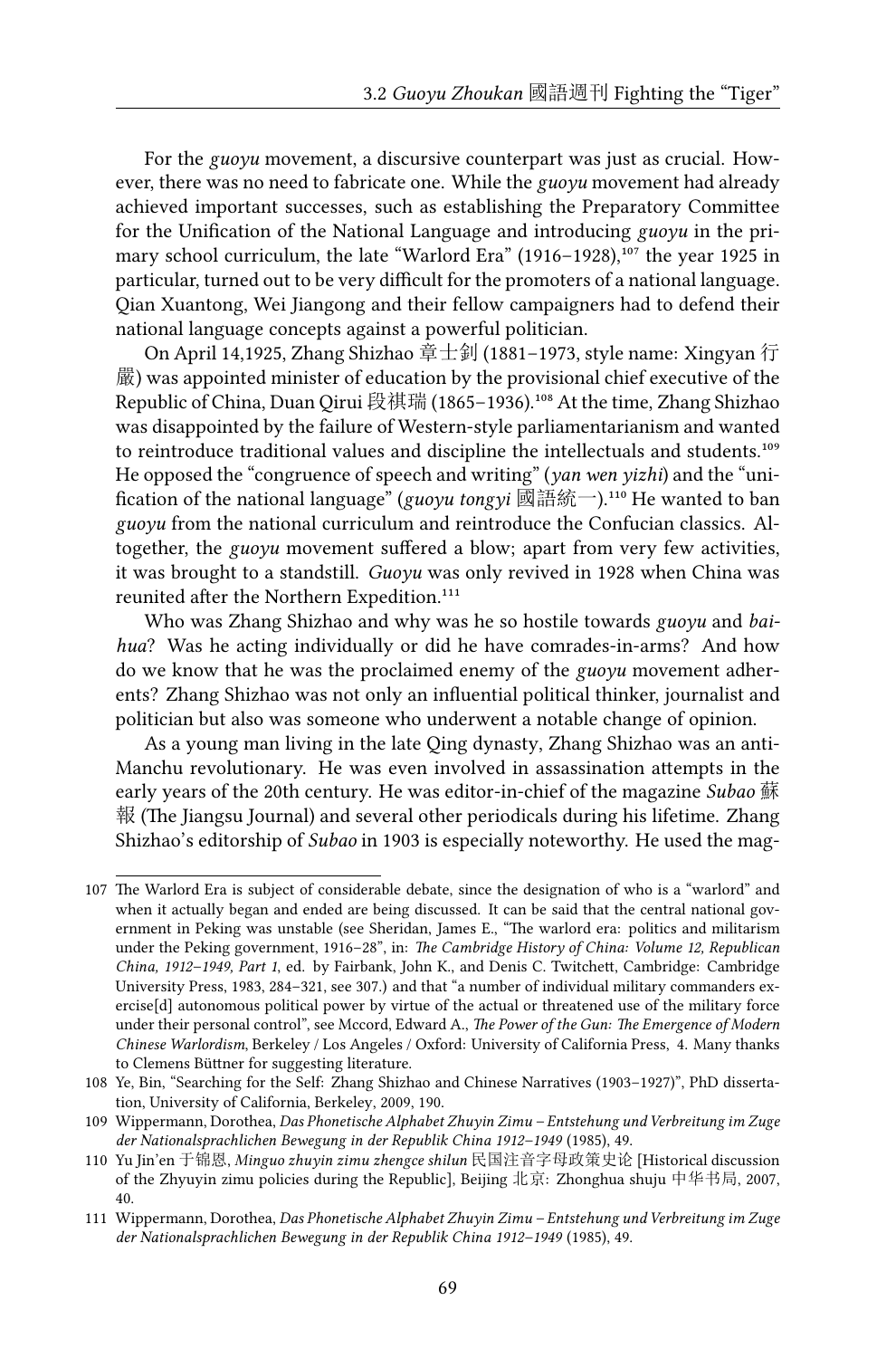azine to publish articles against the Manchu rulers, together with important figures like Zhang Binglin 章炳麟 (Taiyan 太炎, 1869–1936) and Wu Zhihui. The two Zhangs were close friends. Their anti-Qing-government articles in *Subao* led to persecution and imprisonment of Zhang Binglin. Wu Zhihui was suspected of selling Zhang Binglin out to the authorities.<sup>112</sup> Zhang Shizhao fled to Tokyo as a political refugee in 1905. Despite his revolutionary mindset, he refused to join the Revolutionary Alliance (Tongmenghui 同盟會). In Japan, he began to systematically acquire Western learning, and from 1908 until 1912, he studied in Edinburgh and became an enthusiast for English Liberalism and the two-partysystem.<sup>113</sup> Back in China after the end of the dynasty, Zhang still refused to join the Revolutionary Alliance (now renamed and fused with other organizations to form the "Nationalist Party" Kuomintang [Guomindang] 國民黨, KMT). However, at the personal invitation of Sun Yat-sen (Sun Zhongshan 孫中山, 1866– 1925), he became chief editor of the Alliance's official publication *Minli bao* 民立 报 (The people's stand) in 1912. In this newspaper, he published sharp criticism of the KMT politics.<sup>114</sup>

During the early republic, Zhang Shizhao was deeply involved in government activities, arguing in favor of a cabinet system and not a presidential system. Despite his and others' efforts, Yuan Shikai 袁世凱 (1859–1916) adopted a presidential system, centralizing more and more power in his hands, finally proclaiming himself emperor. Zhang Shizhao took part in the Second Revolution against Yuan Shikai in 1913. In 1914, after the revolution's failure, Zhang Shizhao fled to Tokyo, where in May he founded a monthly periodical  $\overline{f}$ *iayin*  $\overline{F}$   $\overline{g}$  – *The Tiger*.<sup>115</sup> The characters *jiayin* 甲寅 of the sexagenary cycle of heavenly stems and earthly branches as well as "tiger" refer to the year 1914, the year of its founding. While Yuan Shikai tried to win Zhang Shizhao back to be part of the political leadership in Beijing, Zhang started to severely criticize Yuan's dictatorship in the magazine and promulgated liberal ideas.<sup>116</sup> Apart from Zhang himself, important contributors to *Jiayin Monthly* were Gao Yihan 高一涵 (1884–1968), Zhou Gengsheng 周鯁生 (1889–1971), Yang Ruiliu 楊瑞六 (1885–1966), Zhang Dongsun 張東蓀 (1886–1973), Li Dazhao 李大釗 (1889–1927) and Chen Duxiu (1879–1942, Li and Chen founded the Chinese Communist Party, CCP, in 1921).

Ironically, considering Zhang Shizhao's later hostility towards the *guoyu* movement, this first *Jiayin* monthly periodical played an important role for the reformist and revolutionary thought of the May Fourth Era in its first period

<sup>112</sup> The case against Zhang Binglin and the fellow contributors to *Subao* (in)famously came to be known as the "*Subao* case" and was tried in 1903. Cf. Lust, J., "The "Su-Pao" Case: An Episode in the Early Chinese Nationalist Movement", in: *Bulletin of the School of Oriental and African Studies, University of London* 27.2 (1964), 408–429. Wang, Y. C., "The Su-Pao 蘇報 Case: A Study of Foreign Pressure, Intellectual Fermentation, and Dynastic Decline", in: *Monumenta Serica* 24 (1965), 84–129.

<sup>113</sup> Weston, Timothy B., "The Formation and Positioning of the New Culture Community, 1913-1917", in: *Modern China* 24.3 (1998), 255–284, see 261.

<sup>114</sup> See Weston, Timothy B., "The Formation and Positioning of the New Culture Community, 1913-1917" (1998), 261. and Weston, Timothy B., *The Power of Position: Beijing University, Intellectuals, and Chinese Political Culture, 1898-1929* (2004), 86.

<sup>115</sup> Ye, Bin, "Searching for the Self: Zhang Shizhao and Chinese Narratives (1903–1927)" (2009), 138.

<sup>116</sup> Ye, Bin, "Searching for the Self: Zhang Shizhao and Chinese Narratives (1903–1927)" (2009), 165.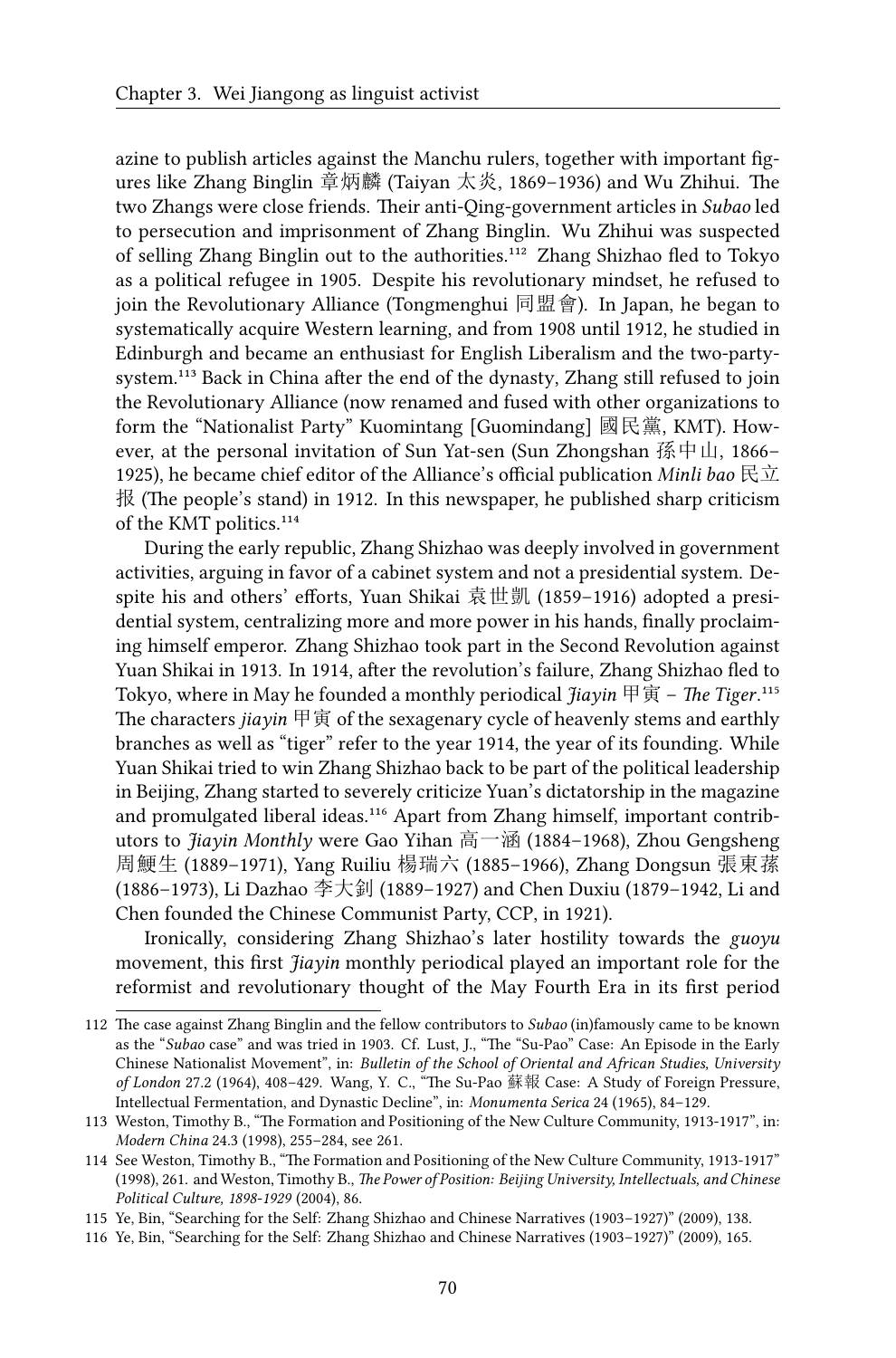of publication from 1914 to 1915. It might even be called formative for the New Culture Movement and assumed a role nearly as important as the famous "New Youth" (*Xin qingnian* 新青年 – *La Jeunesse*, established by Chen Duxiu in 1915). $117$  It provided organizational and ideological preparation for the New Culture Movement and can be seen as its herald.<sup>118</sup> The monthly *Jiayin* has been called the "most influential political journal during the Yuan Shikai era". Not only did many New Culture Movement participants have personal ties with the magazine, but it is also seen as antecedent of the Movement.<sup>119</sup>

When Yuan Shikai prohibited the publication of *The Tiger* in August 1915,<sup>120</sup> *Xin qingnian* filled that newly arisen void.<sup>121</sup> "The replacement on the intellectual scene of Zhang's formerly dominant Tiger magazine with Chen Duxiu's New Youth symbolizes for these scholars the shift in mainstream Chinese thought away from "political solutions" and toward literary and social reform, consciousness building, and socialism".<sup>122</sup> The "literary reform" played a very strong role for Wei Jiangong and his Beida teacher generation.

After Yuan's death in 1916, Zhang Shizhao re-entered politics and became a member of the senate.<sup>123</sup> In January 1917, Zhang revived his *Jiayin* publication the first time, this time as a daily newspaper. As a member of the parliament, Zhang Shizhao took part in important debates about the constitution. He employed the *Jiayin* paper as mouthpiece for constitutionalism, trying rather to reconcile the many voices in order to find a compromise. Simultaneously, Li Dazhao advocated Marxism in the very same journal. They clashed over whether China needed a reform or a revolution. This second version of *Jiayin* was short-lived: it was ordered to be shut down in June 1917 by the Qing loyalist Zhang Xun 張勳 (1854–  $1923$ ).  $124$ 

<sup>117</sup> Weston, Timothy B., *The Power of Position: Beijing University, Intellectuals, and Chinese Political Culture, 1898-1929* (2004), 100.

<sup>118</sup> Tong Longchao 童龙超 and Huang Xiurong 黄秀蓉, "'Jiayin pai' kaobian" "甲寅派"考辨 [Study and differentiation of the "Jiayin school"], in: *Zhongguo xiandai wenxue yanjiu congkan* 中国现代文 学研究丛刊 [Chinese modern literature research series] 6 (2007), 148–155, see 144–45.

<sup>119</sup> Weston, Timothy B., "The Formation and Positioning of the New Culture Community, 1913-1917" (1998), 255-256.

<sup>120</sup> Tong Longchao 童龙超 and Huang Xiurong 黄秀蓉, "'Jiayin pai' kaobian" (2007), 145.

<sup>121</sup> Merlino Palermo, Annamaria, "La rivista Xin Qingnian (Nuova Gioventù) nel maggio 1918", in: *Cina* 16 (1980), 229–263, see 231.

<sup>122</sup> Jenco, Leigh K., "'Rule by man' and 'rule by law' in early Republican China: contributions to a theoretical debate", in: *The Journal of Asian Studies* 69.1 (2010), 181–203, see 192. Compare also Jenco, Leigh K., *Making the Political – Founding and Action in the Political Theory of Zhang Shizhao*, Cambridge: Cambridge University Press, 2010, 88.

<sup>123</sup> Ye, Bin, "Searching for the Self: Zhang Shizhao and Chinese Narratives (1903–1927)" (2009), 171.

<sup>124</sup> Tong Longchao 童龙超 and Huang Xiurong 黄秀蓉, "'Jiayin pai' kaobian" (2007), 145. Guo counts the daily newspaper into the early publication phase. Cf. Guo Shuanglin 郭双林, "Qian-hou 'Jiayin pai' kao" 前后"甲寅派"考 [Study of the early and late "Jiayin school"], in: *Jindaishi yanjiu* 近代 史研究 [*Modern Chinese History Studies*] 3 (2008).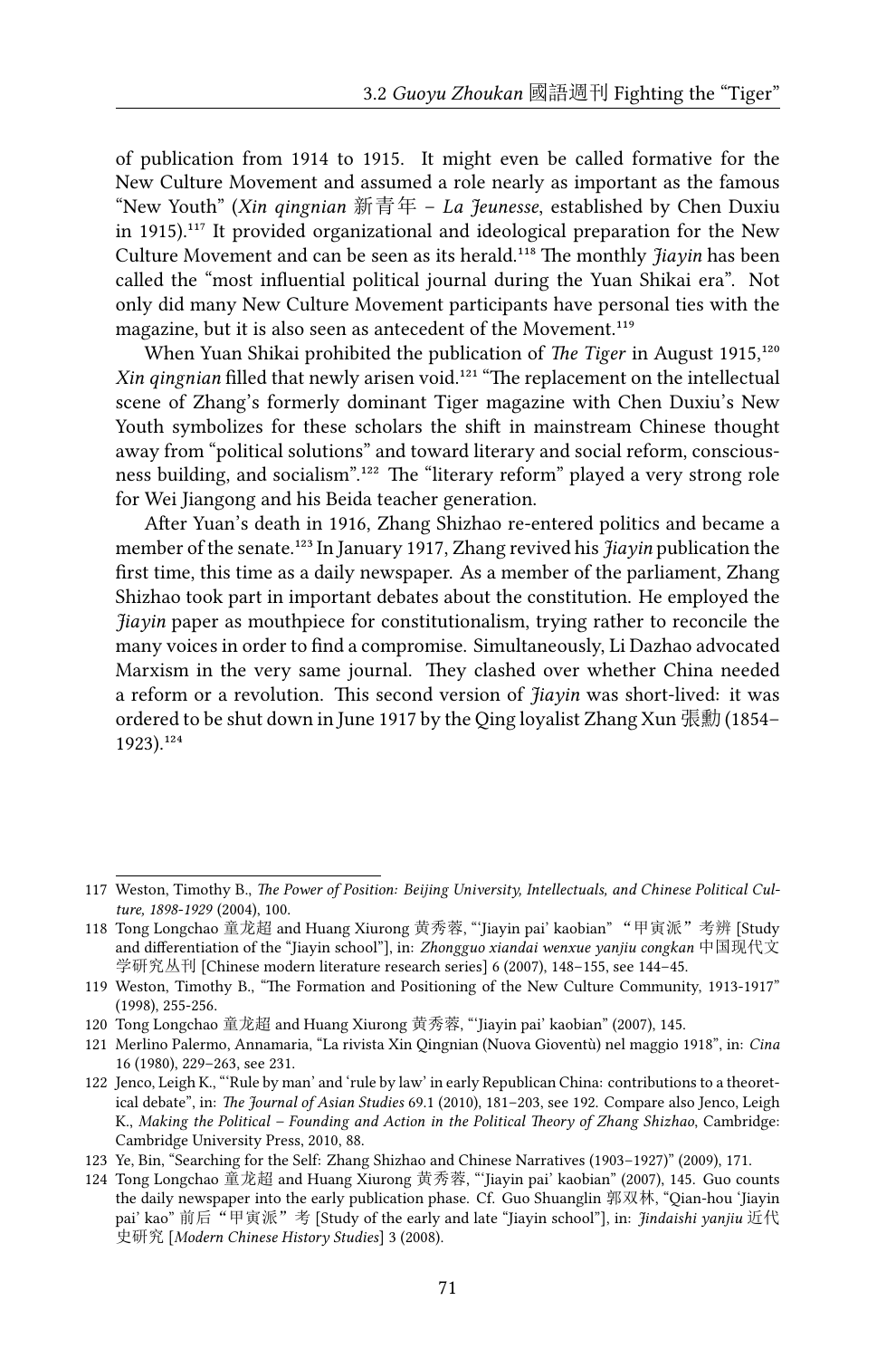In 1922, Hu Shi<sup>125</sup> coined the term *Jiayin pai* 甲寅派 (*Jiayin* school) to describe Zhang Shizhao and the other intellectuals involved.<sup>126</sup> His description, however, referred to this early *Jiayin pai*, the trailblazers for the New Culture Movement. While this early *Jiayin* "faction" or "school" (*pai*) had a progressive, modernist image, it was not iconoclastic and still sought to find compromise or "accommodation" (*tiaohe* 調和).<sup>127</sup> Leigh Jenco explains how Zhang Shizhao's concept of *tiaohe* sought to manage the tensions not only between the different political parties, but also between the old and the new.<sup>128</sup>

But how could a trailblazer for the New Culture Movement become the adversary of the *guoyu* movement? It was not only Zhang Shizhao who gradually transformed himself from a revolutionary to a cultural conservative; it was also the people around him that made his outlook seem increasingly reactionary. While other intellectuals of the "early Jiayin school" 前甲寅派 favored vernacular journalism and joined the New Culture Movement, Zhang Shizhao became "one of the most outspoken opponents of the vernacularization of written Chinese, insisted on using Yan Fu's antiquarian terminology and upheld a classicist ideal of terse stylistic economy."<sup>129</sup> This became to be called "logical style"<sup>130</sup> and was very popular in the late  $1910s$ .<sup>131</sup>

After Yuan Shikai's death, political chaos prevailed. In the course of the controversy about entering World War I, President Li Yuanhong 黎元洪 (1864–1928) dismissed Prime Minister Duan Qirui, who was backed by the northern military leaders, and the Warlord Era began.<sup>132</sup> Zhang Shizhao increasingly began to perceive China's crisis as a crisis of the Chinese character and morality. After the 1919 May Fourth student movement, he "began to doubt the suitability of Western-style representative government for China, which at that time was primarily a preindustrial agricultural nation."<sup>133</sup> He believed that China as a nonindustrialized country based on agriculture should have its own special political

<sup>125</sup> Hu was also a personal friend of Zhang Shizhao. Cf. Zou Xiaozhan 邹小站, *Zhang Shizhao zhuan* 章 士钊传 [Biography of Zhang Shizhao], Zhengzhou 郑州: Henan wenyi chubanshe 河南文艺出版社, 1999, 218.

<sup>126</sup> Tong Longchao 童龙超 and Huang Xiurong 黄秀蓉, "'Jiayin pai' kaobian" (2007), 146–47.

<sup>127</sup> Guo Shuanglin 郭双林, "Lun qianqi "Jiayin pai" zhengzhi tiaohe de yihan ji sixiang laiyuan" 论前 期"甲寅派"政治调和的意涵及思想来源 [On the Political Compromise Implication and Thought Origin of Early Jia Yin Faction], in: *Jinyang xuekan* 晋阳学刊 [Jinyang academic journal] 1 (2012), 94– 104. Jenco translates *tiaohe* with "accommodation". Jenco, Leigh K., *Making the Political – Founding and Action in the Political Theory of Zhang Shizhao* (2010), 243.

<sup>128</sup> Jenco, Leigh K., *Making the Political – Founding and Action in the Political Theory of Zhang Shizhao* (2010), 243.

<sup>129</sup> Kurtz, Joachim, *The Discovery of Chinese Logic* (2011), 351.

<sup>130</sup> Kurtz, Joachim, *The Discovery of Chinese Logic* (2011), 351.

<sup>131</sup> Kurtz also discusses Zhang Shizhao's particular approach to translation: He favored employing phonemic loans and coined the term *luoji* 邏輯 for Logic. See Kurtz, Joachim, *The Discovery of Chinese Logic* (2011), 270–73.

<sup>132</sup> Ye, Bin, "Searching for the Self: Zhang Shizhao and Chinese Narratives (1903–1927)" (2009), 181.

<sup>133</sup> Jenco, Leigh K., *Making the Political – Founding and Action in the Political Theory of Zhang Shizhao* (2010), 36–37.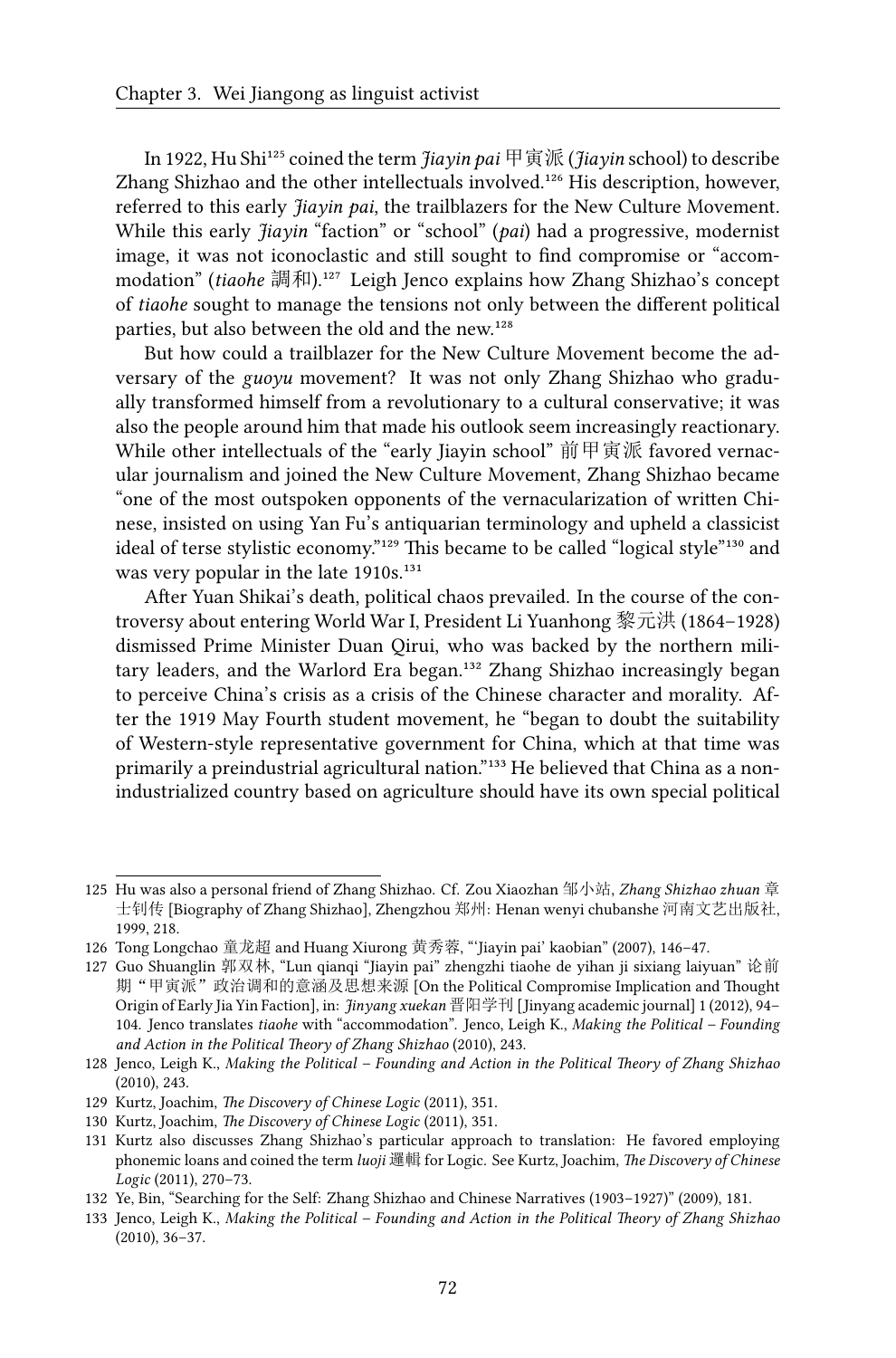system.<sup>134</sup> Zhang advocated "rural self-rule" (*nongcun zizhi* 農村自治)<sup>135</sup> to integrate the social and economic reality of peasants as main constituent of the country into modernization schemes.<sup>136</sup> He also favored the Confucian idea of cultivating the self to manage the family and the state. A "national learning", *guoxue*, based on a "national essence" *guocui* 國粹,<sup>137</sup> would be able to guide the way. What should this "essence" contain? To answer this question, Zhang Shizhao went back to an idea Zhang Binglin had given him in 1906: Language, institutions, and the deeds of men. The two Zhangs emphasized that the Chinese written with Chinese characters would always be the preferred means of expression for the Chinese, since the characters contained social and historical information.<sup>138</sup>

When Duan Qirui appointed Zhang Shizhao minister of education in April 1925, Zhang Shizhao was completely disillusioned by parliamentarism. That China was still in chaos more than ten years after the establishment of the Republic disenchanted him from Western style democracy. He doubted that it could be a universal model. Zhang Shizhao connected the question of constitution to the language question. When Zhang Shizhao revived his *Jiayin* magazine as a weekly newspaper on July 18, 1925, he wanted to preserve the classical language. In the editorial, he wrote:

文字須求雅馴,白話恕不刊布。139

Writing needs to seek elegance; *baihua* will surely not be published.

This attitude gave the *later* Jiayin school (*hou Jiayin pai* 後甲寅派) the image of conservatism. This is the "tiger minister" (a popular nickname for Zhang in  $1925$ <sup> $140$ </sup> to whom Wei Jiangong was opposed. Two years earlier, Zhang voiced his criticism of the New Culture Movement.<sup>141</sup>

Li Jinxi also covered this episode in his "History of the national language movement" (*Guoyu yundong shigang* 國語運動史綱), an important source for

<sup>134</sup> Ye, Bin, "Searching for the Self: Zhang Shizhao and Chinese Narratives (1903–1927)" (2009), 181.

<sup>135</sup> Originally "rural reconstruction" (*xiangcun jianshe* 鄉村建設) as proposed most prominently by Liang Shuming 梁漱溟 (1893–1988). Jenco, Leigh K., *Making the Political – Founding and Action in the Political Theory of Zhang Shizhao* (2010), 37.

<sup>136</sup> Jenco, Leigh K., *Making the Political – Founding and Action in the Political Theory of Zhang Shizhao* (2010), 37.

<sup>137</sup> Like many important concepts of the time, "national essence" was first mentioned in Japan in the late 19th century. I have linked the debate between promulgators of "national essence" versus modernizers or westernizers to the debate about the introduction of Esperanto and the abolition of Chinese. See Münning, Mariana, "Concepts of Language in the Debate on Esperanto in the Early Twentieth Century" (2012), 10.

<sup>138</sup> Ye, Bin, "Searching for the Self: Zhang Shizhao and Chinese Narratives (1903–1927)" (2009), 67–68.

<sup>139</sup> This motto is quoted by Wei Jiangong and other adversaries of Zhang in order to refute it. Zhang Shizhao 章士釗, "Ben kan qishi yi" 本刊啟事一 [First notice of this magazine], in: *Jiayin* 甲寅 [*The Tiger*] 1.3 (1925), Inside front cover.

<sup>140</sup> Tong Longchao 童龙超 and Huang Xiurong 黄秀蓉, "'Jiayin pai' kaobian" (2007), 145.

<sup>141</sup> Zhang's article was first published in *Xinwenbao* 新聞報 in 1923. Zhang published it again, adding a paragraph, on September 12th, 1925 in his *Jiayin* weekly magazine. Xingyan 行嚴 [Zhang Shizhao 章士釗], "Ping xin wenhua yundong" 評新文化運動 [Criticizing the New Culture Movement], in: *Zhang Shizhao quanji* 章士釗全集 [Complete Works of Zhang Shizhao], ed. by Wang Junxi 王均熙, vol. 4, Shanghai 上海: Wenhui chubanshe 文匯出版社, 2000, 210–218, see 210.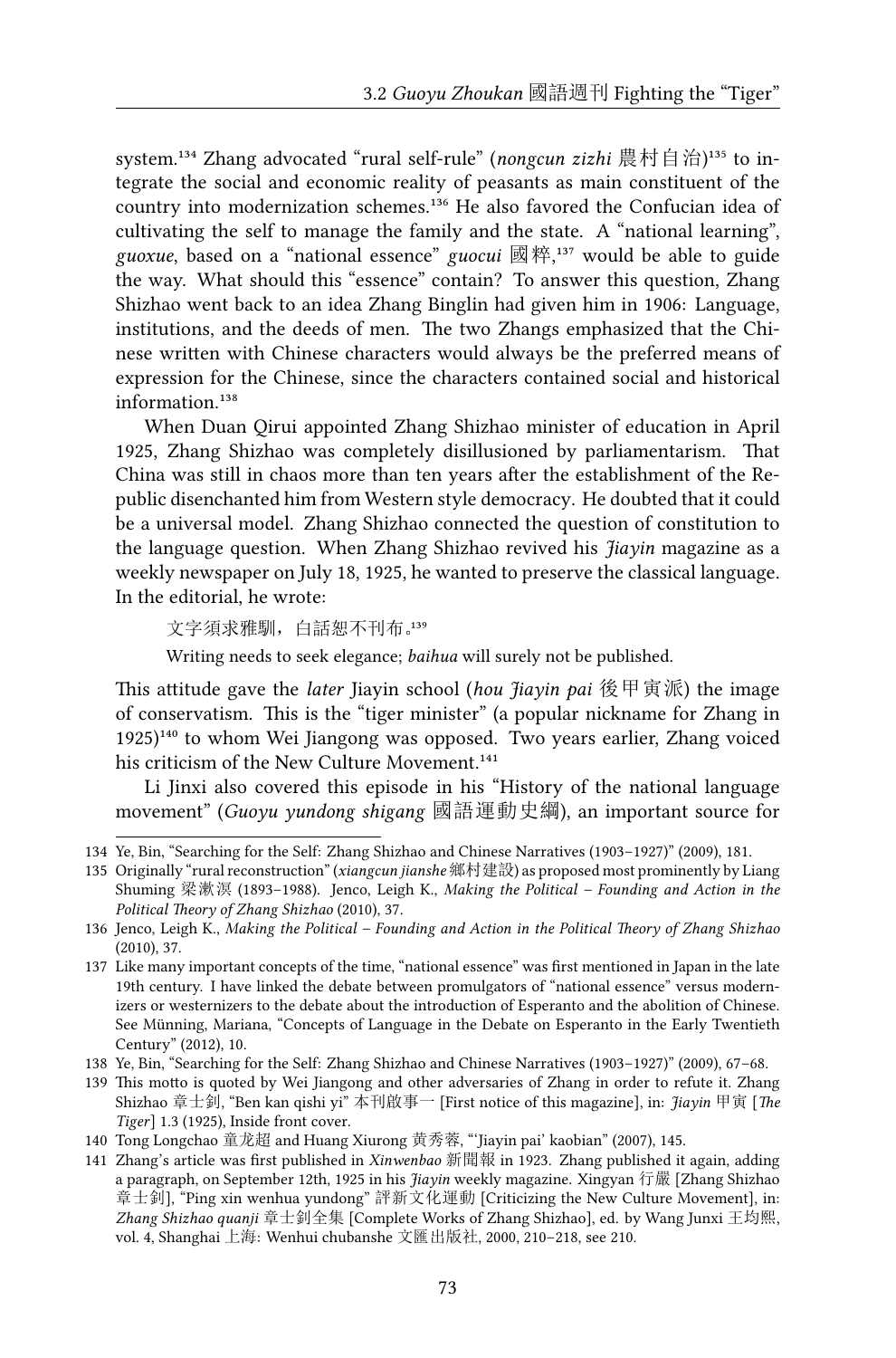the *guoyu* movement until the early 1930s. It includes first-hand accounts as well as official documents of the time. Apart from stating clearly that he and Qian Xuantong published *Guoyu zhoukan* in their own names and mentioning the contributors,<sup>142</sup> he referred to a certain "Tiger Attack" (*hu zhen* 虎陣), and described the one side promoting the "spoken" or "vernacular language" *kouyu* 口語, and the other advocating "classical prose" *guwen* 古文.<sup>143</sup>

#### **3.2.4 Wei Jiangong Defending** *Guoyu* 國語

Wei Jiangong's first article explicitly dealing with *guoyu* was published on 30 August 1925 in *Guoyu zhoukan* and targets Zhang Shizhao as an adversary. It was entitled "Overthrow the stumbling blocks [literally: the tigers that block the way] of the national language movement" (Dadao guoyu yundong de lanlu-hu 打倒國語運動的攔路虎).<sup>144</sup> The metaphorical "road-blocking tiger" (*lanlu-hu*) is a pun referring to Zhang and his *The Tiger* (*Jiayin*) magazine. Wei Jiangong's article is basically a polemic against *Jiayin*, evoking the tiger metaphor seven times.

Wei Jiangong was not the only one attacking a metaphorical tiger that obstructed the way. For example, Ye Shengtao 葉聖陶  $(1894-1988)^{145}$  wrote that young people who wanted to write a letter to their parents would "meet a tiger that blocked the road (*lanlu-hu*)": namely, the literary language that the letter would have to use at that time. However, since it was completely different from the spoken language, ordinary people did not master it. Hence, a simple task as writing a letter to a close relation was impossible. To solve that problem, Ye Shengtao advocated replacing "composition" *zuowen* 作文 with "writing speech"  $xiehua$  寫話 in the 1920s.<sup>146</sup>

In the article "Dadao guoyu yundong de lanlu-hu", Wei Jiangong depicted the image of a tiger (*hu* 虎), which he described as "big worm" or "insect" (*dachong* 大蟲), that illegally occupied a place on top of a mountain and came down once a week to roar (*paoxiao* 咆哮) at "our national language movement" (*zanmen*

<sup>142</sup> Li mentions, apart from himself, Qian Xuantong, Wei Jiangong, Xiao Jialin, Du Tongli, Bai Dizhou 白滌洲 (1900–1934, he was not mentioned in Qian's editorial quoted on page 63), Su Yaozu, Dong Weichuan, Wu Jingheng (Wu Zhihui, also not mentioned by Qian), Hu Shizhi, Lin Yutang and Zhou Kaiming.

<sup>143</sup> Li Jinxi 黎錦熙, *Guoyu yundong shigang*, vol. 2, (1990), 135.

<sup>144</sup> Wei Jiangong 魏建功, "Dadao guoyu yundong de lanlu-hu" 打倒國語運動的攔路虎 [Overthrow the tigers that block the way of the national language movement], in: *Wei Jiangong wenji* 魏建功文集 [Collected works of Wei Jiangong], ed. by Ye Xiaochun 叶笑春, Rong Wenmin 戎文敏, Zhou Fang 周方 and Ma Zhenxing 马镇, vol. 5, Nanjing 南京: Jiangsu jiaoyu chubanshe 江苏教育出版社, 2001, 433–34.

<sup>145</sup> Ye Shengtao (given name Shaojun 紹鈞) was an important author, vernacular enthusiast, and educator. A key figure in publishing, he played an important role in the compilation of the *Xinhua zidian* and was an important figure for Wei Jiangong. In the PRC in 1954, he was appointed vice minister of education. Boorman, Howard L., "Yeh Sheng-t'ao", in: *Biographical Dictionary of Republican China*, vol. 4, New York: Columbia University Press, 1970, 33–35.

<sup>146</sup> Zhou Youguang 周有光 [translated by Zhang Liqing 张立青], *Zhongguo yuwen de shidai yanjin* (2003), 42–43.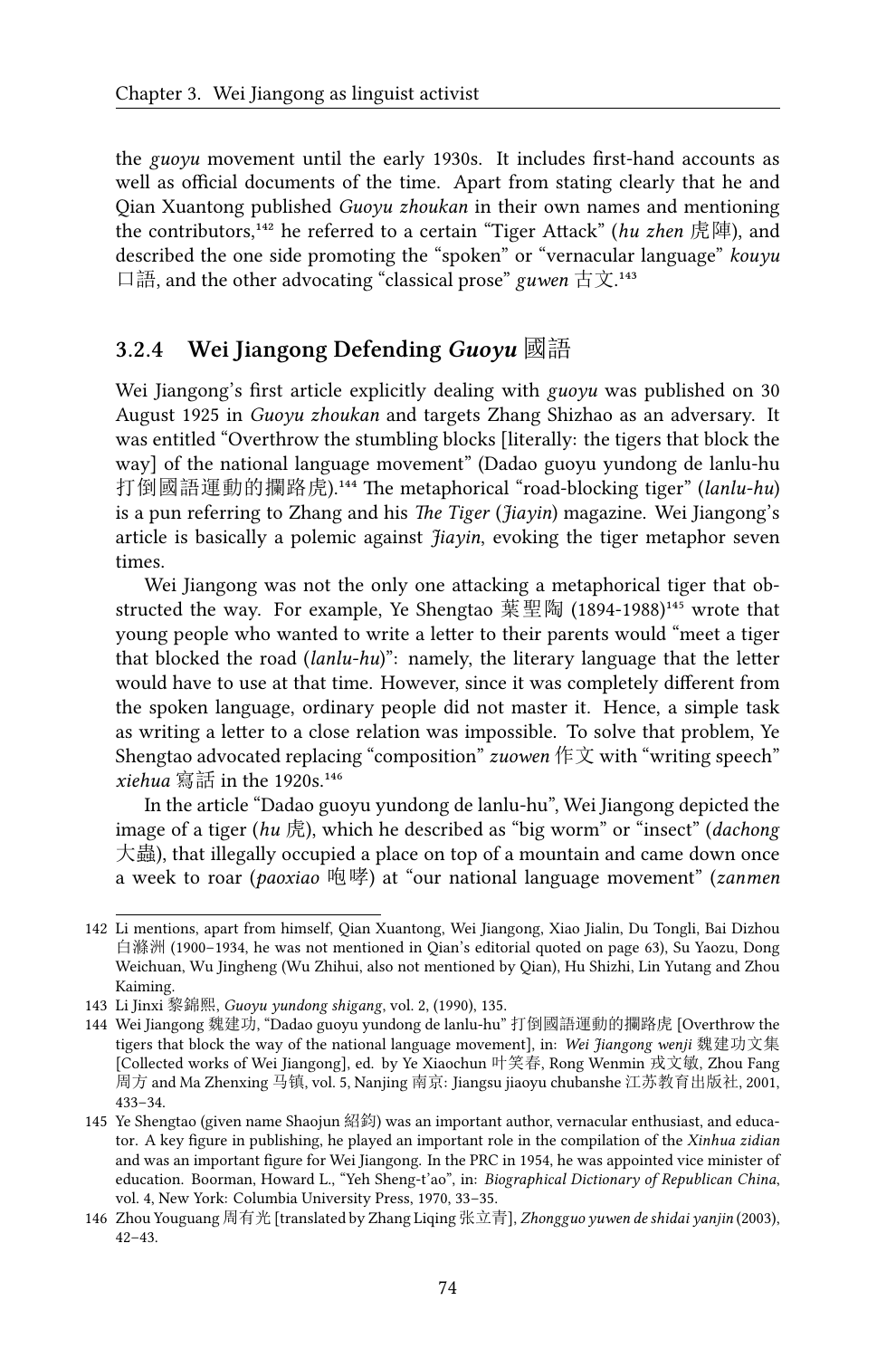de guoyu yundong 咱們的國語運動).<sup>147</sup> This tiger in an illegally obtained high position alluded to Zhang Shizhao as minister of education; this tiger came down once a week when the *Jiayin* magazine was published. The recently launched *Guoyu zhoukan*, also a weekly magazine, was a direct equivalent. Wei Jiangong was not the only one referring to *The Tiger* as *dachong*; Qian Xuantong also used this mocking name in his diary on August 2,  $1925.^{148}$ 

In this first article about *guoyu*, Wei Jiangong quoted directly from the *Jiayin* magazine to disprove Zhang Shizhao's statements against *guoyu*. Wei Jiangong's concepts can be isolated by analyzing what he argues against: Zhang Shizhao's critique against the *guoyu* movement and the general views of cultural conservatives. Wei Jiangong's views, always "spiced" with mockery of Zhang Shizhao, can be summarized below:

- 1. disproval of a mystified, moralistic and elitist concept of language, literature and script which is mere chicanery and just a hypocrite cover-up for misanthropy
- 2. communication and its tools should be inclusive; the spoken language should be the basis for the written language
- 3. *guoyu* is legitimized by classical scholarship
- 4. the *guoyu* movement is a heroic endeavor motivated and legitimized by the reception of Buddhism

Wei Jiangong's deliberations according to these four items are:

**1.** Wei Jiangong summarized Zhang Shizhao's attitude as "emptily hanging" (kong gua 空掛 / 挂)<sup>149</sup> the sign "wen yi zai dao 文以载道", i.e. "literature as a vehicle for the Way"<sup>150</sup> or "Literature is a vehicle of moral principles".<sup>151</sup> This was a well-known catchphrase coined by the Neo-Confucian Zhou Dunyi 周敦 頤 (1017-1073) in the Song 宋 dynasty (960-1279), hotly debated in the early 20th century. Zhou Dunyi argued that works of literature should carry or convey the "Way" (*Dao* 道) in a Confucian, moral sense. In this mindset, literature was seen as having a moral and didactic function.<sup>152</sup> This view was influential at least until the 20th century. It should be noted that Zhou Dunyi stated that beautiful liter-

<sup>147</sup> Wei Jiangong 魏建功, "Dadao guoyu yundong de lanlu-hu" (2001), 433.

<sup>148</sup> Qian Xuantong 钱玄同, *Qian Xuantong riji*, vol. 2 (1923–1933), (2014), 649.

<sup>149</sup> The trope of the emptiness of the classical language and of upholding it as a standard was established before Wei Jiangong. For example, Lin Xie 林獬 (Lin Baishui 林白水, 1874–1926) launched a vernacular journal in 1903 by stating that studied people speak empty words and write some empty texts. See: Anonymous [Lin Xie 林獬 (Lin Baishui 林白水)], "*Zhongguo baihuabao* fakanci" 中國白話報發刊辭 [Editorial of 'Chinese vernacular journal'], in: *Zhonguo baihuabao* 中國白話報 [Chinese vernacular journal] 1 (1903), 1–15, see 2. See also: Kaske, Elisabeth, "Mandarin, Vernacular and National Language – China's Emerging Concept of a National Language In the Early Twentieth Century" (2004), 279. The role of vernacular journals already in the late Qing cannot be underestimated, I direct the reader to Kaske's article for further information.

<sup>150</sup> Pollard, David E., *A Chinese Look at Literature. The Literary Values of Chou-Tso-jen in Relation to the Tradition*, London: C. Hurst & Co., 1973, 1.

<sup>151</sup> Chan, Wing-tsit [translated and compiled], *A Source Book in Chinese Philosophy*, Princeton, New Jersey: Princeton University Press, 1969, 476.

<sup>152</sup> Pohl, Karl-Heinz, *Ästhetik und Literaturtheorie in China – Von der Tradition bis zur Moderne* (Geschichte der chinesischen Literatur 5), München: K. G. Saur, 2006, 10; 247.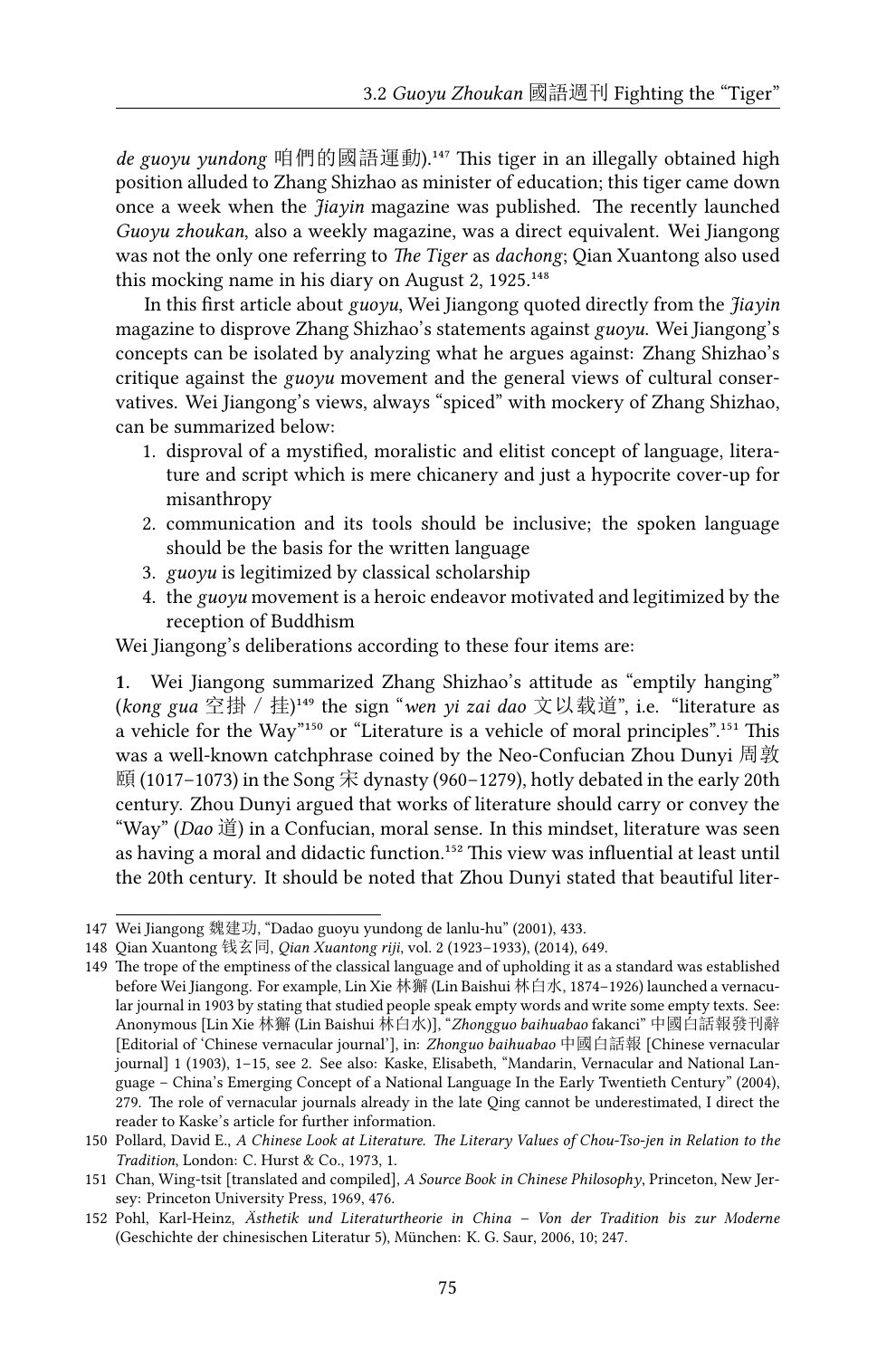ary expressions without any moral substance are a "defect".<sup>153</sup> Juxtaposed to this concept of literature was the equally famous concept of "poetry expresses intent (will or meaning, or both) with words" *shi yan zhi* 詩言志.<sup>154</sup>

The May Fourth Scholars were advocates of a new literature. Zhou Zuoren argued against the moralistic *wen-yi-zai-dao*-theory of literature. Zhou Zuoren was of the opinion that "the distinguishing characteristic of literature should be that it should have no aim".<sup>155</sup> He believed that literature as a "vehicle for the Way'  $[...]$  was not literature".<sup>156</sup> Instead, he favored an expressive literary theory that saw literature as "an uttering of feeling, free from any direction or control".<sup>157</sup> Lin Yutang had this twofold concept of literature<sup>158</sup> and clearly rejected the "official tradition" of "*wen yi zai dao*" literature and preferred to see literature as expressing intention (*yan zhi* 言志).<sup>159</sup> And of course, also Qian Xuantong mocked Zhang's wen-yi-zai-dao-attitude.<sup>160</sup> (It is to be noted that, as briefly mentioned above, the intellectual world was nevertheless usually quite impressed by Zhang Shizhao's style.)

Wei Jiangong was neither a fiction author nor a literary critic. However, as a linguist, he was of course interested in literature, and it played an important role in his teaching and research. Additionally, Wei Jiangong did not address literature in a narrow sense but rather the written word in a broad sense.

Wei Jiangong criticized Zhang Shizhao for mystifying the script by writing that the script's origins are unknown (*bu zhi suo chu* 不知所出). The utilitarian linguist Wei Jiangong was clearly against putting the tool script on a pedestal.

One article in the *Tiger* magazine especially enraged Wei Jiangong, namely Zhang Shizhao's (using the pen name Gutong  $\mathfrak{M}$   $\mathfrak{m}$ )<sup>161</sup> reply to a letter to the editors by Liang Shuming<sup>162</sup> about Eastern and Western culture and philosophy.<sup>163</sup> Wei makes fun of Zhang Shizhao, who decries the vernacular as "disorderly" ("dis-

<sup>153</sup> Chan, Wing-tsit [translated and compiled], *A Source Book in Chinese Philosophy* (1969), 476.

<sup>154</sup> Chow, Tse-Tsung, "Ancient Chinese Views on Literature, the Tao, and Their Relationship", in: *Chinese Literature: Essays, Articles, Reviews (CLEAR)* 1 (1979), 3–29, see 3.

<sup>155</sup> Pollard, David E., *A Chinese Look at Literature* (1973), 2. Zhou, Zuoren 周作人, *Zhongguo xin wenxue de yuanliu* 中国新文学的源流 [The origins of China's new literature], Shanghai 上海: Shanghai shudian 上海书店, 1988, 27.

<sup>156</sup> Pollard, David E., *A Chinese Look at Literature* (1973), 1.

<sup>157</sup> Pollard, David E., *A Chinese Look at Literature* (1973), 1.

<sup>158</sup> Lee, Madalina Yuk-Ling, "The Intellectual Origins of Lin Yutang's Cultural Internationalism, 1928– 1938", MA dissertation, University of Maryland, 2009, 88.

<sup>159</sup> Müller, Gotelind, "Lin Yutang – Die Persönlichkeit im Spiegel des Werks", in: *Drei Studien über Lin Yutang (1895–1976)* (Chinathemen 41), ed. by Martin, Helmut, and Lutz Bieg, Bochum: Brockmeyer, 1989, 5–144, see 42.

<sup>160</sup> Qian Xuantong 錢玄同, "*Jiayin* yu *Shuihu*" 甲寅與水滸 [*Jiayin* and *Water Margin*], in: *Guoyu zhoukan* 國語週刊 [National language weekly] 7, 98–100, see 98–100.

<sup>161 &</sup>quot;Lonely phoenix tree", see Ye, Bin, "Searching for the Self: Zhang Shizhao and Chinese Narratives (1903–1927)" (2009), 195.

<sup>162</sup> Liang Shuming is usually labeled as "traditionalist" or "cultural conservative", see Alitto, Guy, *The Last Confucian: Liang Shu-ming and the Chinese Dilemma of Modernity*, Berkeley: University of California Press, 1986, 6.

<sup>163</sup> Liang Shuming 梁漱溟 and Gutong 孤桐 [= Zhang Shizhao], "Dong-Xi wenhua ji qi zhexue" 東西文 化及其哲學 [The culture of the East and the West and their philosophy], in: *Jiayin* 甲寅 [*The Tiger*] 1.3 (1925), 18–19.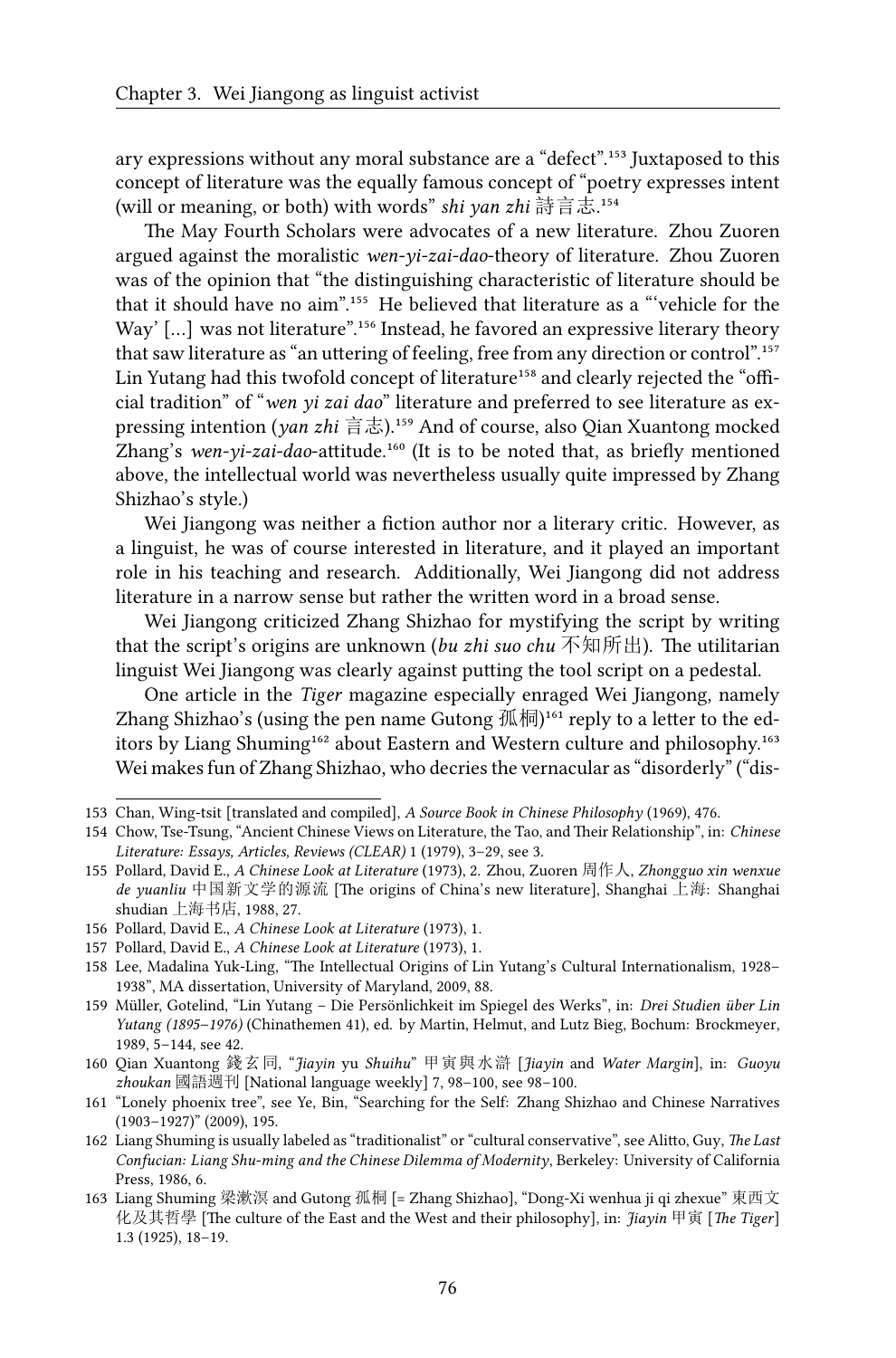orderly words of the vernacular" *baihua wu ci* 白話蕪詞, literally: overgrown with weeds).

#### He quotes Zhang's sentence:

"近年士習日非,文詞鄙俚,國家未滅,文字先亡","梁任公獻媚小生, 從風而靡,天下病之"。164

"Nowadays, the scholars' practice worsens day by day; their language and wording is vulgar. The country has not perished yet, and the characters first disappear. Liang Rengong [= Liang Qichao 梁啟超, 1873–1929] is a coquettish *xiaosheng*:<sup>165</sup> he goes along with any trend, and the world is sick of him."

Interestingly, it seems that Wei Jiangong was not the only one offended by this sentence. The "alternative biography" (*biezhuan*) of Zhang Shizhao states that Shen Jianshi<sup>166</sup> read that very phrase to his students, shaking his head, showing that he found it ridiculous.<sup>167</sup> Hu Shi also quotes this passage.<sup>168</sup> In Hu Shi's case, however, he was on friendly terms with Zhang Shizhao. The two challenged each other in writing.<sup>169</sup>

Wei asks the rhetorical question of how this "script" or "written language" (*wen* 文) of Zhang can "carry the way" (*zai dao*) if it is employed in a destructive way?<sup>170</sup> What Zhang Shizhao does, according to Wei, is to badmouth female students (把純潔的女學生家架詞誣枉,說得人格全無).<sup>171</sup> Wei Jiangong goes

165 *Xiaosheng* 小生 can denote a Peking Opera character (*hangdang* 行當), usually a young, beardless and handsome intellectual. It can also refer to a young man (similar to *housheng* 後生) or can even be an insult for someone effeminate. See Huang Shang 黄裳, *Jiu xi xin tan* 旧戏新谈 [New talk on old-style drama], Beijing 北京: Beijing chubanshe 北京出版社, 2003, 40ff. and Zhang Qi 张琦, *Beijingren he Shanghairen qutan* 北京人和上海人趣谈 [Amusing remarks on Beijingers and Shanghaiers], Beijing 北京: Jincheng chubanshe 金城出版社, 2000, 97ff. I am very thankful to Wang Xiaoxin, Heidelberg, for her advice and literature recommendations on opera matters.

166 As mentioned above on page 54, Shen Jianshi was one of Wei Jiangong's teachers and himself a student of Zhang Binglin. Shen Jianshi, Zhang Binglin and Shen's older brother Shen Yinmo (with their third brother, they were the three Shens) studied in Japan. While his research interest covered graphemics (*wenzixue*) and semantics (*xunguxue*), he was also involved in anti-Manchu revolutionary activities. He held several academic positions at Peking University, Fu-Jen University (Furen daxue 輔仁大學), and others. See Weston, Timothy B., *The Power of Position: Beijing University, Intellectuals, and Chinese Political Culture, 1898-1929* (2004), 108, 111, 220. Ma Si 马嘶, *Yidai zongshi Wei Jiangong* (2007), 23. and Boorman, Howard L., "Shen Yin-mo", in: *Biographical Dictionary of Republican China*, New York: Columbia University Press, 1970, 270–271, see 116.

167 Chen Shuliang 陈书良, *Jimo Qiutong – Zhang Shizhao biezhuan* 寂寞秋桐——章士钊别传 [Lonely Qiutong [autumn phoenix tree] – Supplementary biography of Zhang Shizhao], Changchun 长春: Changchun chubanshe 长春出版社, 1999, 85.

168 Shi Zhi 適之 [= Hu Shi 胡適], "Lao Zhang you fanpan le" 老章又反叛了 [Old Zhang has revolted again], in: *Guoyu zhoukan* 國語週刊 [National language weekly] 12 (1925), 1–3, see 2.

169 Zhang Shizhao even wrote a *baihua* text dedicated to Hu on the back of a photograph of the two together after a dinner in Beijing in 1924. Shi Qie 士锲, "Hu Shi yu Zhang Shizhao 'fanchuan'" 胡 适与章士钊"反串"[Hu Shi and Zhang Shizhao "swap roles"], in: *Jiang-Huai wenshi* 江淮文史 [Jiangsu and Anhui literature and history] (1993), 49. Also Hu's text "Lao Zhang you fanpan le" must be interpreted in a slightly humorous way.

171 Wei Jiangong 魏建功, "Dadao guoyu yundong de lanlu-hu" (2001), 433.

<sup>164</sup> The punctuation follows Wei Jiangong's quote in Wei Jiangong 魏建功, "Dadao guoyu yundong de lanlu-hu" (2001), 433. Wei quotes Zhang's reply to Liang: Liang Shuming 梁漱溟 and Gutong 孤桐 [= Zhang Shizhao], "Dong-Xi wenhua ji qi zhexue" (1925), 19.

<sup>170</sup> Wei Jiangong 魏建功, "Dadao guoyu yundong de lanlu-hu" (2001), 433.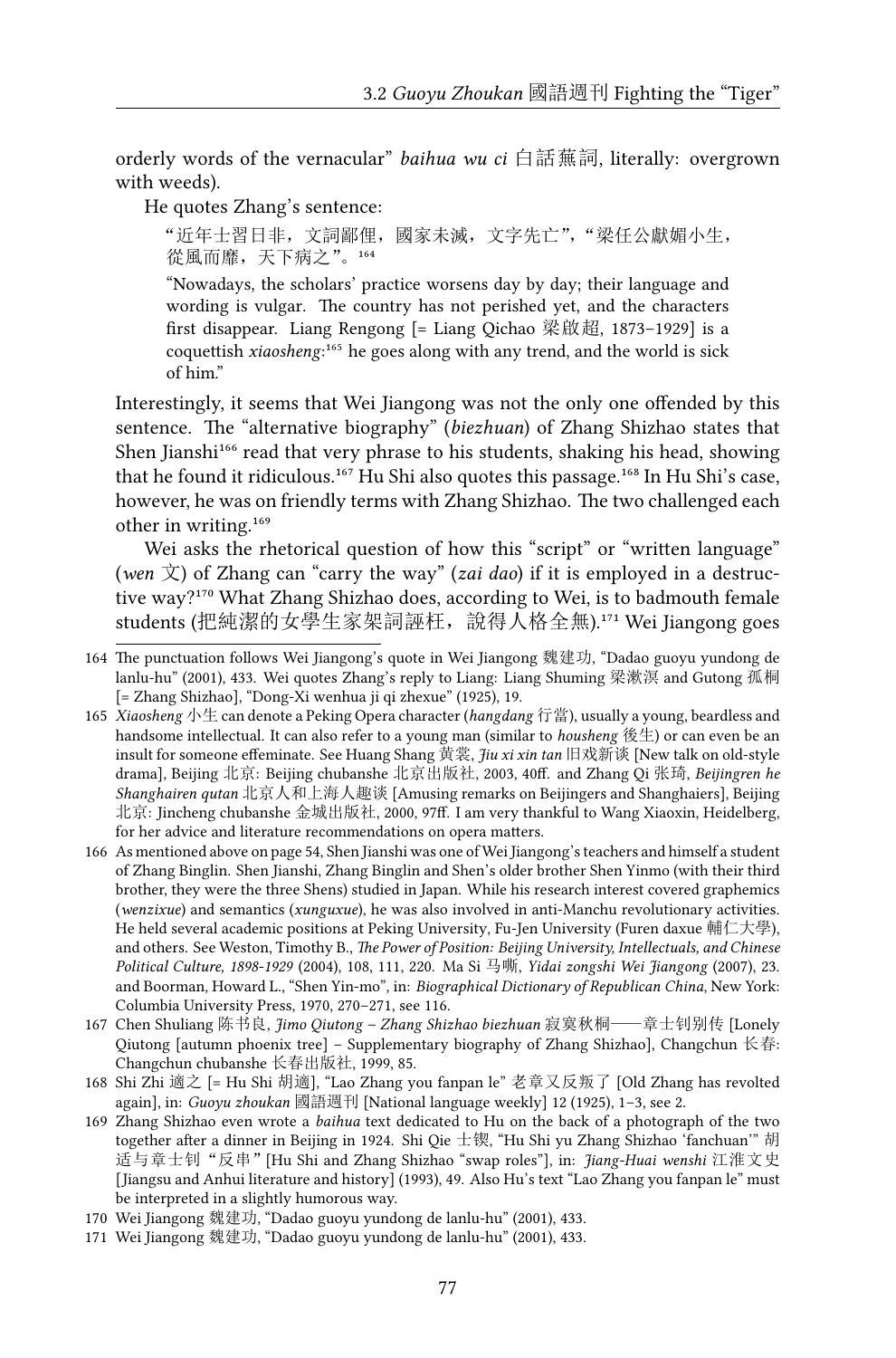on a tirade, saying that the quality of student education is deteriorating because of Zhang's ban on all student movements (*xuesheng yundong* 學生運動). This is an allusion to the events taking place at the Women's Normal University. Wei's reaction to them will be discussed further in the following section beginning on page 82.

Wei Jiangong and other iconoclast intellectuals believed that Zhang's insistence on classical language is chicanery, that Zhang merely wants to show off his writing skills and that he twists both words and the law. Wei plays on the fact that Zhang Shizhao was indeed not only an essayist, but had also studied law. Wei characterizes Zhang's actions as "perverting law by lexical chicanery" or "engaging in word-mongering" (*wuwennongmo* 舞文弄墨).<sup>172</sup> Others satirized Zhang's formalism by calling him a member of a school of "stilted archaisms" ("zhi-hu-zhe-ye"-pai "之乎者也"派).<sup>173</sup> Wei expresses his rage with a rhetorical question, addressing not only Zhang's writing style but also his qualities as a jurist:

刀筆吏誣捏之詞, 佞幸臣獻媚之語, 那些東西算得雅嗎! 算得文嗎!)174 How can these words of a "pettifogger"<sup>175</sup> fabricating accusations and coquettish words of a court favorite be counted as "elegant" or "cultivated"!

Since it first appeared in the late 19th century, the language question was not only tied to an urge for national survival, but also to realize "a new social order".<sup>176</sup> Wei Jiangong's view reflects well that of Qiu Tingliang, the man who introduced the term *baihua* as a euphemism of what what was formerly known as "vulgar

- 173 *Zhi-hu-zhe-ye* 之乎者也 is an enumeration of four commonly used particles in the classical language to mock an expression as overly finicky or archaic. Chen Shuliang 陈书良, *Jimo Qiutong – Zhang Shizhao biezhuan* (1999), 84.
- 174 Wei Jiangong 魏建功, "Dadao guoyu yundong de lanlu-hu" (2001), 434.

<sup>172</sup> This idiom or tetragram (*chengyu* 成語, characterized by four characters) can have positive or negative connotations. I want to interpret it in a more positive way, since it describes Zhang Shizhao as someone who finds pleasure in using his literary skills. In a more negative way, it can denote either that Zhang is merely juggling around with words without attaining true literary quality, or that he is even deliberately twisting phrases and thus acting like a shyster. Cf. Liu Aifu 刘爱服 and Liu Dechao 刘德超 (ed.), *Han-Ying shuang jie changyong chengyu cidian* 汉英双解常用成语词典 [A Dictionary of Commonly Used Chinese Idioms with English Translation], Beijing 北京: Shangwu yinshuguan 商务印书馆, 2007, 672.

<sup>175</sup> The term *daobili* 刀筆吏 also denotes a minor official who draws up indictments. It goes back to Chunqiu 春秋 (777–476 BCE) and Zhanguo 戰國 (Warring States, 475-221 BCE) times, when mistakes on bamboo slips had to be corrected by carving the faulty character off and writing it anew. Hence, a knife (*dao* 刀) and a brush (*bi* 筆) were needed and were important tools for a scholar or official. Furthermore, legal assistants who were familiar with the law were able to twist it with surgical precision, thus acquiring this nickname. Guo Canjin 郭灿金 and Zhang Zhaopeng 张召鹏, *Zhongguoren zui yi wujie de wenshi changshi* 中国人最易误解的文史常识 [Common knowledge from literature and history that the Chinese most easily misunderstand], Beijing 北京: Zhongguo shuji chubanshe 中国书籍出版社, 2006, 57–58. In the Qing era, the term came to denote "literary hacks who specialized in drawing up legal documents for a fee", which, at the example of Fujian Province in the 18th century, led the common people to waste their money in court. Macauley, Melissa A., "Civil and Uncivil Disputes in Southeast Coastal China, 1723–1820", in: *Civil Law in Qing and Republican China*, ed. by Bernhardt, Kathryn, and C. C. Huang Philip, Stanford, California: Stanford University Press, 1994, 85–121, see 91.

<sup>176</sup> Weng, Jeffrey, "What is Mandarin? The Social Project of Language Standardization in Early Republican China" (2018), 612.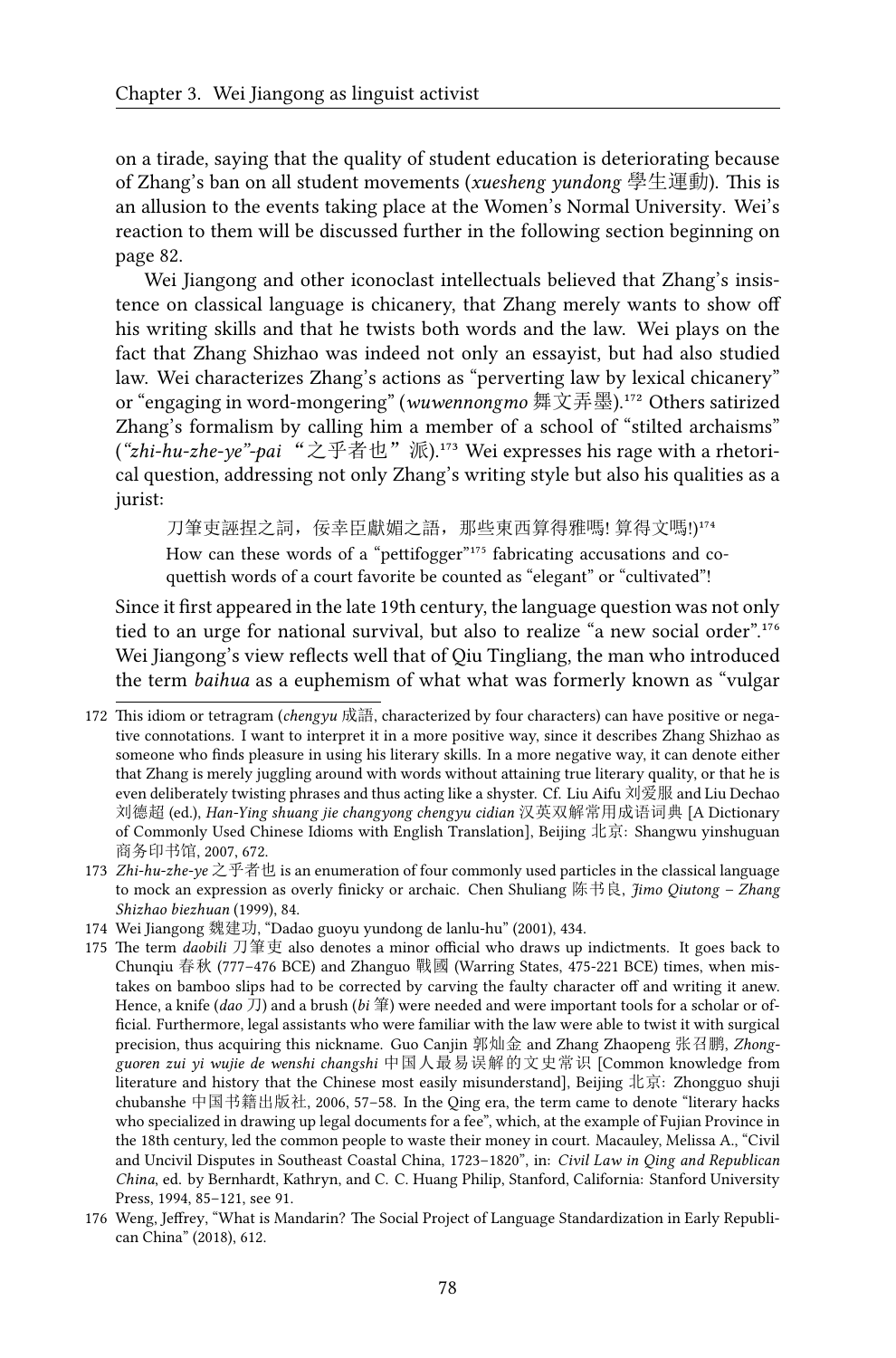speech" suhua俗話.<sup>177</sup> Qiu was of the opinion that *baihua* could save society from the "evil influence" of the literary language. In his eyes, the classical language simply consisted of superficial beauty, authors mimicking each others' styles and skills. Under this "excessive ornamentation" only vulgarity was to be found, and the "antiquity-loving gentlemen" would be "disgraced" if it was removed.<sup>178</sup> Weng argues along these lines that the "promulgation of a national standard language in the early twentieth century […] represented an attempt to extend educational meritocracy from small segment of elites to all of society."179

**2.** Wei Jiangong upholds the spoken language. In contrast to Zhang's praise of the classical language, Wei is of the opinion that this "elegance" / "refinement" (wenya  $\chi$ 雅) that Zhang strives for<sup>180</sup> can only be obtained or represented by what real people (*zhenzheng ren* 真正人) actually say with their mouths. He emphasizes "speech" *hua* 話 in contrast to "writing" *wen*:

只有說真正人嘴裏講的"話",寫真正人心裏要說的"話",才配得上說 "文雅",才有"文雅"的意味。181

Only the "speech" that real people say with their mouths and writing the "speech" that real people feel with their hearts deserve to be called "refined". It is only then it achieves the meaning "refined".

**3.** The transcription Zhuyin zimu 注音字母 was an important part of the *guoyu* movement at the time. While Zhang Shizhao neither found it useful nor took the time to learn it, Wei Jiangong reminded him that it was actually based on the phonetic spelling scheme invented by his own "brother" Zhang Binglin (*wu xiong Taiyan* 吾兄太炎). Zhang Binglin developed phonetic symbols following the *Qieyun*-principle: initials *niuwen* 紐文 and finals *yunwen* 韵文.¹⁸² For Wei, it was important to refute prejudices against the language reforms and enhance their standings. He tried to show that they are based on thorough philological research. Wei himself, just like the two Zhangs, was of course also trained in traditional Chinese philology. He was outraged: how can Zhang Shizhao even dare to speak of "*guoxue*" (national learning) if he did not know that Zhuyin zimu came out

<sup>177</sup> The term *su* 俗 (vulgar, popular) will play a role in Wei Jiangong's legitimization of *guoyu* in Taiwan and of the simplified characters in the PRC.

<sup>178</sup> Qiu Tingliang, "Lun baihua wei weixin zhi ben", after: Kaske, Elisabeth, *The Politics of Language in Chinese Education, 1895–1919* (2008), 106-7.

<sup>179</sup> Weng, Jeffrey, "What is Mandarin? The Social Project of Language Standardization in Early Republican China" (2018), 612.

<sup>180</sup> Zhang Shizhao 章士釗, "Ben kan qishi yi" 本刊啟事一 [First notice of this magazine], in: *Jiayin* 甲 寅 [*The Tiger*] 1.3 (1925), Inside front cover.

<sup>181</sup> Wei Jiangong 魏建功, "Dadao guoyu yundong de lanlu-hu" (2001), 434.

<sup>182</sup> Some of the symbols already look similar to Zhuyin. He presents the symbols for the initials and finals according to the categories of the *Tangyun* 唐韻. See: [Zhang] Taiyan 太炎, "Bo Zhongguo yong wanguoxinyu shuo" 駁中國用萬國新語說 [Against the introduction of Esperanto in China], in: *Minbao* 民報 [People's paper] 21 (1908), 49–72. Zhang Binglin proposed this spelling scheme in the framework of his debate with Wu Zhihui, Cai Yuanpei, Hua Nangui 華南圭 (1875–1961) and others about the question of Chinese language reforms and a potential replacement of Chinese with Esperanto. Cf. Münning, Mariana, "Concepts of Language in the Debate on Esperanto in the Early Twentieth Century" (2012).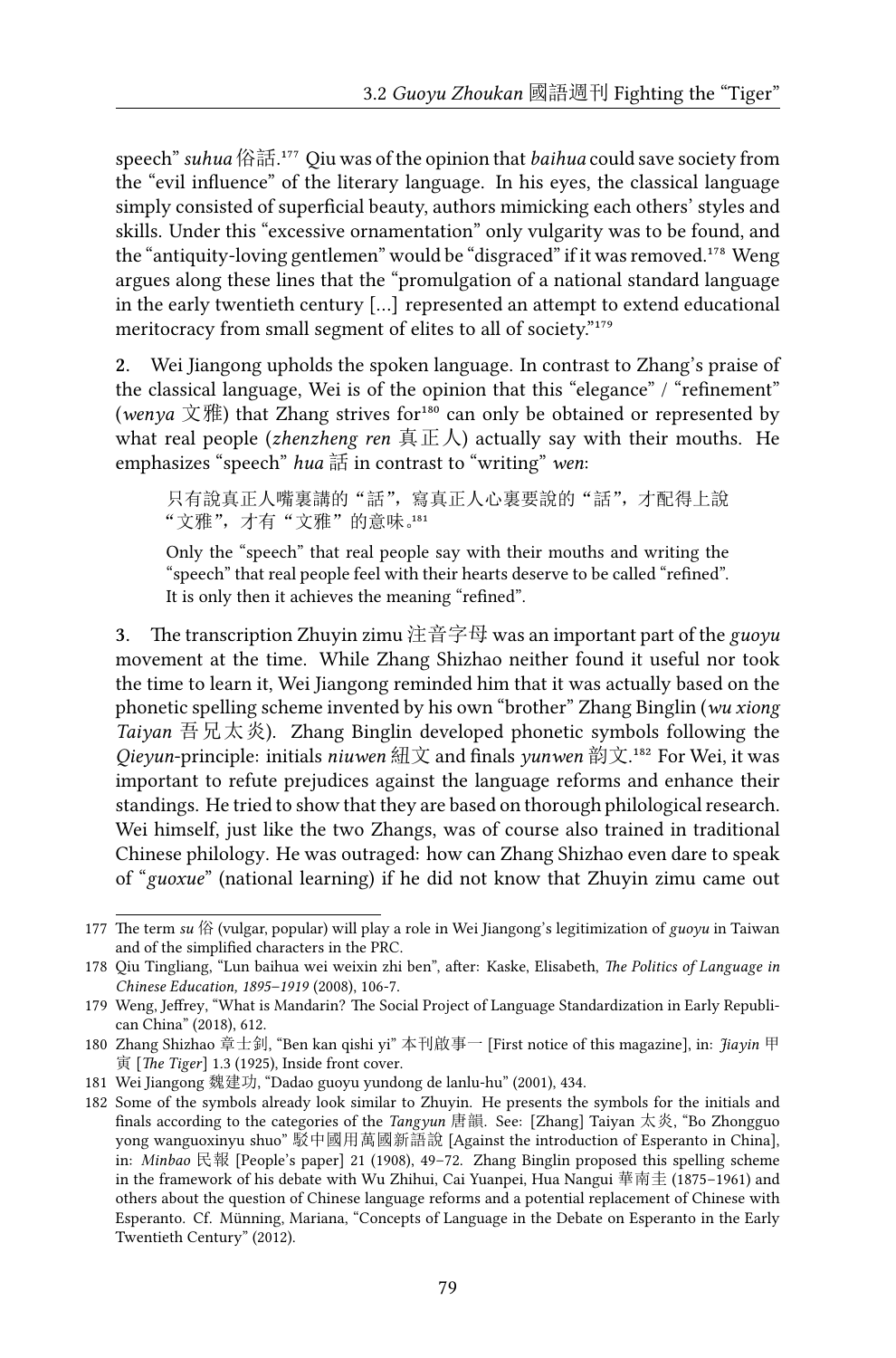of "*xiaoxue*" (philology, lit. minor studies) that again is a part of "*jingxue*" 經學 (study of the Confucian classics)? $183$ 

Wei Jiangong's view that much of the newly developed Zhyuin zimu is actually based on traditional philological scholarship is well reflected and validated by secondary literature, especially Wippermann's *Das Phonetische Alphabet Zhuyin Zimu*. She confirms that 15 of the 39 symbols were taken directly from Zhang Binglin's draft.<sup>184</sup> Zhang presented this draft in the first debate about the introduction of Esperanto in 1908. It is conceptualized like the handed down *fanqie* 反切 spelling, in which the pronunciation of a character is indicated with two other characters, the first with the same initial, the second with the same final. Zhang's innovation was to employ much simpler signs, also based on historical conventions to annotate the characters' pronunciation.<sup>185</sup>

**4.** In addition to the philological legitimization of the *guoyu* movement, Wei Jiangong draws an interesting parallel between "our" *guoyu* movement and the Ming dynasty vernacular novel *Journey to the West (Xiyouji* 西遊記).<sup>186</sup> He calls the *guoyu* movement a "journey" (*xingcheng* 行程) in which suddenly a tiger appeared. He uses Buddhist rhetoric to sanction the national language movement and compares it to the travels of the monk Xuanzang 玄奘 to obtain the scriptures (*Tang Seng qu jing* 唐僧取經). The hardship and suffering (*mo nan* 磨難) that the movement suffers from is actually the suffering in Buddhism that brings out the 'Dharma' power (*fali* 法力), and that the monkey Sun Xingzhe 孫行者 (= Sun Wukong 孫悟空) is the one who protected Xuanzang, enabling him to bring the sacred scriptures to China. Wei Jiangong wishes that the comrades (*tongzhimen* 同志們) will protect the "knowledge acquired from a master" (*shi chuan* 師傳), which is *guoyu*. He evokes *guoyu* as something that will save the world. We can also see here that the image of going westwards to receive knowledge is a metaphor for the New Culture Movement, in which a lot of Western ideas are absorbed.

By alluding to *Xiyouji*, a Buddhist vernacular novel, Wei Jiangong implicitly alludes to how the import of Buddhism into China from India helped the development of the written vernacular. Mair describes how not only the Buddhist transformative texts (*bianwen* 變文) and *yulu* 語錄 from the Tang 唐 dynasty (618–907) were written in a form of vernacular language, $187$  but also how a whole

<sup>183</sup> Wei Jiangong 魏建功, "Dadao guoyu yundong de lanlu-hu" (2001), 433.

<sup>184</sup> Wippermann, Dorothea, *Das Phonetische Alphabet Zhuyin Zimu – Entstehung und Verbreitung im Zuge der Nationalsprachlichen Bewegung in der Republik China 1912–1949* (1985), 18.

<sup>185</sup> Wippermann, Dorothea, *Das Phonetische Alphabet Zhuyin Zimu – Entstehung und Verbreitung im Zuge der Nationalsprachlichen Bewegung in der Republik China 1912–1949* (1985), 14.

<sup>186</sup> *Xiyouji* is usually attributed to Wu Cheng'en 吳承恩 (ca. 1500–1582). Its earliest attested publication can be dated to 1592. See Wilkinson, Endymion, *Chinese History: A New Manual*, Cambridge (Massachusetts) / London: Harvard University Press, 2013, 413.

<sup>187</sup> Mair also points out the mixing and borrowing that took place between the Literary and Vernacular Sinitic (LS and VS) which means that clear-cut distinctions cannot always be made. However, he states that Buddhist texts are characterized by polysyllabic words and a distinct grammar. Mair, Victor H., "Buddhism and the Rise of the Written Vernacular in East Asia: The Making of National Languages", in: *The Journal of Asian Studies* 53.3 (1994), 707–751, see 709.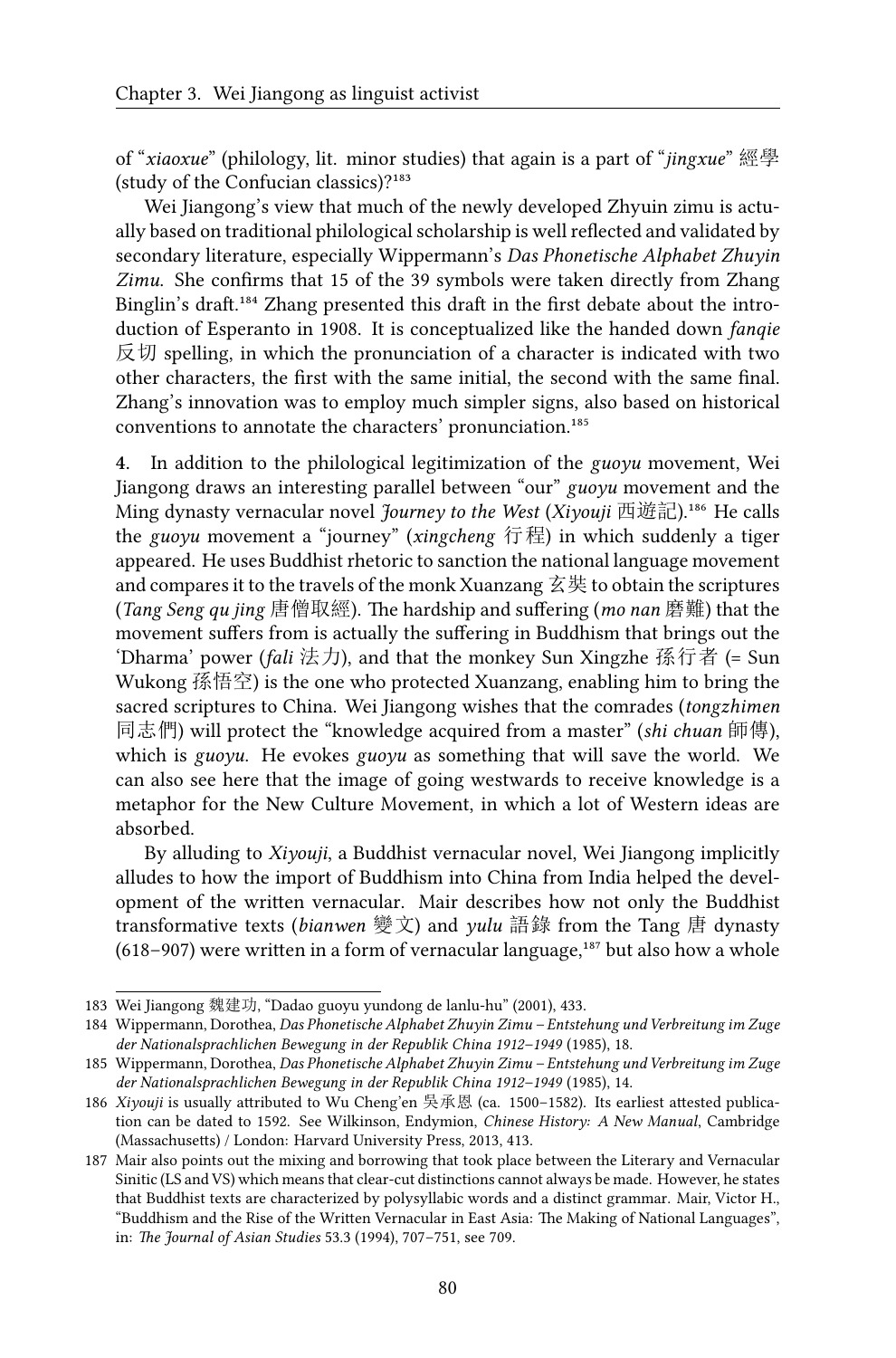new approach to language and linguistics,<sup>188</sup> and new social values accompanied the texts. Buddhism encompassed a non-hierarchical, more egalitarian social vision, which made its institutions even subversive in a hierarchy-oriented Chinese society infused with Confucian values. All this led to a greater focus on the spoken language and to an increase of the written rendering of the vernacular. Lu Xun, in his "Brief history of Chinese Fiction" (as has already been stated, Wei Jiangong attended his lectures), also emphasizes the connection between the influx of Buddhism with the rise of popular stories, especially ghost stories.<sup>189</sup> Lu also acknowledges vernacular Buddhist writings of the Tang dynasty and extensively studied *Xivouii*.<sup>190</sup>

Referring to another vernacular novel, Wei asks who could be the hero, just like Wu Erlang 武二郎 from *Water Margin* (*Shuihu zhuan* 水滸傳),<sup>191</sup> who beats the ferocious tiger (*menghu* 猛虎) that threatens the *guoyu* movement. Wei Jiangong concludes with calling for Qian Xuantong to ask the "old general" (*lao jiang* 老將) Wu Zhihui to come forward to beat the tiger with his bare hands.<sup>192</sup>

Why did Wei Jiangong call for Wu Zhihui as the "old" or "veteran" "general" to beat the tiger? First of all, Wei borrows the image of a tiger-slaying, staffswinging heroic "traveller" or "pilgrim" (*Xingzhe* 行者) from both *Shuihu zhuan* (Wu Song) and *Xiyouji* (Sun Wukong). Then, *jiang* 將 refers to the 108 *jiang* of *Shuihu zhuan*: They are 108 rebel heroes that are actually personified astral demons.<sup>193</sup> As a third aspect, Wu Zhihui can indeed be called a "veteran" of the language reform movement, since he was one of the first to advocate a radical Chinese language reform.<sup>194</sup> Lastly, there must have been personal animosities between Zhang Shizhao and Wu Zhihui: in the "*Subao* case", Wu may have sold

<sup>188</sup> It gave rise to the development of *fanqie* "pseudospelling", the *dengyun* 等韻 classification methods of rhymes and the *sanshiliu zimu* 三十六字母 quasi-letters of Shouwen 守温 (Buddhist monk of the late Tang dynasty). See Mair, Victor H., "Buddhism and the Rise of the Written Vernacular in East Asia: The Making of National Languages" (1994), 718. Mair also refers to the much earlier collection of articles by Watters of which several discuss the Indian and Buddhist influence on the Chinese language; especially: Watters, T., "The Influence of Buddhism on the Chinese Language", in: Shanghai: Presbyterian Mission Press, 1889, 379–496.

<sup>189</sup> Lu Hsun [Lu Xun; translated by Yang Hsien-yi and Gladis Yang], *A Brief History of Chinese Fiction*, Peking: Foreign Language Press, 1976, 61, passim.

<sup>190</sup> Lu Xun also argues that Buddhism, Confucianism and Daoism are interwoven in *Xiyouji*; Lu Hsun [Lu Xun; translated by Yang Hsien-yi and Gladis Yang], *A Brief History of Chinese Fiction* (1976), 210.

<sup>191</sup> The earliest extant dated edition is from 1589, some parts of which have been dated to 1550. *Water Margin* is conventionally attributed to Shi Nai'an 施耐庵. See Wilkinson, Endymion, *Chinese History: A New Manual* (2013), 413. Wu Erlang means "Wu the Second" and the character's actual name is Wu Song 武松.

<sup>192</sup> Wei Jiangong 魏建功, "Dadao guoyu yundong de lanlu-hu" (2001), 434.

<sup>193</sup> Liu, Peng, "'Conceal my Body so that I can Protect the State': The Making of the Mysterious Woman in Daoism and *Water Margin*", in: *Ming Studies* 74 (2016), 48–71. Meulenbeld, Mark, "Vernacular 'Fiction' and Celestial Script: A Daoist Manual for the Use of *Water Margin*", in: *Religions* 10.518 (2019). Many thanks to Stanley Setiawan and Zhang Bosen for sharing their expertise.

<sup>194</sup> On a later occasion, Wei calls Wu "veteran of the *guoyu* movement" (with a different term: *guoyu yundong yuanlao* 國語運動元老), see: Wei Jiangong 魏建功, "Guoyu tongxun shuduan" 國語通訊書 端 [National language news editiorial], in: *Wei Jiangong wenji* 魏建功文集 [Collected works of Wei Jiangong], ed. by Ye Xiaochun 叶笑春, Rong Wenmin 戎文敏, Zhou Fang 周方 and Ma Zhenxing 马镇, vol. 4, Nanjing 南京: Jiangsu jiaoyu chubanshe 江苏教育出版社, 2001, 304–5, see 304. Wu is also known as one of the "four elder statesmen" of the KMT. Boorman, Howard L., "Wu Chih-hui",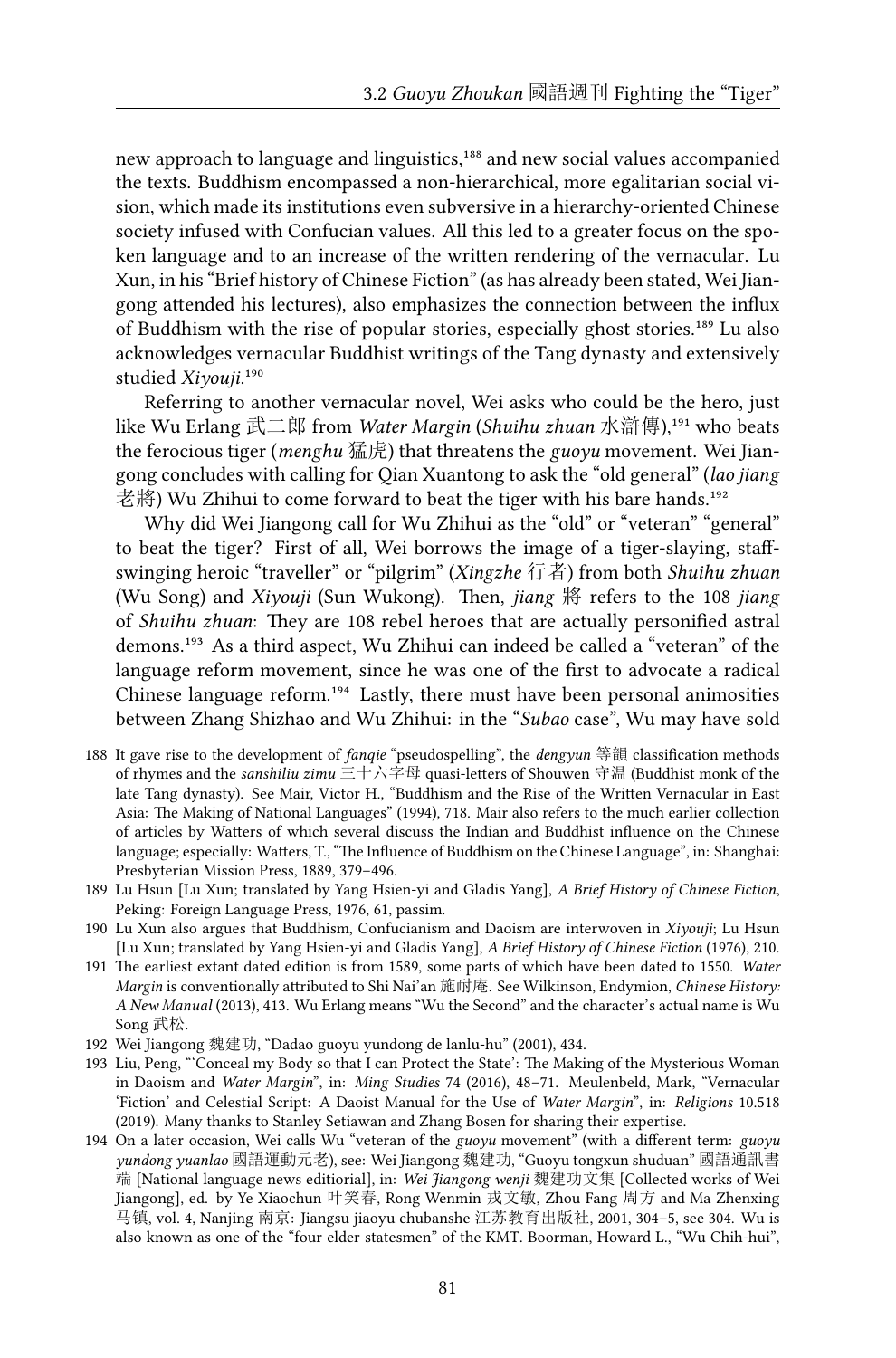Zhang Shizhao's close friend Zhang Binglin to the authorities to protect his own freedom (see above).<sup>195</sup>

The *guoyu* movement suffered a blow in that time period. Apart from some activities, it was brought to a standstill.<sup>196</sup> However, official activities were revived in 1928 when China was reunified after the Northern Expedition.

#### **3.2.5 The "Tiger" at the Women's University**

Wei Jiangong did not miss a single opportunity to fulminate against the tiger minister Zhang Shizhao, and many New Culture intellectuals did the same. Another occasion in 1925 was the turmoil at Beijing Women's Normal University (Beijing nüzi shifan daxue 北京女子師範大學, BWNU).<sup>197</sup>

Some of the exact details remain disputed, but I will use Saiyin Sun's account. Several Peking University professors and May Fourth intellectuals, most prominently Lu Xun and his brother Zhou Zuoren, also taught at BWNU . When some students failed to come back in time after the summer vacation, the university's principal, Yang Yinyu 楊蔭榆 (1884–1938)<sup>198</sup> expelled them, which led to protests of the students. Lu Xun, already in a relationship with one of the students, Xu Guangping 許廣平 (1898–1968), and Zhou Zuoren sided with the students and villainized Yang Yinyu, calling her incompetent and a widow obsessed with the relation between men and women.<sup>199</sup>

Zhang Shizhao, as minister of education, being of the opinion that the "students were too involved in leftist political activity",<sup>200</sup> shut down the university to stop the turmoil. Lu Xun and Zhou Zuoren, who were also professors of Peking University, also persuaded "Beida's policy-making council to break off relations

in: *Biographical Dictionary of Republican China*, vol. 3, New York: Columbia University Press, 1970, 416–419, see 416.

<sup>195</sup> Wei Jiangong's call was heard. Wu Zhihui published the article "Zhang Shizhao – Chen Duxiu – Liang Qichao" (in baihua) to ridicule Zhang. Zhang Shizhao responded (in *wenyan*) with the article "Wu Jingheng – Liang Qichao – Chen Duxiu". The intellectual battle is described by Jin Shupeng 靳树鹏, "Zhang Shizhao yu Wu Zhihui" 章士钊与吴稚晖 [Zhang Shizhao und Wu Zhihui], in: *Mingren (Ha'erbin)* 名人 (哈尔滨) [Famous persons (Harbin)] 6 (1995), 30–32. In the 1940s it also found mention in: Wen Zhe 文哲, "Wu Zhihui waku Zhang Shizhao" 吳稚暉挖苦章士釗 [Wu Zhihui ridicules Zhang Shizhao], in: *Haichao zhoubao* 海潮週報 [Tide weekly] 33 (1946), 2.

<sup>196</sup> Wippermann, Dorothea, *Das Phonetische Alphabet Zhuyin Zimu – Entstehung und Verbreitung im Zuge der Nationalsprachlichen Bewegung in der Republik China 1912–1949* (1985), 49.

<sup>197</sup> Sometimes also Women's Normal College, or Women's College of Education.

<sup>198</sup> Yang Yinyu was one of the first female students to study in Japan and in the USA on official scholarships. Sun, Saiyin, *Beyond the Iron House: Lu Xun and the Modern Chinese Literary Field*, London / New York: Routledge, 2016, 65.

<sup>199</sup> Sun, Saiyin, *Beyond the Iron House: Lu Xun and the Modern Chinese Literary Field* (2016), 65; Jie Gao claims that the reason for the protests was that Yang did not allow the students to partake in "memorial activities" for Sun Yat-sen. Gao, Jie, *Saving the Nation Through Culture: The Folklore Movement in Republican China* (2019), 86.

<sup>200</sup> Weston, Timothy B., *The Power of Position: Beijing University, Intellectuals, and Chinese Political Culture, 1898-1929* (2004), 238.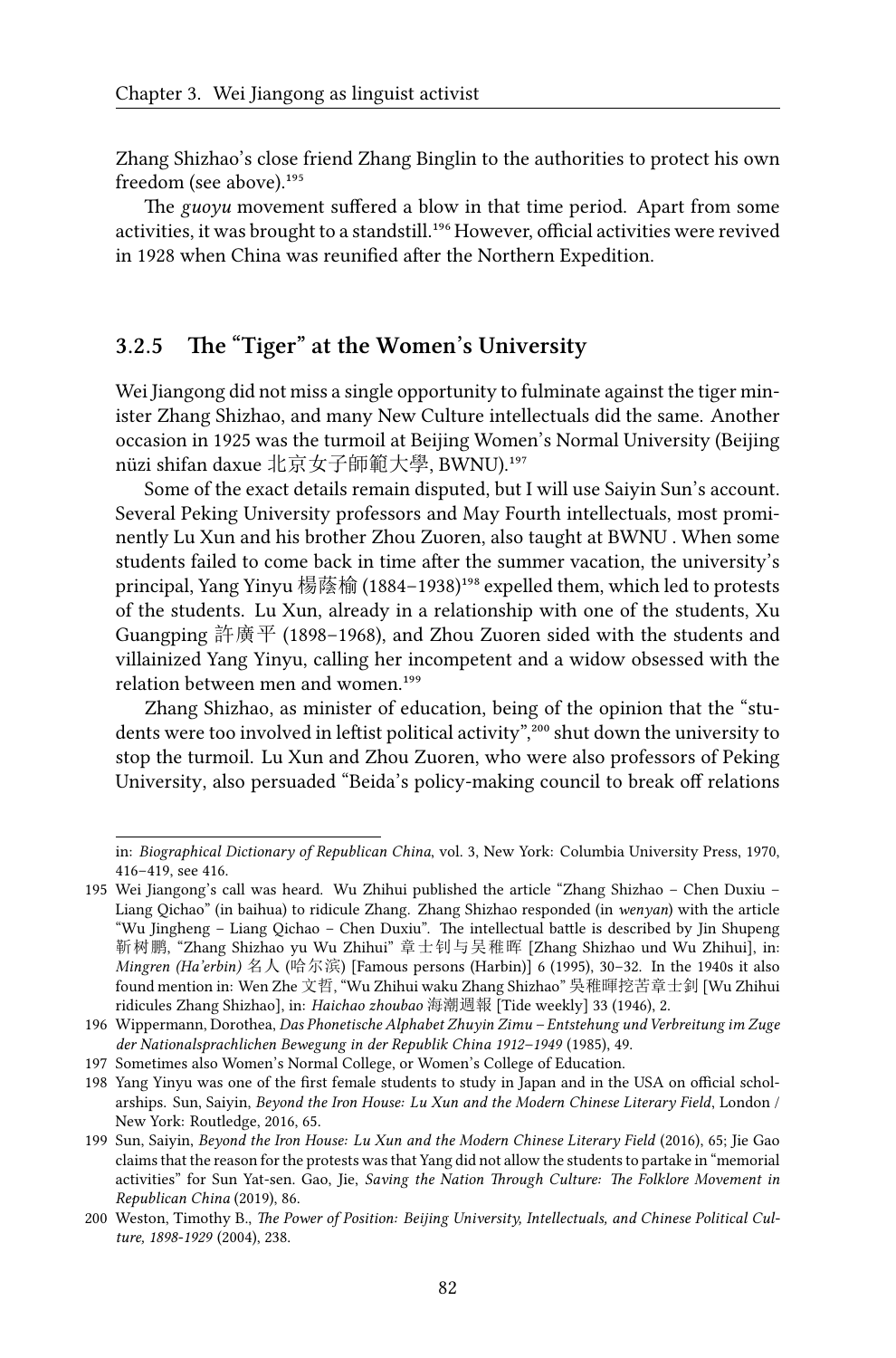with the Ministry of Education", which led Zhang Shizhao to threaten to close Beida as well and to cut all government funding.<sup>201</sup>

Lu Xun was not only a teacher at both universities but was also a senior official at the Ministry of Education. As a consequence, Zhang Shizhao dismissed Lu Xun from his official position. Wei Jiangong "congratulated" Lu Xun for his dismissal in an open letter published in the journal "Vigorous progress" Mengjin 猛進<sup>202</sup> on August 21, 1925. In this letter, he questioned Zhang Shizhao's legitimacy as a minister and said [we] "don't know where he came from" (*bu zhi suo chu* 不 知所出)<sup>203</sup> and that he held up the "banner" (*zhaopai* 招牌) of "Tiger" (*laohu* 老 虎) – a clear reference to Zhang Shizhao's magazine. He refers to the ministry as a "tiger cave" (*hu ku* 虎窟) that Lu Xun should be glad to leave.<sup>204</sup> He also clearly referred to Zhang Shizhao's *Jiayin* magazine as an "insect" (*dachong* – or repulsive creature).<sup>205</sup>

Wei Jiangong continued to combat Zhang Shizhao in *Guoyu zhoukan*. In this seemingly political incident, he also found a linguistic argument. Wei Jiangong replied to Zhang Shizhao's order to close down the university<sup>206</sup> on August 30, 1925 in *Guoyu zhoukan.<sup>207</sup>* In this polemic article, Wei Jiangong juxtaposed Zhang's negative words about the female student activists at the Womens' University with Zhang's *Jiayin* magazine manifesto, in which ideas such as pureness and refinement are upheld.<sup>208</sup> Once again, Wei Jiangong sought, just like Qiu Tingliang, to expose the "essential vulgarity" hidden underneath the classical language. This argument goes hand in hand with Wei Jiangong's idea that language

<sup>201</sup> Weston, Timothy B., *The Power of Position: Beijing University, Intellectuals, and Chinese Political Culture, 1898-1929* (2004), 239.

<sup>202</sup> *Mengjin* was edited by the Beida philosophy professor and founding father of modern archeology in China, Xu Bingchang 徐炳昶 (1888–1976), also known as Xu Xusheng 徐旭生. Xu wanted his journal *Mengjin* to bring about the "thought revolution" (*sixiang geming* 思想革命) that was advocated by the May Fourth intellectuals. *Mengjin*'s efforts should, according to Xu, be sided with the efforts of the journals *Yusi* and *Xiandai pinglun* 現代評論 (Contemporary review). Liao Jiuming 廖久明, *Zhongguo xiandai wenxue shiliao yanjiu ju yu: Lu Xun, Guo Moruo, Gao Zhanghong* 中國現代文學史料研究舉 隅: 魯迅、郭沫若、高長虹 [Examples from modern Chinese literature historical documents research: Lu Xun, Guo Moruo, Gao Zhanghong], Taipei 臺北: Xinrui wen chuang 新銳文創, 2012, 23.

<sup>203</sup> Wei Jiangong 魏建功, "He Lu Xun xiansheng" 賀魯迅先生 [Congratulating Mr Lu Xun], in: *Wei Jiangong wenji* 魏建功文集 [Collected works of Wei Jiangong], ed. by Ye Xiaochun 叶笑春, Rong Wenmin 戎文敏, Zhou Fang 周方 and Ma Zhenxing 马镇, vol. 5, Nanjing 南京: Jiangsu jiaoyu chubanshe 江苏教育出版社, 2001, 431–32, see 431.

<sup>204</sup> Wei Jiangong 魏建功, "He Lu Xun xiansheng" (2001), 431-32.

<sup>205</sup> Wei Jiangong 魏建功, "He Lu Xun xiansheng" (2001), 432.

<sup>206</sup> Zhang Shizhao 章士钊, "Tingban Beijing nüzi shifan daxue chengwen" 停办北京女子师范大学呈文 [Memorial to disband the Beijing Women's Normal University], in: *Zhang Shizhao wenxuan* 章士钊 文选 [Selected works of Zhang Shizhao], ed. by Li Miaogen 李妙根: Shanghai yuandong chubanshe 上海远东出版社, 1996, 385–387.

<sup>207</sup> Wei Jiangong 魏建功, "Zhaiyi wenti yajie de jiaoyu zongzhang tingban Beijing nüzi shifan daxue chengwen" 摘譯文體雅潔的教育總長停辦北京女子師範大學呈文 [Translation of selected passages of the refined and pure memorial by the education minister Zhang to disband the Beijing Women's Normal University], in: *Wei Jiangong wenji* 魏建功文集 [Collected works of Wei Jiangong], ed. by Ye Xiaochun 叶笑春, Rong Wenmin 戎文敏, Zhou Fang 周方 and Ma Zhenxing 马镇 兴, vol. 5, Nanjing 南京: Jiangsu jiaoyu chubanshe 江苏教育出版, 2001, 435–437.

<sup>208</sup> The idea of elegance *ya* 雅 is also discussed. This leads to the question of *ya* vs. *su*, which is a reoccurring topic in Wei Jiangong's texts.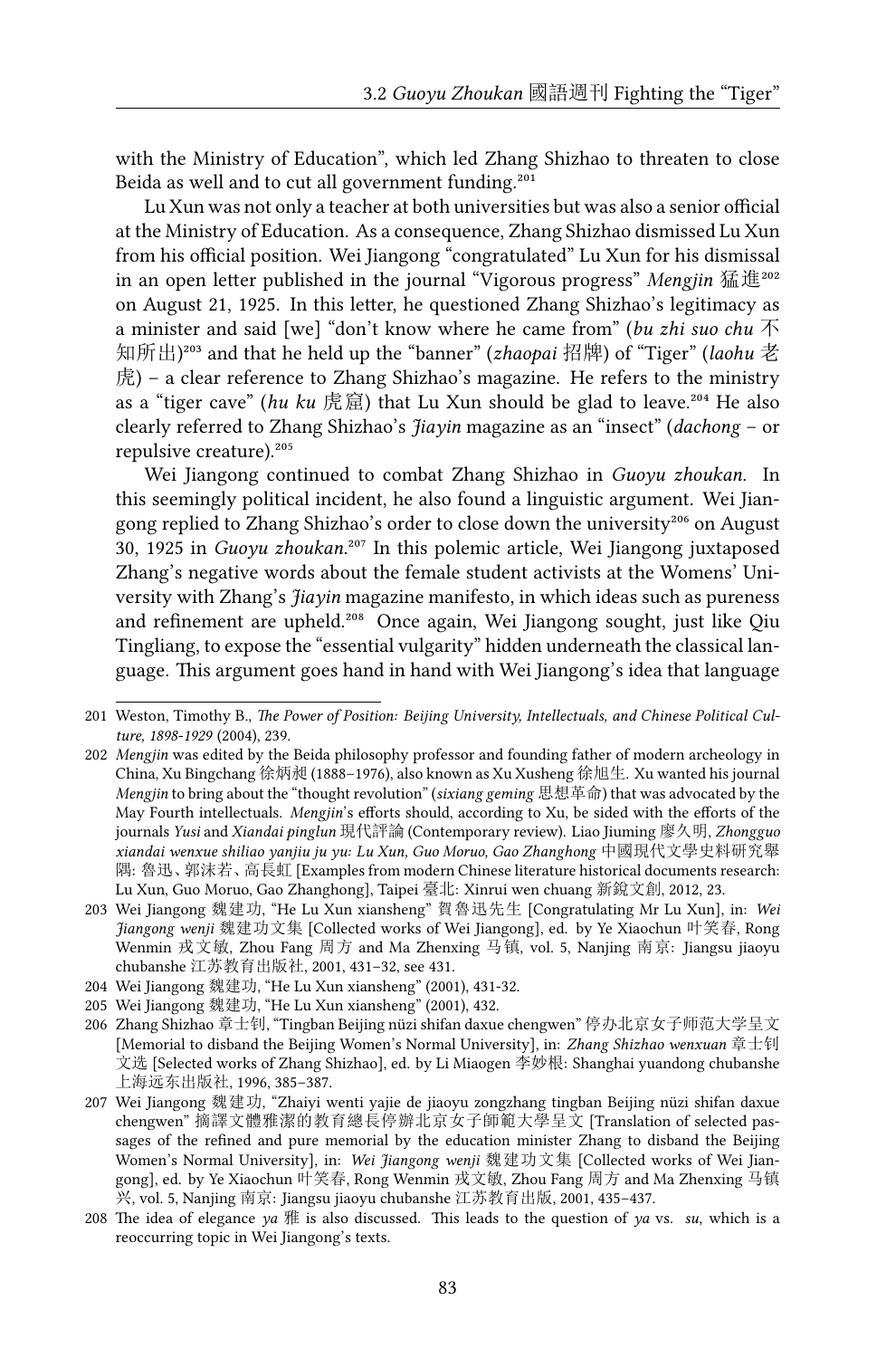should be universal and accessible for all. Zhang's words are hard to understand; therefore, Wei Jiangong translates them into *baihua* to expose their plainly mean content.<sup>209</sup>

What did Zhang Shizhao write to enrage Wei and others in this fashion? Zhang wrote in his submission to suspend the Women's University (directed to Duan Qirui, published in *Jiayin* on August 8, 1925), that after six students (among them Xu Guangping) were expelled and the students took over the school building with sticks and bricks and locked out principal Yang Yinyu,<sup>210</sup> men joined the female students in their protest inside and took pictures. Underaged women, who were usually gentle and respectful, have now ganged up with men (*xiaoju nansheng* 嘯聚男生), completely have their heads turned and despise their elders (*mieshi zhangshang* 蔑視長上). Zhang implied that the parents who sent their daughters to Beijing to study might be very worried, and that this whole affair shed a negative light on the education of women in general. He wrote that those supporting the female student protests and claiming that they respect (*zunzhong* 尊重) women actually humiliate women (*cuiru nüzi* 摧辱女子). With this, Zhang might implicitly allude to New Culture intellectuals like Lu Xun who supported the protests, and the female victims of these humiliations are not only the students occupying the university in, as viewed from a traditional standpoint, outrageous conditions, but also the principal Yang Yinyu, who was terribly slandered at the time by both the student activists and Lu Xun, Zhou Zuoren and others.<sup>211</sup>

Activists for women's rights also used the image of the "tiger that blocks the road". A writer with the pseudonym "Autumn sounds/voice" (Qiusheng 秋聲, alluding to a prose poem *fu* 賦 by Ouyang Xiu 歐陽修, 1007–1072) called on the female compatriots (*nü tongbao* 女同胞) to stand up (*qilai* 起來) to "overthrow the tiger that blocks the road of the women's liberation movement – Zhang Shizhao" (*dadao funü jiefang yundong de lanlu-hu* – Zhang Shizhao 打倒婦女解 放運動的攔路虎--章士釗).<sup>212</sup> As well, the author also evoked the image of

<sup>209</sup> See Wei Jiangong 魏建功, "Zhaiyi wenti yajie de jiaoyu zongzhang tingban Beijing nüzi shifan daxue chengwen" (2001). The translation of *wenyan* into *baihua* was an important issue for Wei Jiangong to demonstrate that there is nothing that cannot be said in an easily accessible language. See Wei Jiangong 魏建功, "Tan wen fan bai" 談文翻白 [About the translation of literary Chinese into the vernacular], in: *Wei Jiangong wenji* 魏建功文集 [Collected works of Wei Jiangong], ed. by Ye Xiaochun 叶笑春, Rong Wenmin 戎文敏, Zhou Fang 周方 and Ma Zhenxing 马镇, vol. 5, Nanjing 南京: Jiangsu jiaoyu chubanshe 江苏教育出版, 2001, 277–284. and Wei Jiangong 魏建功, "Tan he rongyi wen fan bai" 談何容易文翻白 [About how easy it is to translate the literary Chinese into the vernacular], in: *Wei Jiangong wenji* 魏建功文集 [Collected works of Wei Jiangong], ed. by Ye Xiaochun 叶笑春, Rong Wenmin 戎文敏, Zhou Fang 周方 and Ma Zhenxing 马镇, vol. 5, Nanjing 南京: Jiangsu jiaoyu chubanshe 江苏教育出版, 2001, 285–291.

<sup>210</sup> Zhang Shizhao 章士钊, "Tingban Beijing nüzi shifan daxue chengwen" 停辦北京女子師範呈文 [Memorial to disband the Beijing Women's Normal University], in: *Zhang Shizhao quanji* 章士釗全 集 [Complete works of Zhang Shizhao], ed. by Wang Junxi 王均熙, vol. 5, Shanghai 上海: Wenhui chubanshe 文匯出版社, 2000, 104–106, see 104.

<sup>211</sup> Zhang Shizhao 章士钊, "Tingban Beijing nüzi shifan daxue chengwen" (2000), 105.

<sup>212</sup> Qiusheng 秋聲, "Dadao funü jiefang yundong de lanlu-hu" 打倒婦女解放運動的攔路虎 [Overthrow the stumbling blocks [tiger that blocks the way] of the women's liberation movement], in: *Funü zhoukan* 婦女週刊 [Women weekly] (1925), 2.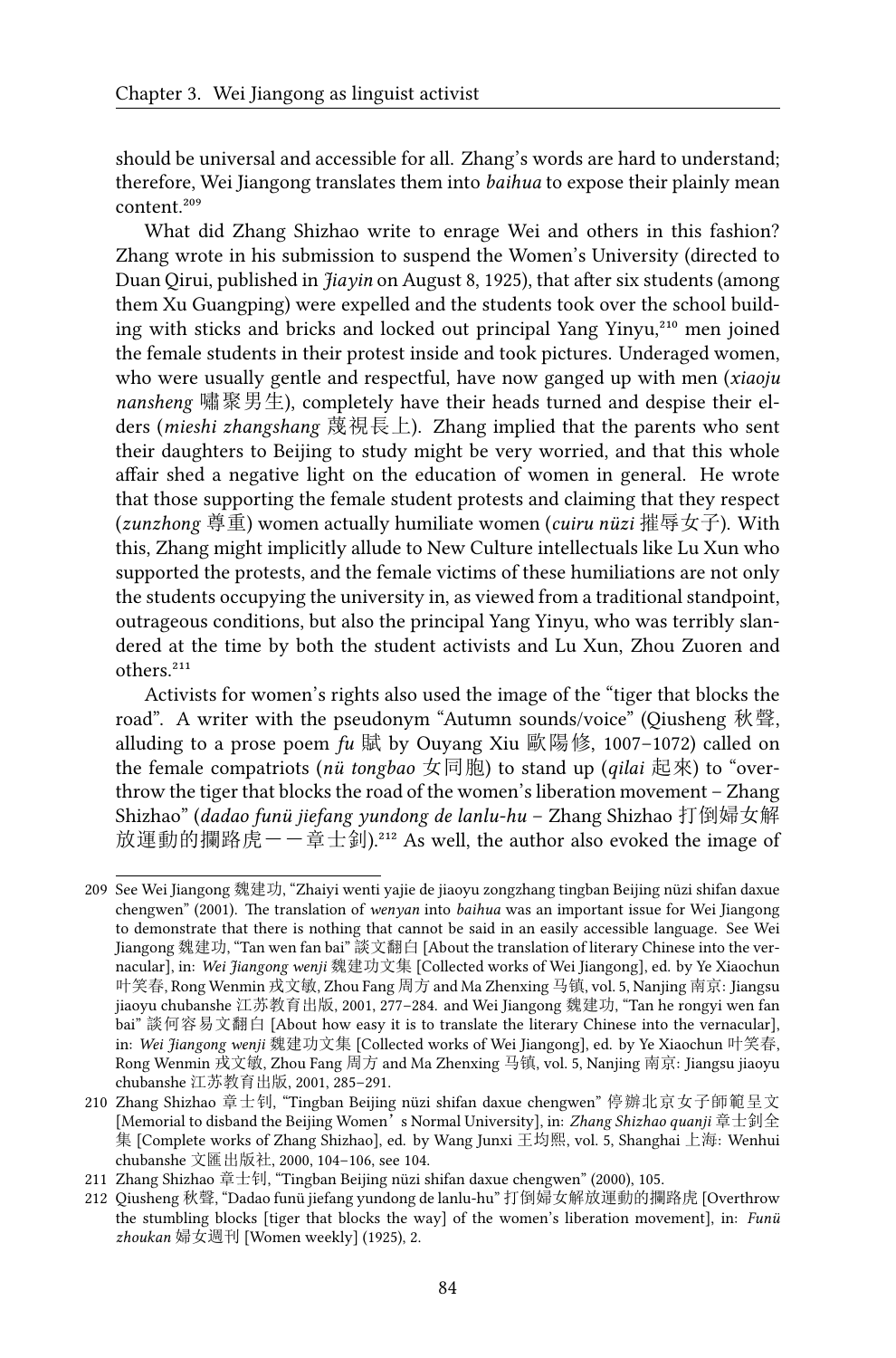a "people-eating moralistic education" (*chiren de lijiao* 吃人的禮教)<sup>213</sup> that was advocated by Zhang Shizhao. This trope resonates with Lu Xun's famous *Diary of a madman* as a parable of Confucian society. Wei Jiangong also read the *Diary* and mentioned this "people-eating moralistic education" in relation to gender equality.<sup>214</sup> Zhang resigned from his post as minister of education in November, 1925.<sup>215</sup>

#### **3.2.6 Wei Jiangong as a Communist**

Since graduating from Peking University in the summer of 1925, Wei Jiangong continued to work as a linguist, educator and editor. In the spring of 1926, he was appointed teaching assistant (*zhujiao* 助教) at Peking University and worked with Liu Bannong in the phonetics laboratory. The laboratory's equipment bore witness to increasing modernization and Westernization. For example, they worked with a kymograph, an instrument to record sound waves, mechanically written as waves on paper wrapped around a revolving drum.

Wei Jiangong additionally took on editing tasks that were part of New Culture intellectuals reorganizing Chinese heritage and viewing it with scrutiny and with what they believed to be scientific objectivity.<sup>216</sup> Lu Xun assigned him with the task of editing stories from the *Taiping guangji* 太平廣記<sup>217</sup> that were included in his "Collection of wonder tales of the Tang and Song dynasties" (*Tang Song chuanqi ji* 唐宋傳奇集).<sup>218</sup> Wei Jiangong also took over the editorship of the journal *Guoxue zhoukan* 國學週刊 (National learning weekly), which subse-

<sup>213</sup> Qiusheng 秋聲, "Dadao funü jiefang yundong de lanlu-hu" (1925), 1.

<sup>214</sup> Wei Jiangong 魏建功, "Zuzong jiruo" 祖宗積弱 [The long-standing weakness of the ancestors], in: *Wei Jiangong wenji* 魏建功文集 [Collected works of Wei Jiangong], ed. by Ye Xiaochun 叶笑春, Rong Wenmin 戎文敏, Zhou Fang 周方 and Ma Zhenxing 马镇, vol. 5, Nanjing 南京: Jiangsu jiaoyu chubanshe 江苏教育出版, 2001, 285–291, see 477. In "Diary of a madman" (*Kuangren riji*), the protagonist is convinced that everyone wants to eat him, and that in between the lines of a history book filled with the words "Virtue and Morality" is written "eat people". Young people in particular suffered from the constraints of traditional society that put children at the absolute command of their parents. The trope that filial piety involves going to extreme lengths, such as giving one's own body as food to the parents, or wives having to devote their lives completely to their husbands, and if necessary, dying as chaste widows. Schoppa, R. Keith, *The Columbia Guide to Modern Chinese History*, New York: Columbia University Press, 2000, 63–64.

<sup>215</sup> Sun, Saiyin, *Beyond the Iron House: Lu Xun and the Modern Chinese Literary Field* (2016), 67.

<sup>216</sup> One example is the above-mentioned Gu Jiegang and his "Doubting Antiquity School".

<sup>217</sup> The title is translated as "Extended Accounts of the Reign of Grand Tranquility" by Kirkland, Russell, "A World in Balance: Holistic Synthesis in the T'ai-p'ing kuang-chi", in: *Journal of Sung-Yuan Studies* 23 (1993), 43–70. Lu Xun's interest in the magazine is not surprising, since the *Taiping Guangqi* is considered as the first compilation project that actively collected "fiction" (*xiaoshuo* 小說 were, see DeWoskin, Kenneth J, "The Six Dynasties Chih-kuai and the Birth of Fiction", in: *Chinese Narrative: Critical and Theoretical Essays*, ed. by Plaks, Andrew H, Princeton: Princeton University Press, 1977, 21–52, see 48. namely *zhiguai* 志怪 and *chuanqi* 傳奇 ("wonder tales"), mostly dating from the Six Dynasties (*Liuchao* 六朝, 222-589), and Tang dynasty, respectively, see Wang Rutao 王汝涛, Qian Qinlai 钱勤来 et al. (ed.), *Taiping Guangji xuan* 太平广记选 [Selected works of the *Taiping Guangji*], vol. 1, Jinan 济南: Qilu shushe 齐鲁书社, 1980, 12. As mentioned above, in his *Zhongguo xiaoshuo shilüe*, Lu Xun carves out the role of popular ghost stories for the development of fiction in China.

<sup>218</sup> Lu Xun 魯迅 (ed.), *Tang Song chuanqi ji* 唐宋傳奇集 [Collection of wonder tales from the Tang and Song Dynasties], Beijing 北京: Wenxue guji kanxingshe 文学古籍刊行社, 1956, 11.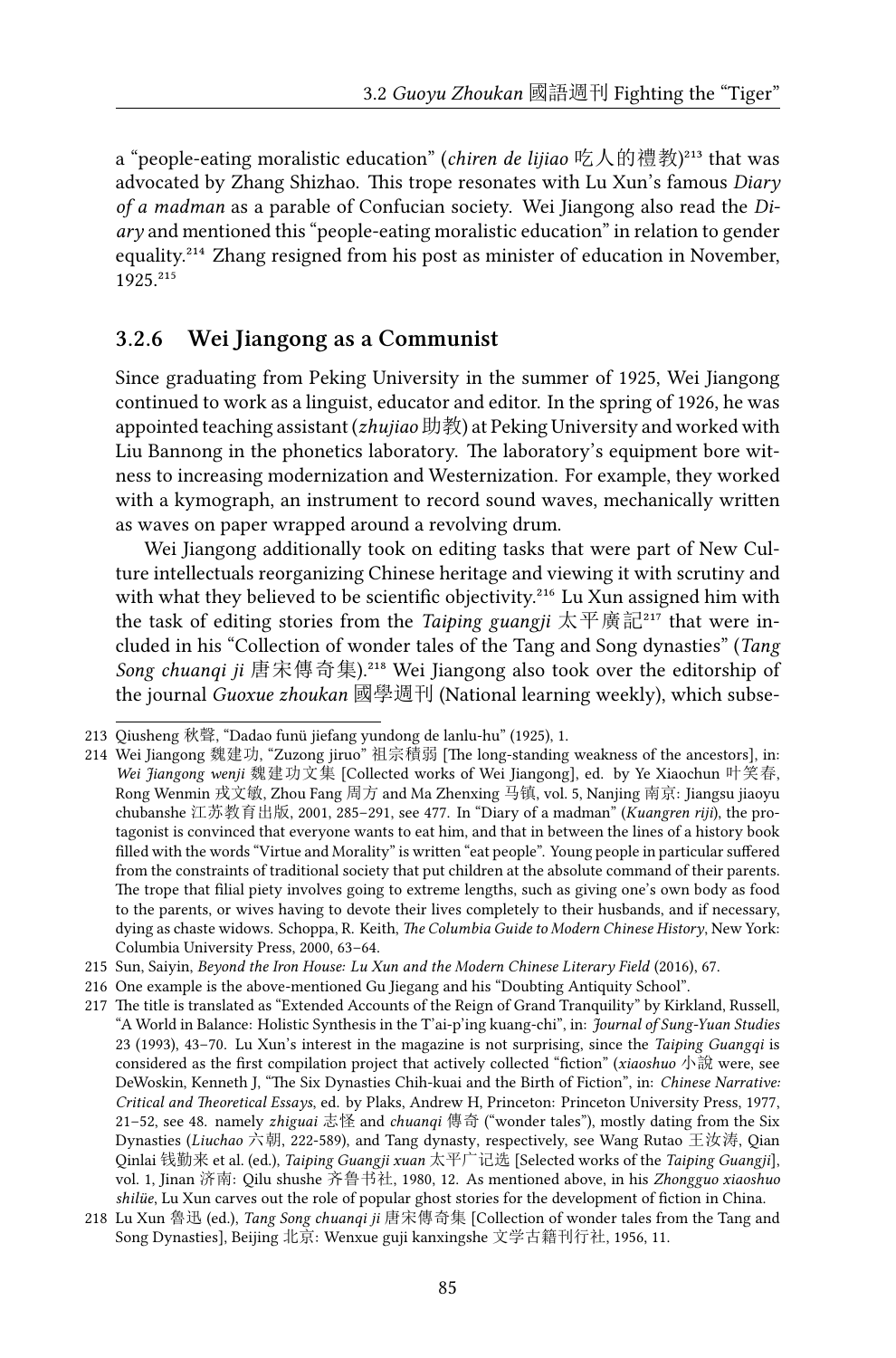quently became a monthly periodical and was renamed *Guoxue yuekan* 國學月  $\overline{+}$ l $)$ .<sup>219</sup>

In late 1925, on Fan Hongjie's 范鴻劼 (1897–1927)<sup>220</sup> recommendation, Wei Jiangong became a member of the Chinese Communist Party (CCP), and he was assigned into the Sino-French University's small group (Zhong-Fa daxue xiaozu 中法大學小組), together with Chen Yi 陳毅 (1901-1972),<sup>221</sup> Wang Yueyu 王跃郁 et al. The Sino-French University (Université Franco-Chinoise) was founded in 1920 in Beijing by Li Shizeng 李石曾 (1881–1973), Wu Zhihui and Cai Yuanpei, together with the Chinese-French education society (Hua-Fa jiaoyuhui 華法教 育會) in the context of the work-study movement (*qingong jianxue yundong* 勤 工儉學運動) whose goal was sending students to study in Europe. In 1921, the partner institution "Institut Franco-Chinois" was founded in Lyon, France.<sup>222</sup>

Before long, Wei Jiangong worked in the "Chinese association to relieve distress" (Zhongguo Jinan hui 中國濟難會).<sup>223</sup> The Jinan hui was founded in September 1925, and while it was dominated by CCP members and de facto led by the Communist Youth League (Zhongguo gongchanzhuyi qingniantuan 中國 共產主義青年團), it was separate from the Party organization. It was one of the most important mass organizations and sought to provide economical help to revolutionaries or their families, including bail money, funeral costs or medical expenses. Fundraising was therefore an important task. Moreover, it served as a liaison to the CCP. Lu Xun, for example, was able to contact the party through the association in Shanghai in 1927.<sup>224</sup>

<sup>219</sup> Recounting the multitude of tasks Wei Jiangong managed in his lifetime, from editorships to education projects, would go beyond the scope of this work. More information can be obtained from Cao Da's *nianpu*. Cao Da 曹达, "Wei Jiangong nianpu" (1996).

<sup>220</sup> Fan Hongjie was a Marxist Peking University student who died a communist "martyr": he was executed along with Li Dazhao and others on Zhang Zuolin's 張作霖 (1873–1928) orders on April 28, 1927. See Feng Xiaowei 冯晓蔚, "Geming yinglie Fan Hongjie" 革命英烈范鸿劼 [Revolutionary martyr Fan Hongjie], in: *Dangshi wenhui* 党史文汇 [Materials from CPC History] 2.2 (2012).

<sup>221</sup> Chen Yi studied in France and in Beijing at the Sino-French University. He was an early friend of Mao Zedong 毛澤東 (1893–1976) and became an important military leader in the 30s and 40s, mayor of Shanghai after 1949 and minister of foreign affairs in 1958. See Boorman, Howard L., "Ch'en Yi", in: *Biographical Dictionary of Republican China*, vol. 1, New York: Columbia University Press, 1970, 254–259. and Klein, Donald W., and Anne B. Clark, "Ch'en I", in: *Biographic Dictionary of Chinese Communism*, vol. 1, Cambridge, Massachusetts: Harvard University Press, 1971, 104–113.

<sup>222</sup> Müller, Gotelind, *China, Kropotkin und der Anarchismus* (2001), 346. See also He Yan, "Overseas Chinese in France and the World-Society: Culture, Business, State and Transnational Connections, 1906- 1949", in: *State, Society and Governance in Republican China*, ed. by Leutner, Mechthild, and Izabella Goikhman, Münster: LIT, 2014, 49–63. During the Japanese occupation, the Sino-French University moved to Kunming 昆明 and became part of Xinan lianhe daxue. See Hayhoe, Ruth, "The Spirit of Modern China: Life Stories of Influential Educators", in: *Selected Essays on China's Education: Research and Review*, ed. by Ding, Gang, vol. 1, Leiden / Boston: Brill, 2019, 106–173, see 135. Wei Jiangong also worked there when it was evacuated to Yunnan 雲南. See Xu Zhimian 徐知免, "Huiyi Wei Jiangong xiansheng" 回忆魏建功先生 [Remembering Wei Jiangong], in: *Sanwen* 散文 [Prose] (1999).

<sup>223</sup> See Cao Da 曹达, "Wei Jiangong nianpu" (1996), 7. and Wei Nai 魏乃, Wei Zhi 魏至 and Wei Chong 魏重, Short biography (1996), 4.

<sup>224</sup> Stranahan, Patricia, *Underground: The Shanghai Communist Party and the Politics of Survival, 1927– 1937*, Lanham et. al. Rowman & Littlefield Publishers, Inc., 1998, 99–100.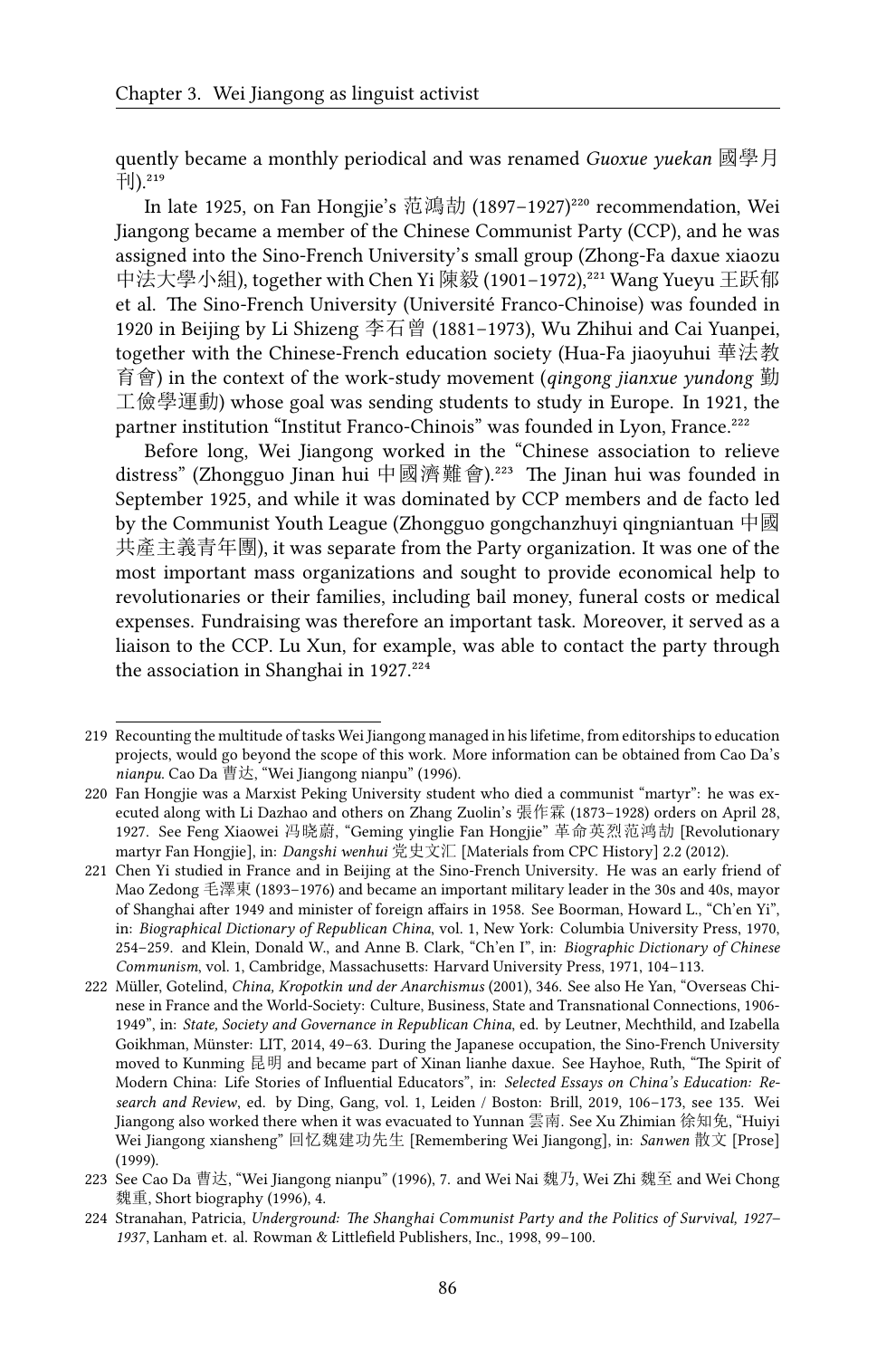Wei Jiangong did not stay a party member for long. In February, 1926, Wei Jiangong had to go to the hospital because of pleurisy (*leimoyan* 肋膜炎), and while he was still hospitalized, the March 18 Massacre (*San yi ba can'an* 三一 八惨案) took place. Demonstrations against unequal treaties, imperialism and the warlord government took place in front of Duan Qirui's house, led by Li Dazhao, who gave a speech. Duan Qirui ordered military police to disperse the protesters, who were mainly students. The situation then escalated, and more than 40 protesters were killed. The protests were organized by communist and Kuomintang adherents. In the aftermath, members of both groups/parties were persecuted by the warlord government. The universities were kept under surveillance.²²⁵ Subsequently, many scholars and students "went south" (*nanxia* 南下), i.e. left Beijing.<sup>226</sup> When Wei Jiangong left the hospital in April, 1926, he withdrew his membership from the CCP. There is mention of his family compound being searched by government agents.<sup>227</sup> Wei Jiangong left Beijing and headed south to teach Chinese language and literature (*guowen*) at Jiangsu 3rd Women's Normal School (Jiangsu shengli di san nüzi shifan xuexiao 江蘇省立第三女子師 範學校) in Xuzhou 徐州.<sup>228</sup> Contributions for the journal *Guoxue yuekan* were sent to him for editing.<sup>229</sup> After one semester at Jiangsu 3rd Women's Normal School, Wei Jiangong shortly returned to Beijing before leaving for Korea, as will be explained in the next section.

As explained in this section, Wei Jiangong was a May Fourth student. This can be characterized by his personal contacts (his teachers), his involvement in the discourse of the time (especially in magazines), his language concepts, and his advocacy of universal education. His key concepts of language, decisive for his career, posit that language is a tool for communication and that it can be reformed. Furthermore, everyone should be able to understand it and take part in communication. This inclusive approach is also mirrored in his involvement in folklore and dialect research. This part of his life is the starting point for Wei Jiangong's involvement in language planning. It was not institutionalized yet, since Wei Jiangong only acted as an individual with important ties. This status would change. The role of Wei Jiangong evolved from an agent in the discourse to an agent in policy making. His involvement in language planning would result in tangible results for the Chinese populace.

<sup>225</sup> Weston, Timothy B., *The Power of Position: Beijing University, Intellectuals, and Chinese Political Culture, 1898-1929* (2004), 243.

<sup>226</sup> It might be useful to mention here that many intellectuals and students in Beijing came from southern areas, such as the Jiangnan region. However, in 1926, Peking University was in such a difficult financial situation that many of the teaching personnel left to find better paid jobs in the South. See Lin, Xiaoqing Diana, *Peking University: Chinese Scholarship and Intellectuals 1898–1937* (2005), 44.

<sup>227</sup> Cao Da 曹达, "Wei Jiangong nianpu" (1996), 7.

<sup>228</sup> See Cao Da 曹达, "Wei Jiangong nianpu" (1996), 8. and Wei Nai 魏乃, Wei Zhi 魏至 and Wei Chong 魏重, Short biography (1996), 4.

<sup>229</sup> Cao Da 曹达, "Wei Jiangong nianpu" (1996), 8.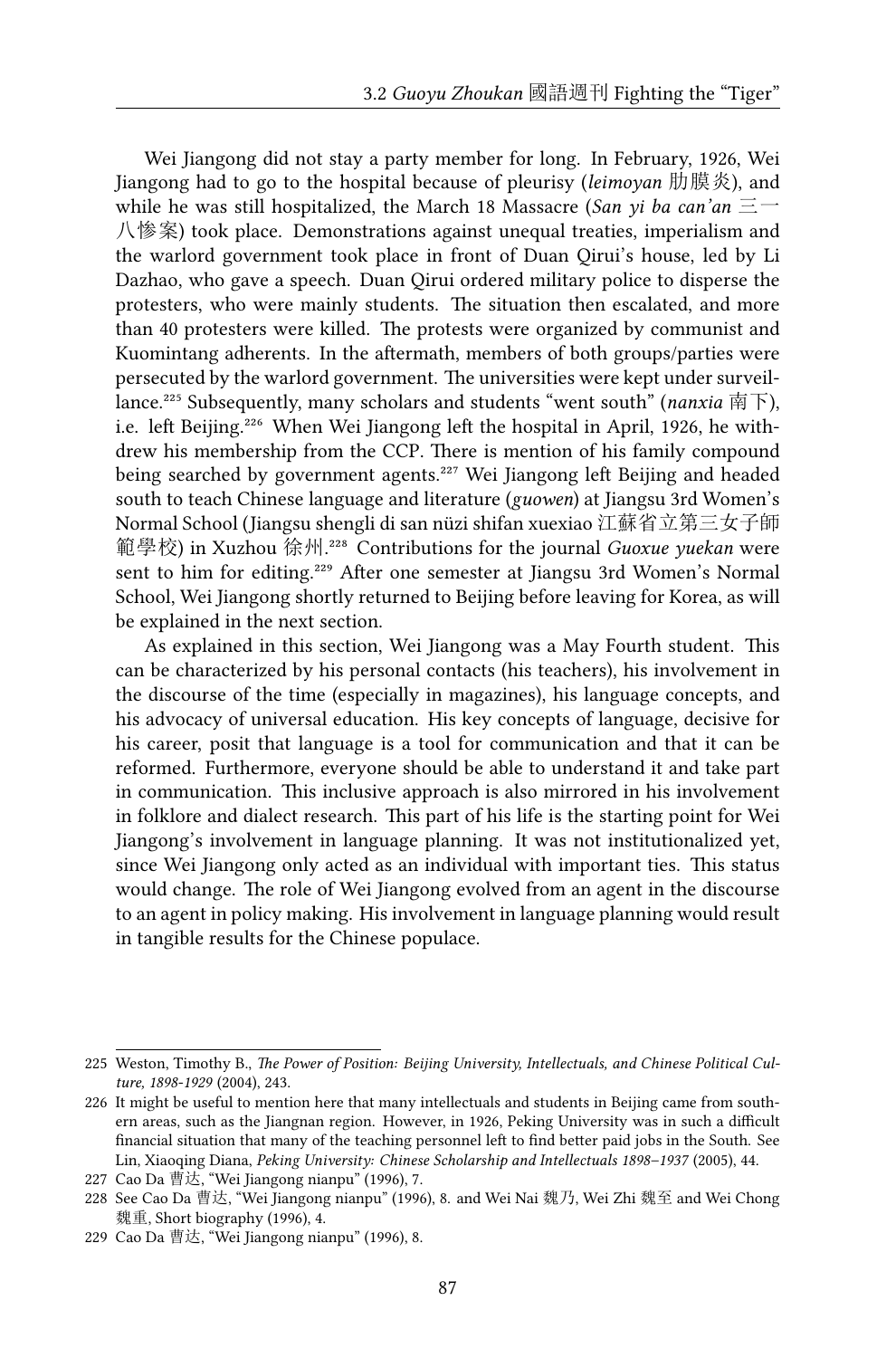## **3.3 On the First Language Mission: Teaching Chinese in Korea**

While in Xuzhou, Wei Jiangong longed for Beijing and his leftist companions<sup>230</sup> and returned in December 1926. However, he was isolated in Beijing, since the communists were being persecuted, and he was not able to find employment.<sup>231</sup> At that time, the Faculty of Law and Letters (Fa-wen xuebu 法文學部) of Keijō Imperial University (Jingcheng diguo daxue 漢城的京城大學 = Kyŏngsŏng chegung taehak, Keijō Teikoku Daigaku)<sup>232</sup> in Seoul (Kyŏngsŏng 京城 at that time) was looking for a lecturer in Chinese. Keijō University was established by the Japanese who occupied Korea (1910–1945) in 1924. The Japanese headmaster of Keijō Imperial University, Hattori Unokichi 服部宇之吉 (1867–1939) asked a fellow Japanese scholar at Peking University at that time, namely Imamura Kandō 今村完道 (1884-1949),<sup>233</sup> to find a Chinese teacher to teach in Korea. Peking University was the obvious place to look for academic personnel, since many Peking University professors previously studied in Japan. The Chinese Language and Literature department's professors Shen Yinmo, Zhang Fengju 張鳳舉 (1895–1986) and others recommended Wei Jiangong.<sup>234</sup>

Wei Jiangong left Beijing in late March, 1927, and started his teaching at Keijō Imperial University in April. In 1948, when he was already in Taiwan, Wei said that he felt his involvement with *guoyu* really started when he assumed the position of Chinese lecturer in Seoul.<sup>235</sup> His appointment also showed a change in attitude of the Japanese towards the teaching of Chinese. They did not require a teacher with a Beijing accent; instead, they sought someone who analytically understood the pronunciation of the characters and picked Wei because of his background in phonology.<sup>236</sup> Wei Jiangong taught spoken Chinese at the beginner level and taught his students Zhuyin fuhao. The students were familiar with

<sup>230</sup> Wei Jiangong 魏建功, "Huai na guguai de quanzi" 懷那古怪的圈子 [Missing this odd circle of friends], in: *Wei Jiangong wenji* 魏建功文集 [Collected works of Wei Jiangong], ed. by Ye Xiaochun 叶笑春, Rong Wenmin 戎文敏, Zhou Fang 周方 and Ma Zhenxing 马镇, vol. 5, Nanjing 南京: Jiangsu jiaoyu chubanshe 江苏教育出版社, 2001, 466–67.

<sup>231</sup> Ma Si 马嘶, *Yidai zongshi Wei Jiangong* (2007), 70.

<sup>232</sup> I am very grateful for the help of Sangwook Lee, a fellow PhD student in Heidelberg, for helping me acquire information about Wei Jiangong's stay in Korea.

<sup>233</sup> Imamura was sent by the Japanese government to study in China for one year in 1926, and prolonged his stay for an additional year at his own expense. He returned to Japan in March, 1928. Later, he was appointed professor at Taihoku University in Taiwan. Cf. Zhang Wenchao 張文朝, "Jincun Wandao de 'Zhoyi' guan ji qi dui Taiwan jingxue de yingxiang" 今村完道的《周易》觀及其對臺灣經學的影 響 [Imamura Kandō's view on the *Zhouyi* and his influence on the studies of the classics in Taiwan], in: *Xingda renwen xuebao* 興大人文學報 [*Chung Hsing Journal of The Humanities*] 59 (2017), 126–164, see 126. Many thanks to Egas Moniz-Bandeira for helping me find this resource.

<sup>234</sup> Cao Da 曹达, "Wei Jiangong nianpu" (1996), 8. See also Wei Nai 魏乃, Wei Zhi 魏至 and Wei Chong 魏重, Short biography (1996), 4.

<sup>235</sup> Wei Jiangong 魏建功, "Wenfaxue de lilun yu shiji" 文法學的理論與實際 [Theory and practice of grammar studies], in: *Wei Jiangong wenji* 魏建功文集 [Collected works of Wei Jiangong], ed. by Ye Xiaochun 叶笑春, Rong Wenmin 戎文敏, Zhou Fang 周方 and Ma Zhenxing 马镇, vol. 4, Nanjing 南 京: Jiangsu jiaoyu chubanshe 江苏教育出版社, 2001, 400–402, see 400.

<sup>236</sup> Wei Jiangong 魏建功, "Wenfaxue de lilun yu shiji" (2001), 400.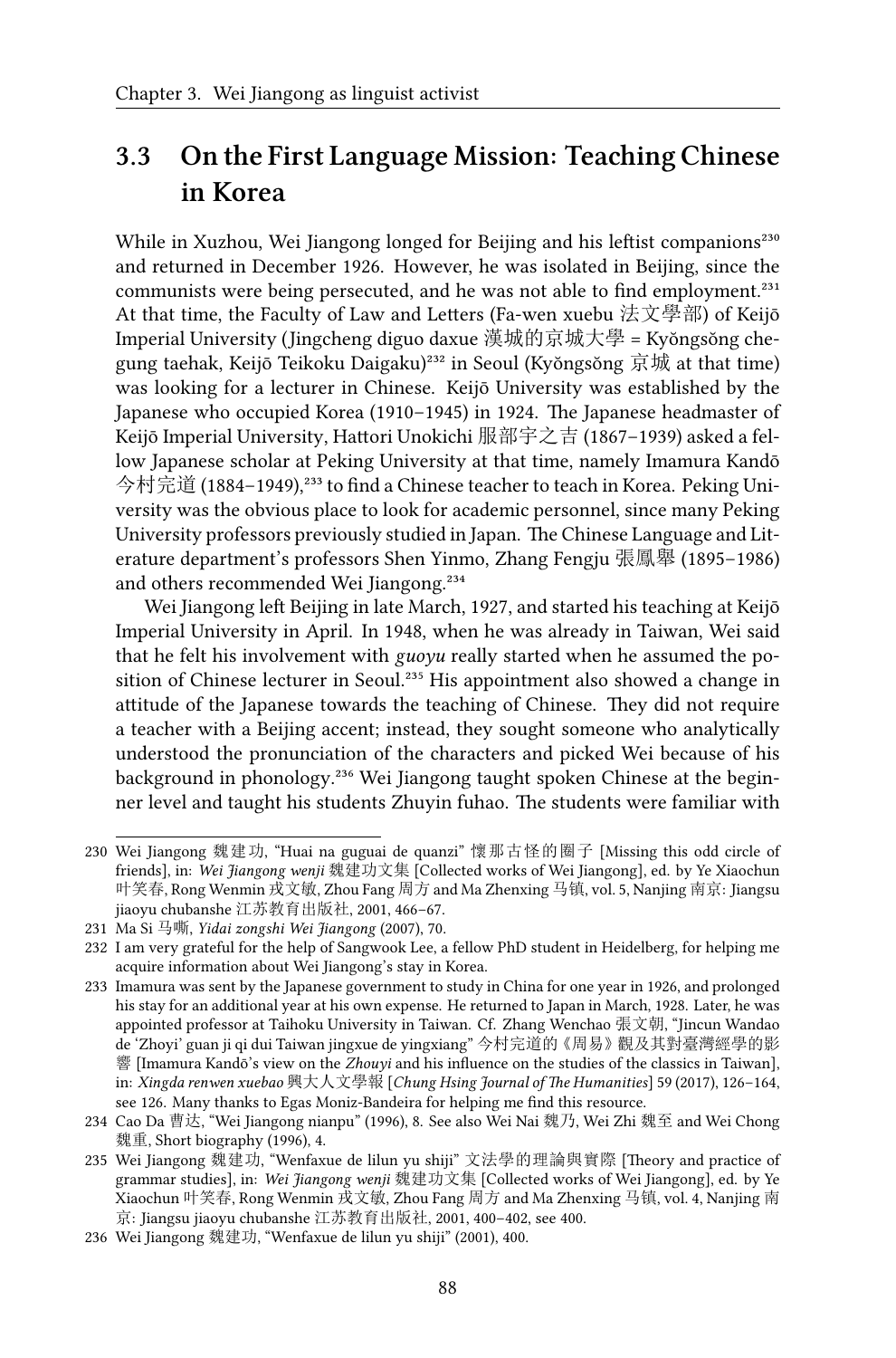classical literary Chinese, so he used *wenyan* to explain. When that did not work, he tried his best to use English. Wei Jiangong used Liu E's 柳鄂 (Tieyun 鐵雲, 1857–1909) "The travels of Lao Can" (*Lao Can youji* 老殘遊記) as a textbook. This will be discussed below. While Wei's aim was to teach the "living language" (*huo yuyan*), the classes mainly comprised translation. Wei Jiangong was not able to really converse with the students: he compared their level of spoken Chinese to little babies just learning to speak.<sup>237</sup>

Although far from home, Wei Jiangong was nonetheless preoccupied with the fate of China. This is evident from his travelogue and the choice of *Lao Can youji* as a textbook. Addressing the language question also meant addressing China's future development. The Chinese nationalism of the time can be analyzed in two dimensions: one directed towards the outside of China, and one towards the inside, exemplified by Qian Xuantong's editorial above (page 63). The first dimension referred to the perception of the intellectuals that China faced an external threat from the imperialist powers; the second dimension referred to China's perceived flaws that – they felt – made it weak and backwards.

Wei Jiangong's nationalist endeavors in Korea were marked by questions of identity and preservation of the self or the nation. He researched and sought source material of the Ming loyalists who had fled Qing China for Korea. He was well aware that Korea was subjugated by Qing China as a tributary state and colonized by the Japanese. In addition, he busied himself with comparisons between China and Korea, becoming self-aware of his Chinese identity and scrutinized fellow Chinese living in Korea.

#### **3.3.1 The Choice of** *Lao Can Youji* 老殘遊記 **as Textbook**

Chinese secondary literature that highlight and overemphasize Wei Jiangong's role in the study of Chinese in Korea claim that there were not many textbooks for Chinese as a foreign language at that time. (This also ignores the existence of Western-authored Chinese textbooks<sup>238</sup>) and that the existing material was outdated.<sup>239</sup>

<sup>237</sup> Wei Jiangong 魏建功, "Yingyin Huang Ming yimin zhuan ba" 影印皇明遺民傳跋 [Postface to the facsimile 'Biographies of Ming dynasty adherents'], in: *Wei Jiangong wenji* 魏建功文集 [Collected works of Wei Jiangong], ed. by Ye Xiaochun 叶笑春, Rong Wenmin 戎文敏, Zhou Fang 周方 and Ma Zhenxing 马镇, vol. 5, Nanjing 南京: Jiangsu jiaoyu chubanshe 江苏教育出版社, 2001, 360–361, see 360.

<sup>238</sup> For example, Paul Sinclair describes how Thomas Francis Wade's (1818–1895) 1867 Chinese textbook series titled *Yü yen tsǔ êrh chi: a Progressive Course designed to assist the student of Colloquial Chinese, as spoken in the capital and the Metropolitan Department* was used by Japanese educators who previously paid less attention to the spoken language in Beijing. Sinclair, Paul, "Thomas Wade's 'Yü yen tsǔ êrh chi' and the Chinese Language Textbooks of Meiji-Era Japan", in: *Asia Major (Third Series)* 16.1 (2003), 147–174, see 148. The textbook is accessible online: Wade, Thomas Francis, *Yü yen tsǔ êrh chi: a Progressive Course designed to assist the student of Colloquial Chinese, as spoken in the capital and the Metropolitan Department*, London: Trübner, 1867. Accessed online (Feb. 8, 2022): [https:](https://www.digitale-sammlungen.de/en/view/bsb10495539?) [//www.digitale-sammlungen.de/en/view/bsb10495539?](https://www.digitale-sammlungen.de/en/view/bsb10495539?)

<sup>239</sup> Such as: Zhao Jinming 赵金铭, "Wei Jiangong xiansheng zai Chaoxian jiao Hanyu he zai Taiwan tuiguang guoyu de gongxian" 魏建功先生在朝鲜教汉语和在台湾推广国语的贡献 [Wei Jiangong's achievements in teaching Chinese in Korea and promoting the national language in Taiwan], in: *Shijie*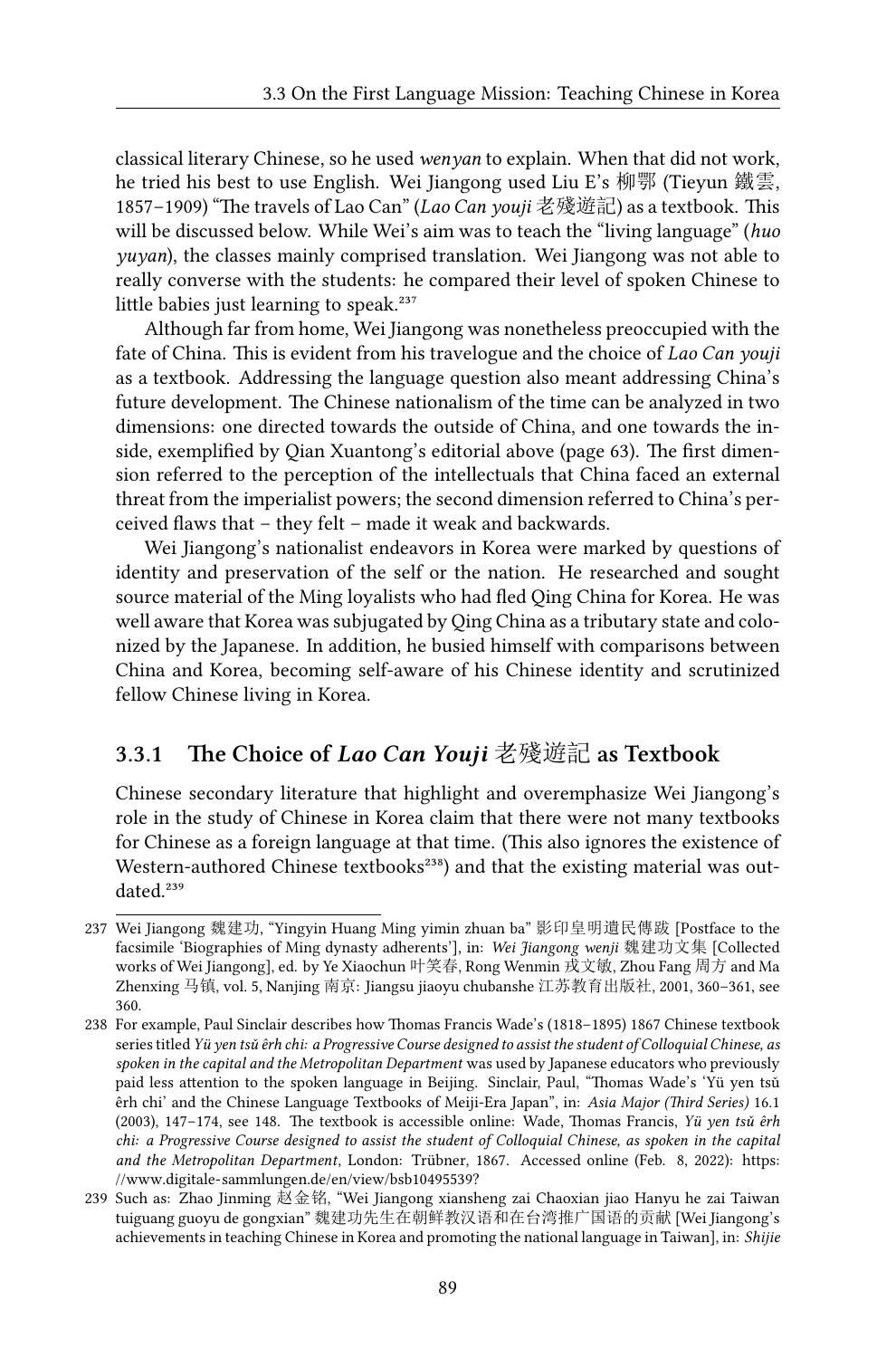However, the study of Chinese in Korea can be traced to the Three Kingdoms period (57 BCE–668 CE). In this time period, the focus was the written language and the Classics. In the Chosun dynasty (1392–1910), the study of the spoken language gained more weight.<sup>240</sup> Two important textbooks published in the 14th century were in use when Wei Jiangong traveled to Korea: *Lao Qida* 老乞大 ("Chinese Expert", *Nogŏltae* in Korean)<sup>241</sup> and *Piao Tongshi* 朴通事 ("Park the interpreter", *Pak T'ongsa*).<sup>242</sup> Both were reedited several times. They comprise dialogues from everyday life (especially the life of merchants) and are the oldest surviving textbooks for Chinese as a foreign language.<sup>243</sup>

Wei Jiangong himself stated that there was also no suitable grammar book available to him. In retrospect, he was very humble about his performance as a teacher, saying that he could hardly do his task any justice, and that he had neither enough knowledge nor the means to clearly and systematically explain the language structure *yuyan zuzhi* 語言組織<sup>244</sup> to his students.<sup>245</sup>

He used the novel *Lao Can youji* as textbook. Although this was an unconventional choice, Wei Jiangong felt some of its features made it interesting and suitable for class. Written at the turn of the 20th century, *Lao Can youji* is one of the classical *baihua* novels, i.e., it is written in the literary vernacular. Wei Jiangong, advocating the above-mentioned "congruency of writing and speech" (*yan wen yi zhi*) to overcome the perceived state of diglossia in China, was a supporter of *baihua* fiction. He also admired Lu Xun, whose "Diary of a Madman" is seen as

*Hanyu jiaoxue* 世界汉语教学 [Chinese Teaching in the World] 3 (2002). Chien Tuo 錢拓 [Qian Tuo], "Wei Jiangong yinxue shuping" (2013). or Ma Si 马嘶, *Yidai zongshi Wei Jiangong* (2007), 71.

<sup>240</sup> Lee, Kwang Sook, "History of foreign language education in Korea", in: *Foreign Language Education Research* 18 (2015), 37–52, see 37–38.

<sup>241</sup> Wilkinson translates *lao* as "expert", other translations can be found in which "old" is used. *Qida* refers to "Khitan" (or Qidan 契丹), a people that lived in north and northeast China and Mongolia that founded the Liao 遼 dynasty (916–1125). The term was used for northern China in general and found its way into European languages in Marco Polo's (1254–1324) rendering as "Cathay". Wilkinson, Endymion, *Chinese History: A New Manual* (2013), 786.

<sup>242</sup> See, for example: Zhao Jinming 赵金铭, "Wei Jiangong xiansheng zai Chaoxian jiao Hanyu he zai Taiwan tuiguang guoyu de gongxian" (2002), 103. Ma Si 马嘶, *Yidai zongshi Wei Jiangong* (2007), 71. or Chien Tuo 錢拓 [Qian Tuo], "Wei Jiangong yinxue shuping" (2013), 4.

<sup>243</sup> Wilkinson, Endymion, *Chinese History: A New Manual* (2013), 786. Before the Japanese occupation, the teachers were often "bannermen", i.e. Manchu. Zhao Jinming 赵金铭, "Wei Jiangong xiansheng zai Chaoxian jiao Hanyu he zai Taiwan tuiguang guoyu de gongxian" (2002), 103. This is confirmed by Wu Zhihui in a 1909 article in the Paris anarchist journal *Xin shiji* 新世紀 (New century). Ran 燃 [Wu Zhihui 吴稚晖], "Shu *Fuzhou Ribao* 'Dongxue Xi jian' pian hou" 书《福州日报》《东学西渐》 篇后 [After writing 'Eastern learning penetrates the West' in *Fuzhou Daily*], in: *Xinhai Geming qian shi nian shijian shilun xuanji* 辛亥革命前十年时间时论选集 [Selected works of public opinion of the ten years before the Xinhai Revolution], ed. by Zhang Zhan 张栴, Wang Renzhi 王忍之, vol. 3, Beijing 北京: Shenghuo, dushu, zhishi san lian shudian 生活·读书·新知三联书店, 1977, 459–477, see 470. "Banner" were organizational units in the Qing dynasty that also reflected the clan structure. For more information, see: Elliott, Mark C., *The Manchu Way: The Eight Banners and Ethnic Identity in Late Imperial China*, Stanford: Stanford University Press, 2001. While secondary literature praises Wei Jiangong's innovative spirit for not using conventional teaching material, it is to be noted that linguistically speaking, these books were not ill-suited for teaching *guoyu*. As will be shown below, Wei Jiangong would later explicitly trace the national pronunciation back to Yuan times.

<sup>244</sup> Wei Jiangong uses this term on several occasions to refer to both syntax and morphology.

<sup>245</sup> Wei Jiangong 魏建功, "Wenfaxue de lilun yu shiji" (2001), 400.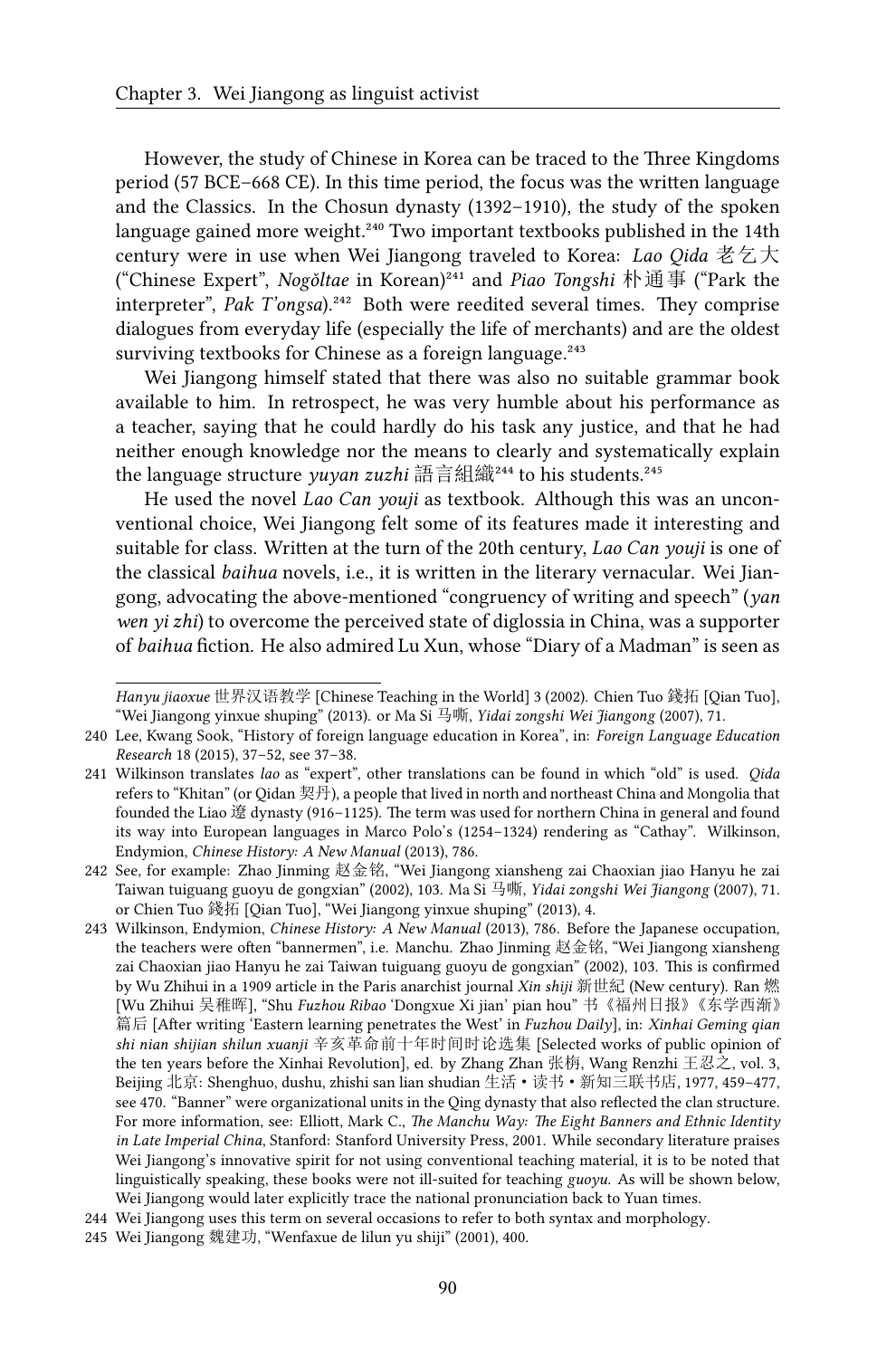the first modern text. He later stated explicitly that "*baihua* is close to the spoken language" (*jiejin kouyu* 接近口語.<sup>246</sup> By using a *baihua* novel as a textbook, he was able to come comparatively close to the spoken language.

Qi Yongxiang has pointed out that the textbooks used previously and the *Lao Can youji* can be characterized by being "half vernacular, half classical" (*ban bai ban wen* 半白半文). If one considers the level of Chinese characters the Koreans mastered at that time, both were intelligible, but the pronunciation of the characters had to be learned.<sup>247</sup> In the *Lao Can youji*, the passages of landscape description, for example, are full of *wenyan*, while the direct speech can be characterized as *baihua*, very similar to the *Lao Qida* and the *Piao Tongshi*. These two textbooks originated when Early Modern Chinese, often equated with *baihua*, started to develop (see above page 43).

In addition to *Lao Can youji*'s linguistic functions, its content was also important to Wei Jiangong. Yan Fu (in 1897) and Liang Qichao (in 1902) already gave fiction an important role in society, viewing it "as an instrument for national reform"<sup>248</sup> Since Wei Jiangong was very concerned with the well-being of China and its citizens, he might have chosen the "Travels of Lao Can" due to its depiction of social problems, especially in Confucian-influenced officialdom (such as corrupt officials). In *Zhongguo xiaoshuo shilüe*, Lu Xun classified *Lao Can youji* as "novel of denunciation" (*qianze xiaoshuo* were 譴責小說).<sup>249</sup>

It is also possible that Wei Jiangong identified with the protagonist of the novel, and maybe even with the author Liu E. There is evidence that Lao Can is not just a protagonist but a veritable alter ego of Liu E.<sup>250</sup> Wei, just like Lao Can, was a traveller (in Korea). Wei also wrote travel reports; one report that will be discussed below illustrates how Wei Jiangong also wanted to expose problems of China and the Chinese, just like Liu E's alter ego Lao Can. I am rather sure Wei interpreted the book as criticizing China's situation at the time, and the hero as a humble clairvoyant who tried to improve the situation. Wei Jiangong would have liked to be such a hero.

Many points can be made about why the "most beloved of all Chinese novels produced during the last decade of the Ch'ing dynasty"<sup>251</sup> was chosen by Wei

<sup>246</sup> Wei Jiangong 魏建功, "Guanyu *Zhonghua xinyun* – yi jiu si er nian qi yue zai Zhongyang daxue de jiangyan" 關于《中華新韵》——一九四二年七月在中央大學的講演 [About the *Zhonghua xinyun* – Talk at the National Central University in July, 1942], in: *Wei Jiangong wenji* 魏建功文集, ed. by Ye Xiaochun 叶笑春, Rong Wenmin 戎文敏, Zhou Fang 周方 and Ma Zhenxing 马镇, vol. 1, Nanjing 南京: Jiangsu jiaoyu chubanshe 江苏教育出版社, 2001, 633–636, see 636.

<sup>247</sup> Qi Yongxiang 漆永祥, "Wei Jiangong xiansheng Chaoxian shouke shilüe" 魏建功先生朝鲜授课事 略 [Brief account of events of Wei Jiangong teaching in Korea], in: *Yan Huang wenhua yanjiu* 炎黄 文化研究 [Culture of the Hot and the Yellow emperor] 1 (2004), 271–277.

<sup>248</sup> Hsia, C. T., "Yen Fu and Liang Ch'i-ch'ao as Advocates of New Fiction", in: *C.T Hsia on Chinese Literature*, New York Chichester, West Sussex: Columbia University Press, 2004, 183–201, see 183.

<sup>249</sup> Lu Xun 魯迅, *Zhongguo xiaoshuo shilüe* 中國小說史略 [Brief history of Chinese fiction], Hongkong 香港: Xin yi chubanshe 新藝出版社, 1970 [1923], 298–307.

<sup>250</sup> Wong, Timotohy C., "The Name "Lao Ts'an" in Liu E's Fiction", in: *Journal of the American Oriental Society* 109.1 (1989), 103–106.

<sup>251</sup> Hsia, C. T., "The Travels of Lao Ts'an: An Exploration of Its Art and Meaning", in: *C.T Hsia on Chinese Literature*, New York Chichester, West Sussex: Columbia University Press, 2004, 202–218, see 202.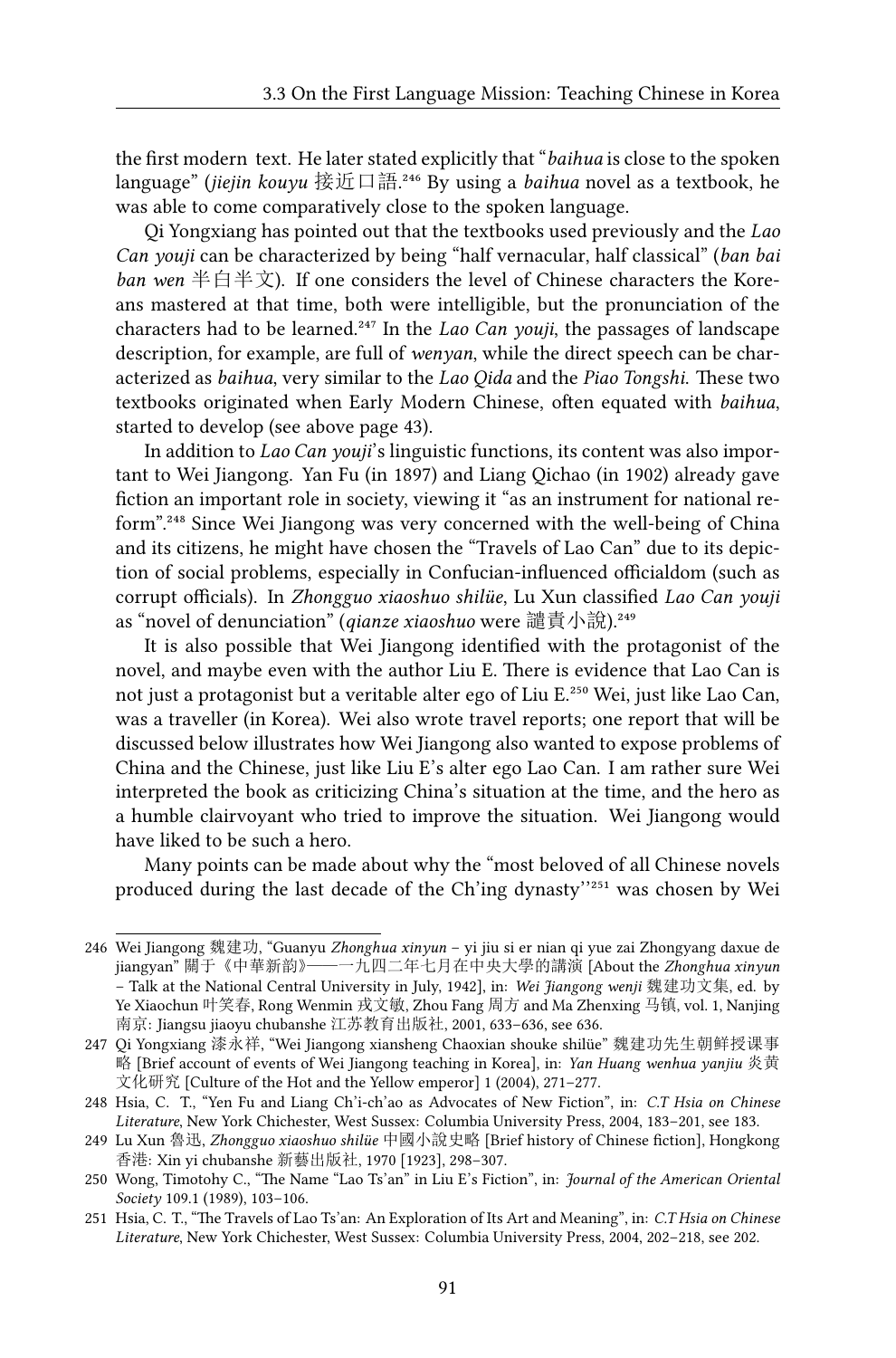Jiangong as a textbook (its popularity actually being also one of them). To conclude, the main reasons for this are probably its linguistic nature, its content, the circumstances of the novel's genesis and the biography of its author.

#### **3.3.2 Collecting Ancient Books**

In his free time, Wei Jiangong frequented book markets and collected or handcopied old books. He was asked by the head of the Peking University Library, Yuan Tongli 袁同礼 (1895–1965), to find old books for the library.<sup>252</sup> Additionally, it appears that Wei's teaching duties did not fulfill or exhaust him, and perhaps he did not have many contacts he could talk to at a satisfactory level. Several books in his family's possession in Beijing bear a seal stating that Wei Jiangong obtained the book in Korea. An important find of Wei Jiangong's was the previously unknown *Huang Ming yimin zhuan* 皇明遺民傳 (Biographies of Ming dynasty adherents) about Ming loyalists in Qing period China, Korea and Japan.<sup>253</sup> Other discoveries are mentioned and discussed briefly by Oi Yongxiang.<sup>254</sup>

#### **3.3.3 Travel Reports**

Wei Jiangong also wrote travel reports that were published in the weekly magazine *Yusi* (Thread of talk) starting in 1926.<sup>255</sup> *Yusi* appeared for the first time on November 17, 1924, edited by Sun Fuyuan. In August 1926, Zhou Zuoren took over the editorship; in December 1927, Lu Xun; in December 1928, Rou Shi 柔 石 (Zhao Pingfu 趙平福, 1902–1931). In September 1929, Li Xiaofeng took over. In March 1930, the publication of *Yusi* ceased.<sup>256</sup> This is the aftermath of the May Fourth Movement. The intellectuals still advocated a new culture, introduced Western ideas, and criticized tradition and imperialism. However, they were still very disappointed with the political situation in China, and the criticism of the government, warlords and corrupt politicians was even stronger. These quarreling ruling powers were perceived as an impediment to China's modernization and democratization by the intellectuals.<sup>257</sup> The warlord Zhang Zuolin gained control over Beijing and the government in 1926 and "terrorized" the press.<sup>258</sup> This meant that *Yusi* could no longer be published in Beijing. Instead, it moved to Shanghai, where Lu Xun became the chief editor.

<sup>252</sup> Qi Yongxiang 漆永祥, "Wei Jiangong xiansheng Chaoxian shouke shilüe" (2004), 274.

<sup>253</sup> Sun Weiguo 孫衛國, "Chaoxian 'Huang Ming yimin zhuan' de zuozhe ji qi chengshu" 朝鮮《皇明遺 民傳》的作者及其成書 [The authorship and publication of 'Biographies of Ming dynasty adherents' from Korea], in: *Hanxue yanjiu* 漢學研究 [Sinological research] 20.1 (2002), 163–188, see 163.

<sup>254</sup> Qi Yongxiang 漆永祥, "Wei Jiangong xiansheng Chaoxian shouke shilüe" (2004), 275.

<sup>255</sup> Cao Da 曹达, "Wei Jiangong nianpu" (1996), 31.

<sup>256</sup> Schneider, Elisabeth, "Skizze einer literarischen Zeitschrift: Die Anfänge der *Yu si* und ihre Zielsetzung", in: *Oriens Extremus* 26.1/2 (1979), 173–188, see 174.

<sup>257</sup> Schneider, Elisabeth, "Skizze einer literarischen Zeitschrift: Die Anfänge der *Yu si* und ihre Zielsetzung" (1979), 173.

<sup>258</sup> Schneider, Elisabeth, "Skizze einer literarischen Zeitschrift: Die Anfänge der *Yu si* und ihre Zielsetzung" (1979), 174.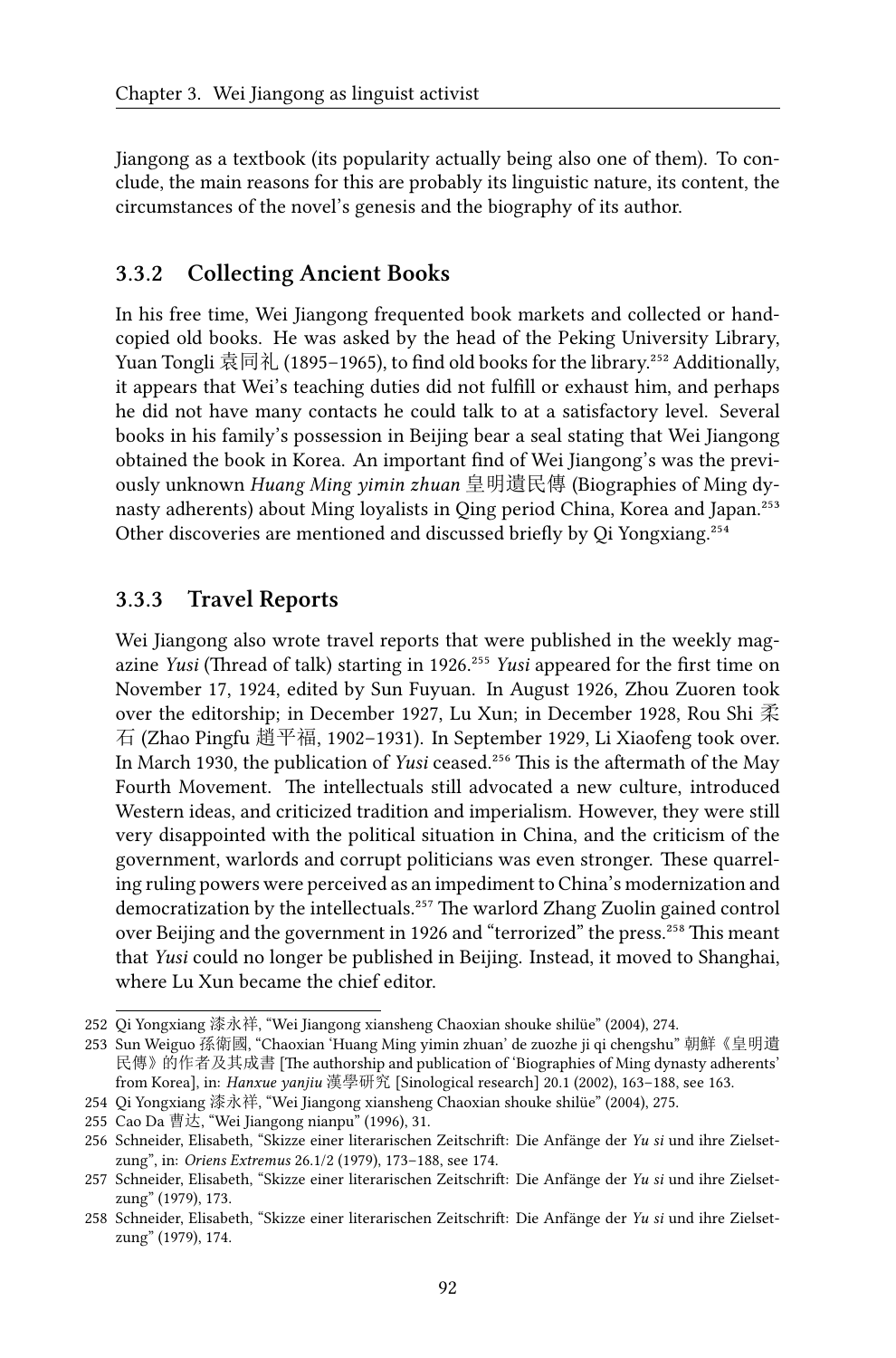While the literary society Yusi she 語絲社 formally stood behind the publication, neither the society nor the magazine openly pursued a definite agenda.<sup>259</sup> However, it can be said that *Yusi*, headed by Lu Xun, Zhou Zuoren, Sun Fuyuan, Qian Xuantong, Gu Jiegang, Liu Fu, Yu Dafu 郁達夫 (1896–1945) and Lin Yutang, "tended to consider itself the guardian of the May Fourth iconoclastic spirit".<sup>260</sup> The preface of the first edition claimed that no political agenda was pursued. Instead, its aim was complete freedom of expression. While contributions from various literary by more than 600 authors<sup>261</sup> found their way into *Yusi*, including the majority of Lu Xun's work at that time, the magazine's content became more and more political. It stood in for the new Republic of China, fighting all tendencies or attempts of a restoration of the previous dynasty.<sup>262</sup>

The Yusi society did not have a clear-cut ideology or a homogeneous group of writers, as is often assumed of other literary societies. Miller rejects the view that there must be a political motivation behind the society's "ideology". Rather, he sees it as a group of people with individual motivations who are connected in a complex way.<sup>263</sup> The Yusi group was never really institutionalized.<sup>264</sup> However, it must be said that the authors shared an iconoclastic attitude and the New Culture spirit. Miller talks of a somewhat collective identity.<sup>265</sup>

A relatively large number of articles in *Yusi* are *zawen* 雜文 (miscellaneous essays), and the magazine played an important role in popularizing this kind of essay, which became influential in Chinese literature until today.<sup>266</sup> Many of the contributors were not only important intellectuals of the time but also were also teachers of Wei Jiangong or thinkers that had an influence on him. Among the contributors were Liu Bannong, Qian Xuantong, Lu Xun, Zhou Zuoren, Lin Yutang, Yu Pingbo 俞平伯 (1900–1990), Sun Fuyuan. There is also a noteworthy overlap with the contributors to *Xin Qingnian*. The founders were Sun Fuyuan, Zhou Zuoren, Lu Xun, Jiang Shaoyuan 江紹原 (1898–1983), Gu Jiegang, Qian Xuantong, Lin Yutang, et al.<sup>267</sup> Most of them were either Peking University professors or worked at another school in Beijing.<sup>268</sup>

The series of travel reports that Wei Jiangong published in *Yusi* from May 14, 1927, to March 5, 1928, is entitled "Trivial talk from my stay in Korea" (*Qiao*

<sup>259</sup> Schneider, Elisabeth, "Skizze einer literarischen Zeitschrift: Die Anfänge der *Yu si* und ihre Zielsetzung" (1979), 174.

<sup>260</sup> Weston, Timothy B., *The Power of Position: Beijing University, Intellectuals, and Chinese Political Culture, 1898-1929* (2004), 233.

<sup>261</sup> Schneider, Elisabeth, "Skizze einer literarischen Zeitschrift: Die Anfänge der *Yu si* und ihre Zielsetzung" (1979), 176.

<sup>262</sup> Schneider, Elisabeth, "Skizze einer literarischen Zeitschrift: Die Anfänge der *Yu si* und ihre Zielsetzung" (1979), 181.

<sup>263</sup> Miller, Mark, "The Yusi Society", in: *Literary Societies of Republican China*, ed. by Denton, Kirk A., and Michel Hockx, Lanham: Lexinton Books, 2008, 171–206, see 172.

<sup>264</sup> Miller, Mark, "The Yusi Society" (2008), 191.

<sup>265</sup> Miller, Mark, "The Yusi Society" (2008), 192.

<sup>266</sup> Miller, Mark, "The Yusi Society" (2008), 171.

<sup>267</sup> Schneider, Elisabeth, "Skizze einer literarischen Zeitschrift: Die Anfänge der *Yu si* und ihre Zielsetzung" (1979), 175.

<sup>268</sup> Miller, Mark, "The Yusi Society" (2008), 196.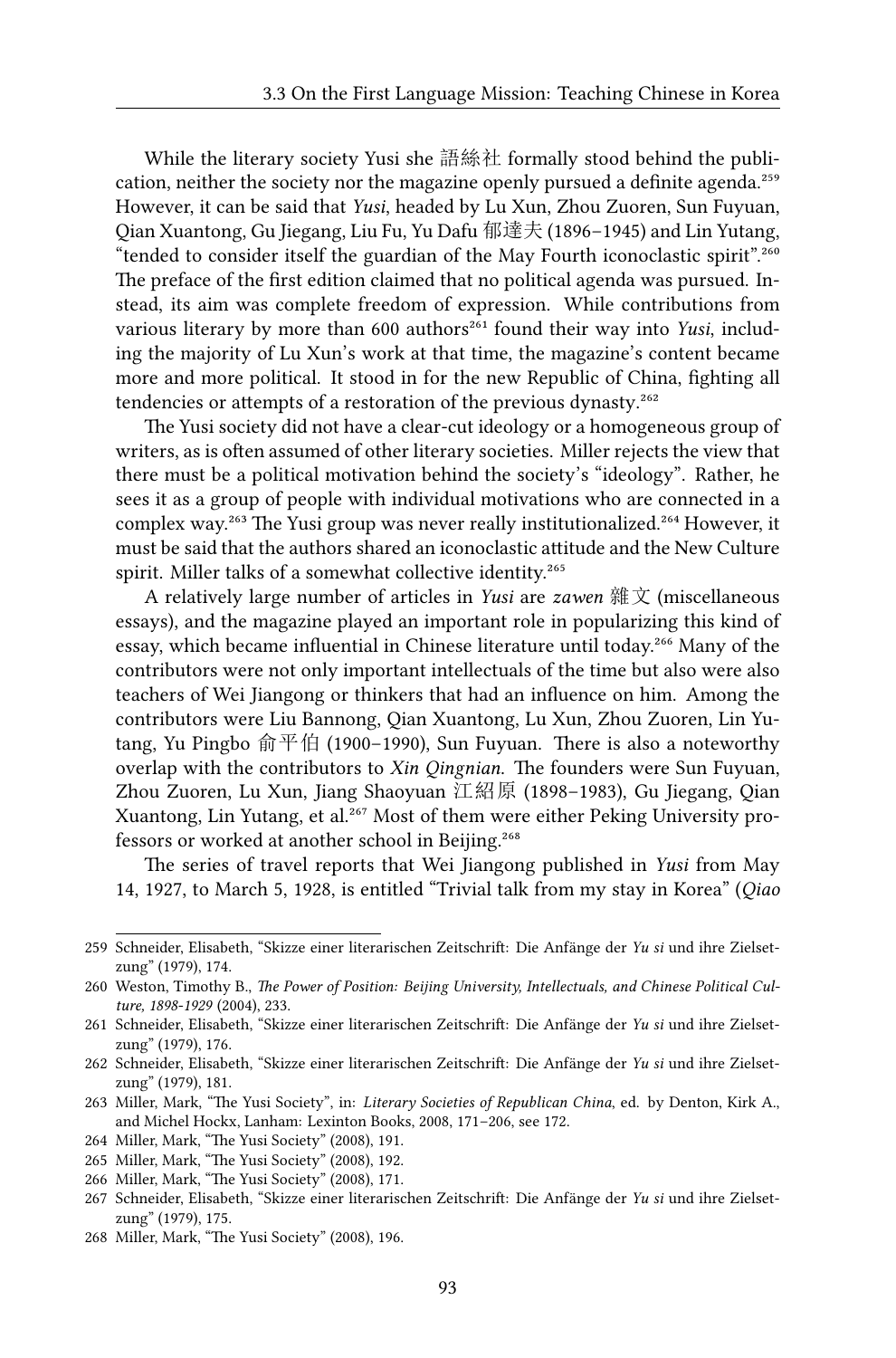Han *suo tan* 僑韓瑣談). It comprises 14 published episodes; episode number 15 remained unpublished.<sup>269</sup> In the series, Wei Jiangong reported all sorts of daily life occurrences, observations, culture, including music, performances, folk beliefs etc. It shed light on the research of Korean culture, history, Chinese-Korean relations and Chinese history of thought.<sup>270</sup>

The second episode, "Chinese high-class cuisine" hints at Wei Jiangong's selfimage as a Chinese teacher in Korea as well as his views on the nation. In this report, Wei Jiangong described how he walked into a Chinese restaurant in Seoul with an edition of *Yusi* in his hand. To Wei Jiangong, the waiter looks just like the people from Shandong 山東 he knows from Beijing. He notes down the entire dialogue, asking the waiter where he thinks Wei is from. The waiter replies that Wei Jiangong does not seem Chinese.<sup>271</sup> "How do you not believe that I'm Chinese?"<sup>272</sup> – "Ah! I hear you speak, how can there be so much I don't understand. You must be a southerner?"273

Expressing his feelings, Wei exclaims: "I felt very embarrassed, speaking my own National Language,<sup>274</sup> I can't even teach my own 'compatriots' to understand! Actually, his  $\langle \langle | , \mathcal{F} | , \mathcal{F} | \rangle$  (*gi, ki, hi*) sounds like  $\mathcal{V} | , \mathcal{F} | , \mathcal{F} |$ (*ji, qi, xi*) and ㄓㄖ,ㄔㄖ,ㄕㄖ,ㄖㄖ (*zhi, chi, shi, ri*), no wonder he doesn't understand."275

Decades after Wei Jiangong's travels to Korea, when he helped to simplify Chinese characters, Chen Mengjia 陳夢家 (1911–1966) noted the following about Wei's and other language planners' way of speaking:

Spreading the use of the standard vernacular really would be good for standardizing the Chinese language. In theory, that is easy, but it can be difficult in practice. People who advocate it have been studying rhymes for many years. The theory of rhymes is relatively lofty and profound, but with the exception of Mr. Luo Changpei, no one speaks the standard vernacular well. At the present time, Messrs. Li Jinxi, Lu Zhiwei [陸志韋, 1894–1970], Wei Jiangong, Lü Shuxiang [呂淑湘, 1904–1998] all still speak in their local dialects.<sup>276</sup>

<sup>269</sup> Wei Jiangong 魏建功, "Qiao Han suo tan" 僑韓瑣談 [Trivial talk from my stay in Korea], in: *Wei Jiangong wenji* 魏建功文集 [Collected works of Wei Jiangong], ed. by Ye Xiaochun 叶笑春, Rong Wenmin 戎文敏, Zhou Fang 周方 and Ma Zhenxing 马镇, vol. 5, Nanjing 南京: Jiangsu jiaoyu chubanshe 江苏教育出版社, 2001, 157–205, see 205.

<sup>270</sup> Park Jae-woo 朴宰雨 [Piao Zaiyu], "1920 niandai Wei Jiangong youji 'Qiao Han suo tan' jiazhi de tansuo" 1920 年代魏建功游记《侨韩琐谈》价值的探索 [Investigation about the value of Wei Jiangong's travel report 'Trivial talk from my stay in Korea' of the 1920s], in: *Dangdai Hanguo* 当代 韩国 [Contemporary Korea] 4 (2008), 61-68.

<sup>271</sup> Wei Jiangong employs a historic term for Korea, "Gaoli" 高麗 (Korean: Koryŏ), which was the name of three dynasties throughout Korean history.

<sup>272</sup> *Zhongguoren* 中國人.

<sup>273</sup> Wei Jiangong 魏建功, "Qiao Han suo tan" (2001), 161.

<sup>274</sup> He wrote this term in English!

<sup>275</sup> Note that the Zhuyin orthography is different to that of today. See Wei Jiangong 魏建功, "Qiao Han suo tan" (2001), 161.

<sup>276</sup> Chen, Mengjia [陳夢家], "On the Future of Chinese Writing", in: *Language Reform in China*, ed. by Seybolt, Peter J., and Gregory Kuei-ke Chiang, New York: Sharpe, 1978, 148–158, see 152.